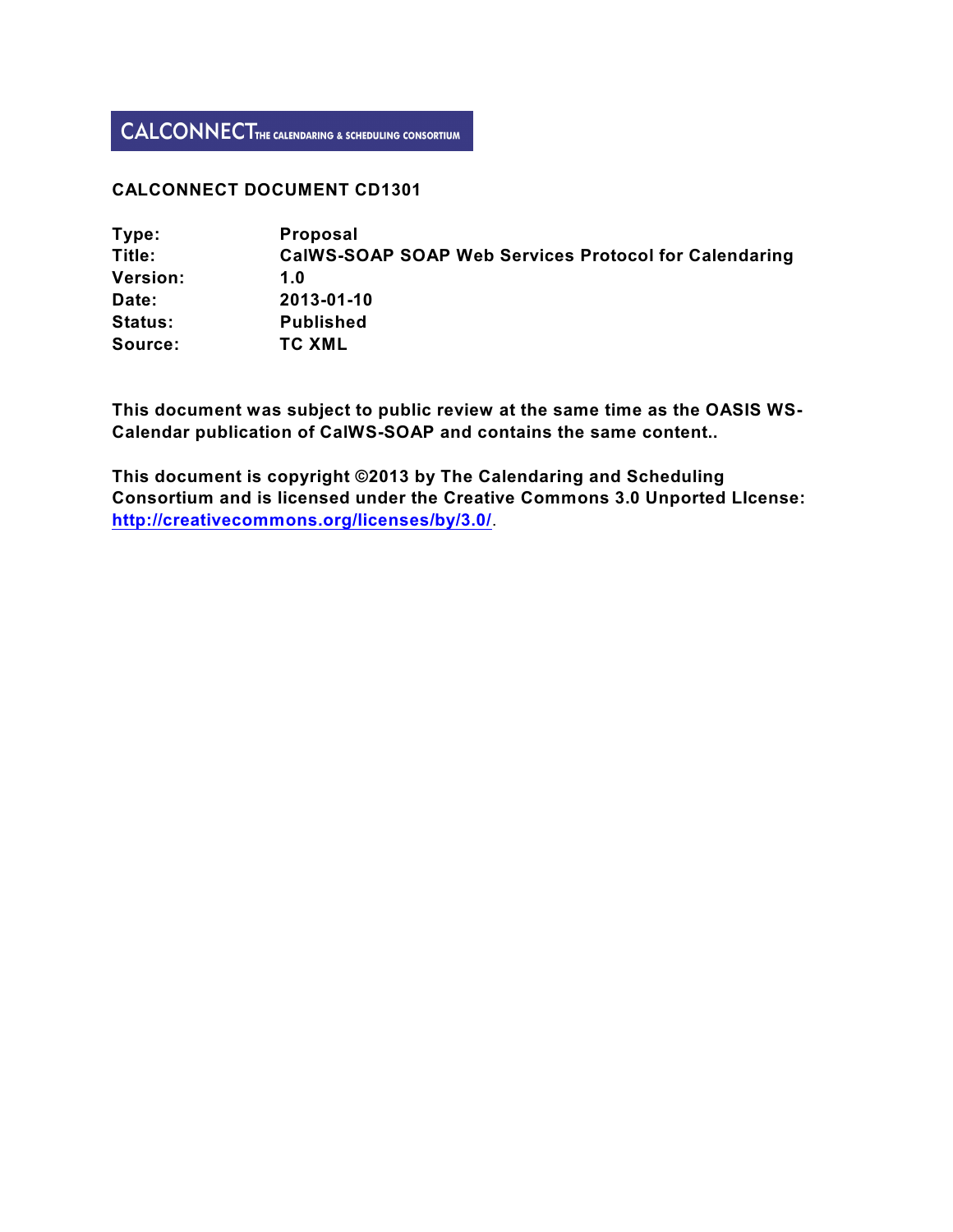# **CalWS-SOAP Version 1.0**

# **09 November 2012**

# **Technical Committee:**

CalConnect TC-XML

**Chair:**

Michael Douglass (dougl[m@rpi.edu\)](mailto:toby.considine@unc.edu), [Re](http://www.unc.edu/)nsselaer Polytechnic [Institute](http://www.rpi.edu/)

# **Editor:**

Michael Douglass [\(douglm@rpi.edu\)](mailto:douglm@rpi.edu), [Rensselaer Polytechnic Institute](http://www.rpi.edu/)

# **Related work:**

This specification is related to:

- RFC 6321 xCal: iCalendar in XML.<http://www.ietf.org/rfc/rfc6321.txt>
- *WS-Calendar Version 1.0*. Latest version. <http://docs.oasis-open.org/ws-calendar/ws-calendar/v1.0/ws-calendar-1.0-spec.html>

# **Abstract:**

This document describes standard messages and interactions for service interactions with a system that hosts calendar-based information using SOAP. Hosted information can be either traditional personal and enterprise calendar information or services that support XML payloads developed in conformance with the WS-Calendar specification.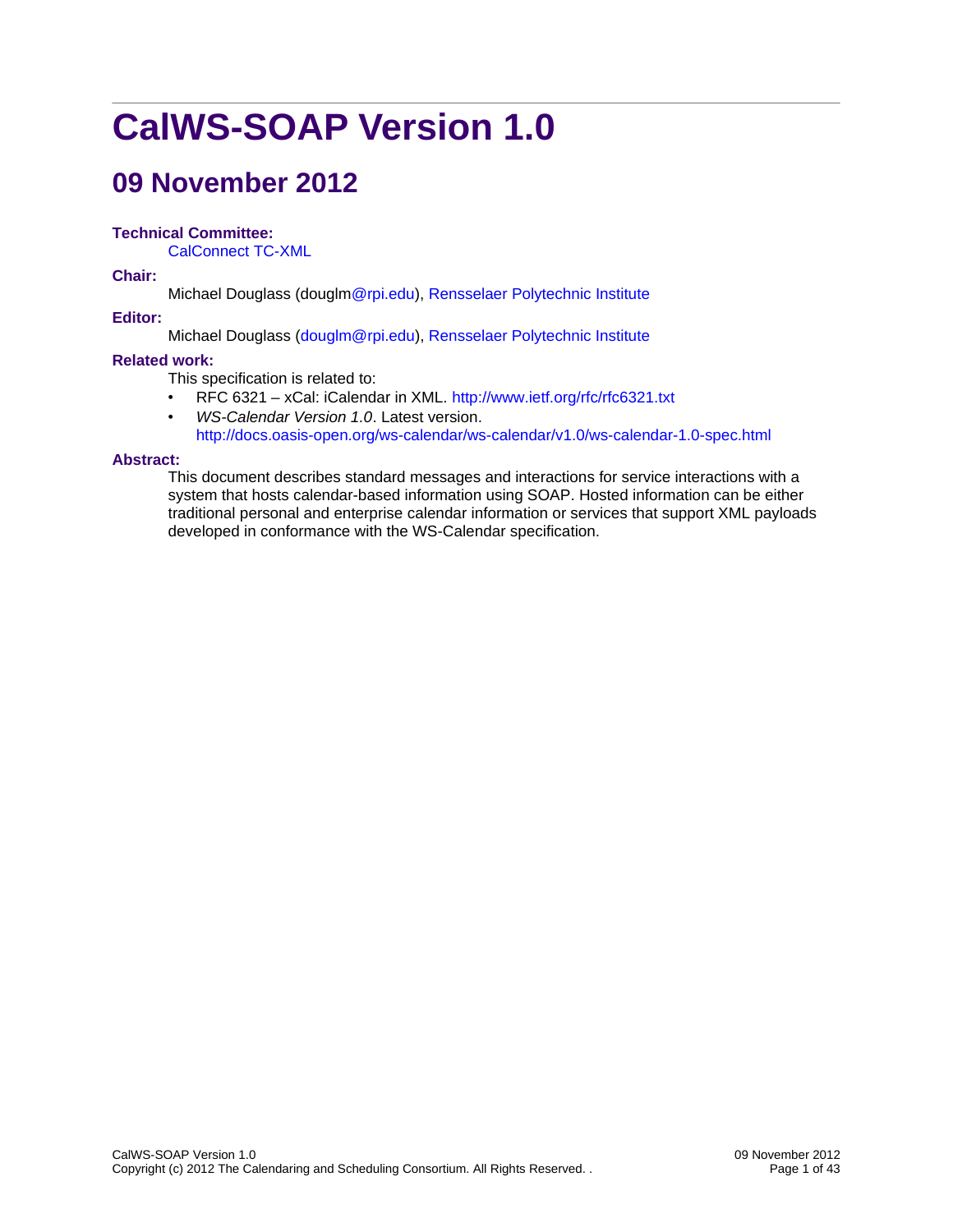# **Table of Contents**

| $\mathbf{1}$   |       |         |  |
|----------------|-------|---------|--|
|                | 1.1   |         |  |
|                | 1.2   |         |  |
|                | 1.3   |         |  |
|                | 1.4   |         |  |
| $\overline{2}$ |       |         |  |
|                | 2.1   |         |  |
|                | 2.2   |         |  |
|                | 2.3   |         |  |
|                | 2.4   |         |  |
|                | 2.5   |         |  |
|                | 2.6   |         |  |
| 3              |       |         |  |
|                | 3.1.1 |         |  |
|                | 3.1.2 |         |  |
|                | 3.1.3 |         |  |
|                | 3.1.4 |         |  |
|                | 3.1.5 |         |  |
|                | 3.1.6 |         |  |
|                | 3.1.7 |         |  |
| 4              |       |         |  |
|                | 4.1   |         |  |
|                | 4.1.1 |         |  |
|                | 4.1.2 |         |  |
|                | 4.1.3 |         |  |
|                | 4.1.4 |         |  |
|                | 4.1.5 |         |  |
|                | 4.1.6 |         |  |
|                |       | 4.1.6.1 |  |
|                | 4.2   |         |  |
|                | 4.2.1 |         |  |
|                |       | 4.2.1.1 |  |
|                |       | 4.2.1.2 |  |
|                | 4.3   |         |  |
|                | 4.3.1 |         |  |
|                | 4.3.2 |         |  |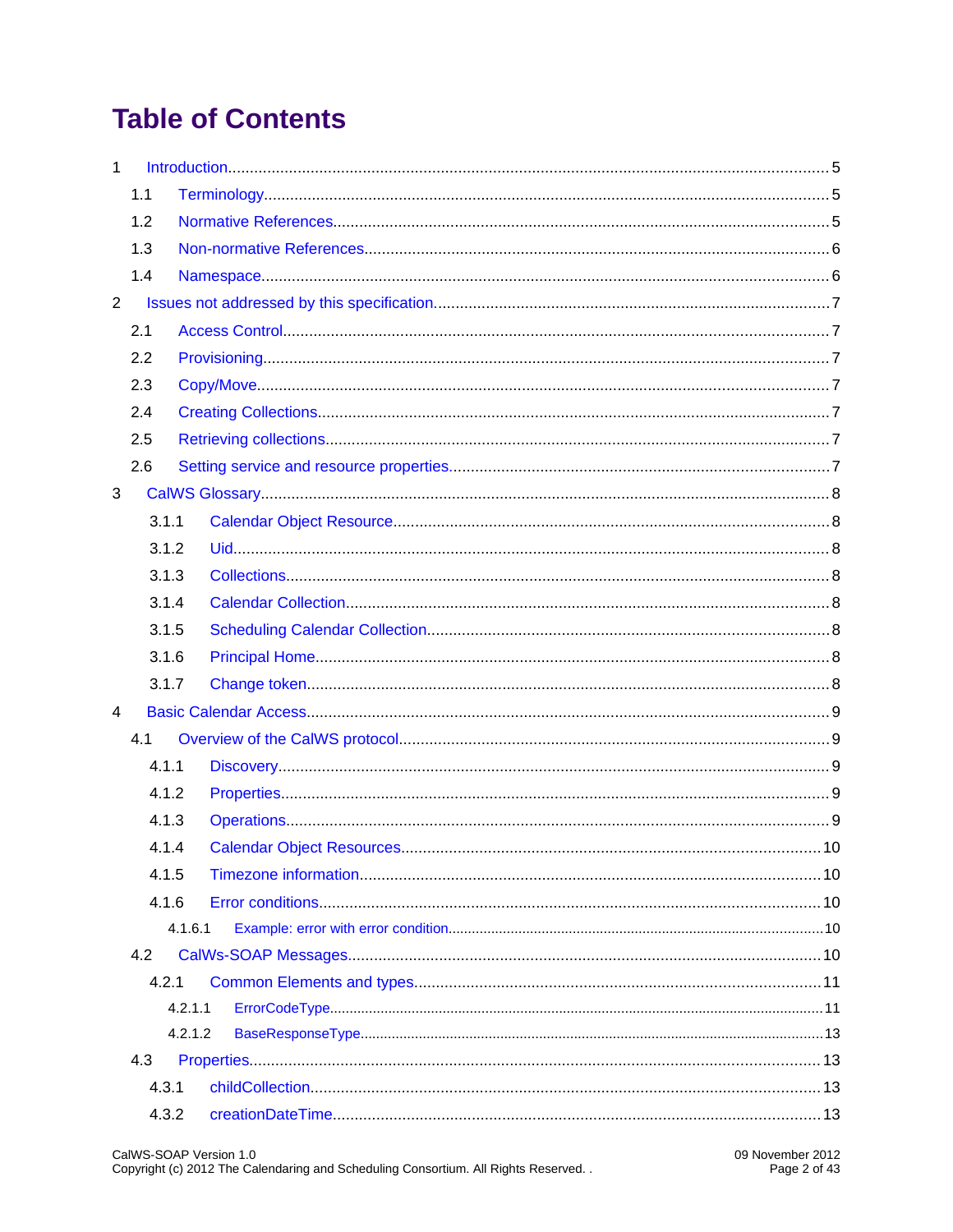| 4.3.3  |  |  |
|--------|--|--|
| 4.3.4  |  |  |
| 4.3.5  |  |  |
| 4.3.6  |  |  |
| 4.3.7  |  |  |
| 4.3.8  |  |  |
| 4.3.9  |  |  |
| 4.3.10 |  |  |
| 4.3.11 |  |  |
| 4.3.12 |  |  |
| 4.3.13 |  |  |
| 4.3.14 |  |  |
| 4.3.15 |  |  |
| 4.3.16 |  |  |
| 4.3.17 |  |  |
| 4.3.18 |  |  |
| 4.4    |  |  |
| 4.4.1  |  |  |
| 4.5    |  |  |
| 4.5.1  |  |  |
| 4.5.2  |  |  |
| 4.6    |  |  |
| 4.6.1  |  |  |
| 4.6.2  |  |  |
| 4.7    |  |  |
| 4.7.1  |  |  |
| 4.7.2  |  |  |
| 4.7.3  |  |  |
| 4.7.4  |  |  |
| 4.8    |  |  |
| 4.8.1  |  |  |
| 4.8.2  |  |  |
| 4.9    |  |  |
| 4.9.1  |  |  |
| 4.9.2  |  |  |
| 4.9.3  |  |  |
| 4.9.4  |  |  |
| 4.9.5  |  |  |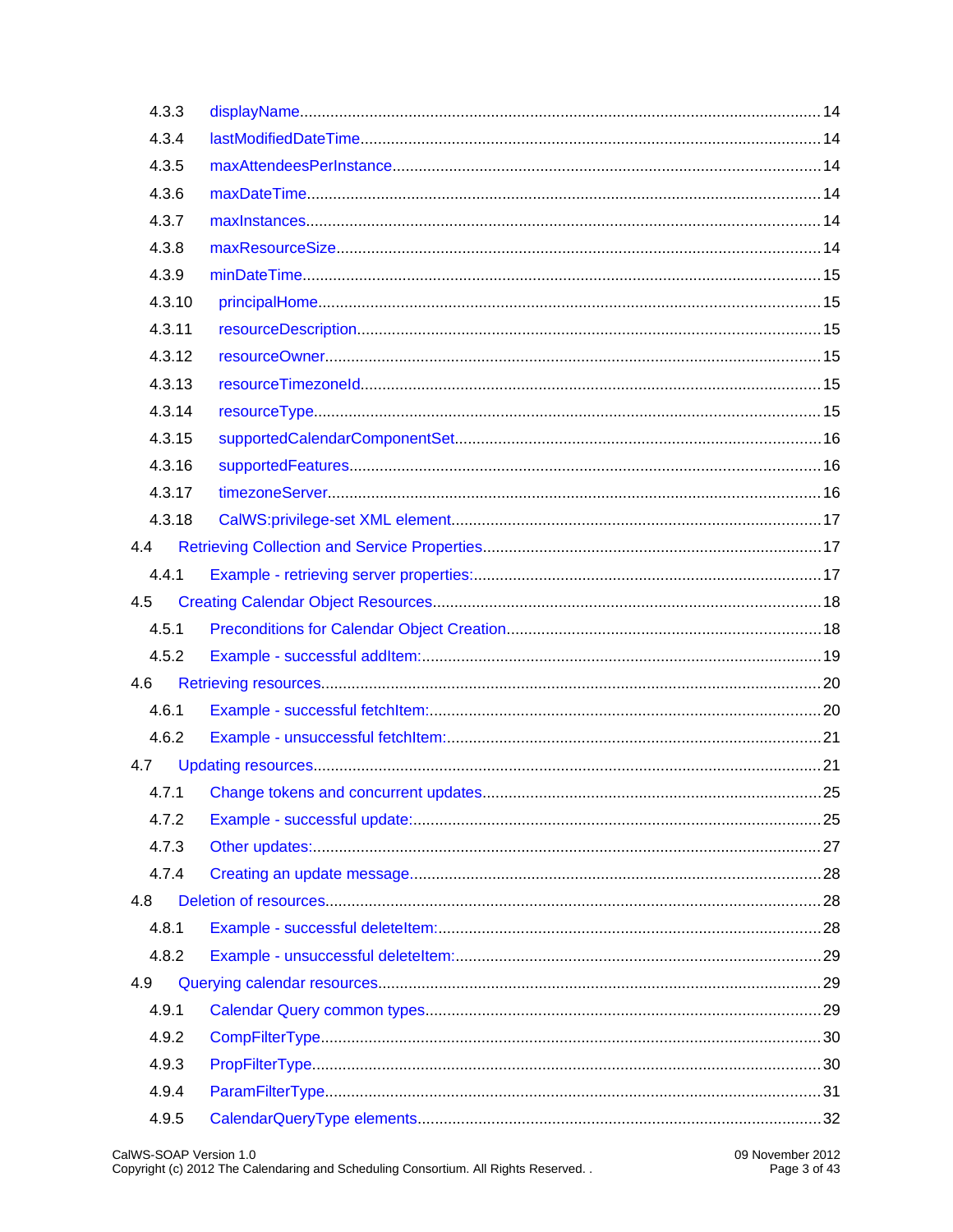| 4.9.6      |          |  |
|------------|----------|--|
| 4.9.7      |          |  |
| 4.9.8      |          |  |
| 4.9.9      |          |  |
| 4.10       |          |  |
| 4.10.1     |          |  |
|            | 4.10.1.1 |  |
|            | 4.10.1.2 |  |
| 4.10.2     |          |  |
| 4.11       |          |  |
| 5          |          |  |
| 5.1        |          |  |
| 5.1.1      |          |  |
| 5.1.2      |          |  |
| 5.1.3      |          |  |
| 5.1.4      |          |  |
| 5.1.5      |          |  |
| 5.1.6      |          |  |
| 5.2        |          |  |
| 5.3        |          |  |
| 5.4        |          |  |
|            |          |  |
| Appendix B |          |  |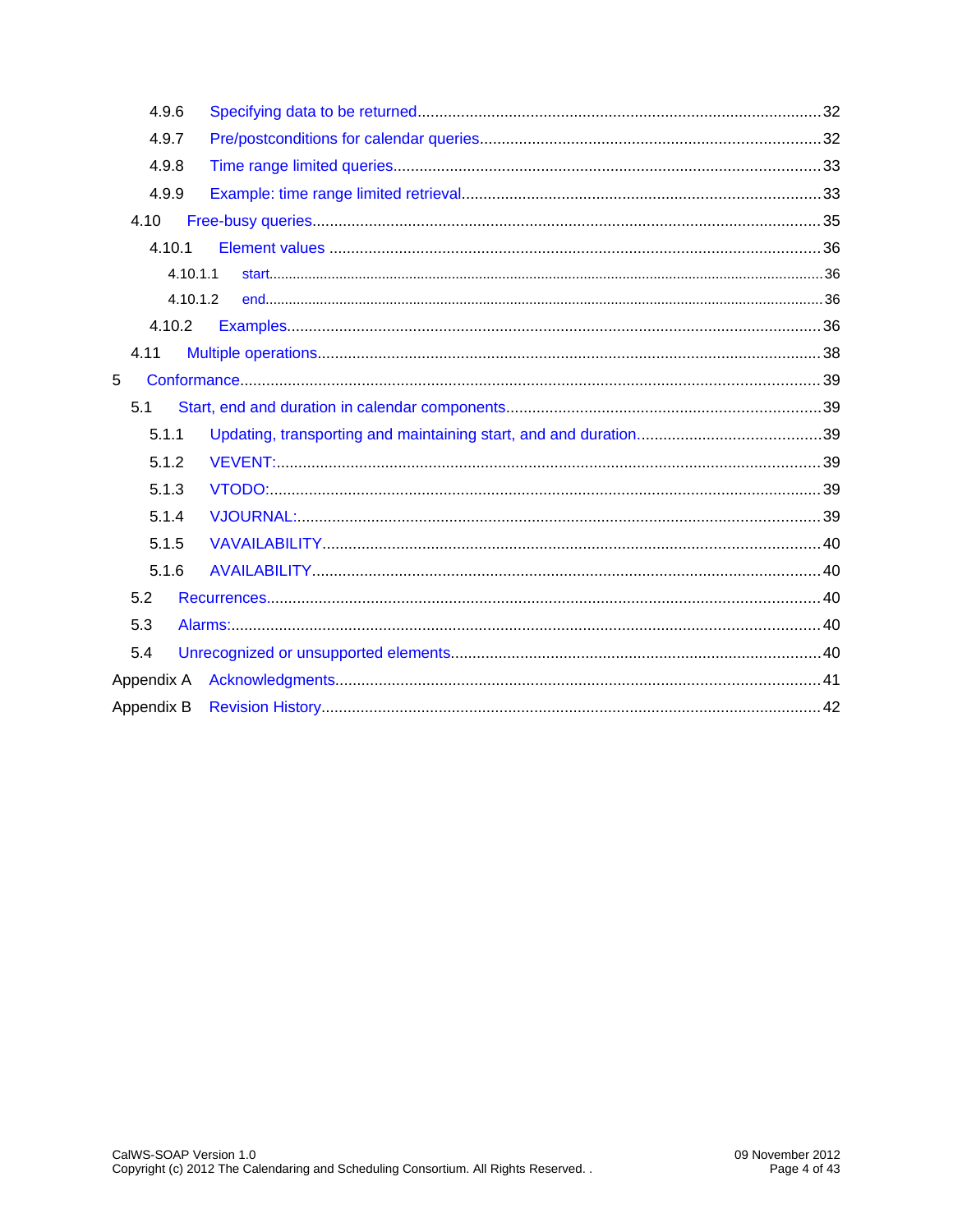## <span id="page-5-2"></span>**1 Introduction** 1

- The CalWS SOAP protocol is built upon and makes the same assumptions about structure as the Cal-2
- DAV protocol defined in **[\[RFC 4791\]](#page-5-3)** and related specifications. It does NOT require nor assume the Web-DAV nor CalDAV protocol. 3 4
- Calendar resources, for example events and tasks are stored as named resources (files) inside special 5
- collections (folders) known as "**Calendar Collections**". 6
- This specification can be looked upon as a layer built on top of CalDAV and defines the basic operations 7
- which allow creation, retrieval, update and deletion. In addition, query and freebusy operations are defined to allow efficient, partial retrieval of calendar data. 8 9
- This does not mean that a CalWS service must be built on CalDAV, merely that a degree of conformity is 10
- established such that services built in that manner do not have a significant mismatch. It is assumed that 11
- some CalWS services will be built without any CalDAV support. 12

#### <span id="page-5-1"></span>**1.1 Terminology** 13

The keywords "MUST", "MUST NOT", "REQUIRED", "SHALL", "SHALL NOT", "SHOULD", "SHOULD 14

- NOT", "RECOMMENDED", "MAY", and "OPTIONAL" in this specification are to be interpreted as de-15
- scribed in IETF RFC 2119 [\[RFC 2119\].](#page-5-4) 16

#### **1.2 Normative References** 17

<span id="page-5-12"></span><span id="page-5-11"></span><span id="page-5-10"></span><span id="page-5-9"></span><span id="page-5-8"></span><span id="page-5-7"></span><span id="page-5-6"></span><span id="page-5-5"></span><span id="page-5-4"></span><span id="page-5-3"></span><span id="page-5-0"></span>

| [RFC 2119]                                                                                                                          | S. Bradner. Key words for use in RFCs to Indicate Requirement Levels.<br>IETF RFC 2119, March 1997. http://www.ietf.org/rfc/rfc2119.txt.                                        |  |  |
|-------------------------------------------------------------------------------------------------------------------------------------|---------------------------------------------------------------------------------------------------------------------------------------------------------------------------------|--|--|
| [RFC 2616]<br>Fielding, et al, Hypertext Transfer Protocol -- HTTP/1.1<br>http://tools.ietf.org/html/rfc2616                        |                                                                                                                                                                                 |  |  |
| [RFC 4791]                                                                                                                          | Daboo, et al. Calendaring Extensions to WebDAV (CalDAV).<br>http://www.ietf.org/rfc/rfc4791                                                                                     |  |  |
| [RFC 6638]                                                                                                                          | Desruisseaux, et al. CaIDAV Scheduling extensions to CaIDAV<br>http://tools.ietf.org/html/rfc6638                                                                               |  |  |
| [RFC 5545]                                                                                                                          | B. Desruisseaux, Internet Calendaring and Scheduling Core Object Specification<br>(iCalendar)<br>http://tools.ietf.org/html/rfc5546                                             |  |  |
| [RFC 5546]                                                                                                                          | C. Daboo, iCalendar Transport-Independent Interoperability Protocol (iTIP)<br>http://tools.ietf.org/html/rfc5545                                                                |  |  |
| [RFC 6321]                                                                                                                          | C. Daboo, M. Douglass, S. Lees xCal: The XML format for iCalendar<br>http://www.ietf.org/rfc/rfc6321                                                                            |  |  |
| [draft-timezones]                                                                                                                   | C. Daboo, M. Douglass: Timezone Service Protocol<br>http://tools.ietf.org/html/draft-douglass-timezone-service                                                                  |  |  |
| [FreeBusy Read URL]<br>E York. Freebusy read URL<br>http://www.calconnect.org/pubdocs/CD0903%20Freebusy%20Read%20URL<br>%20V1.0.pdf |                                                                                                                                                                                 |  |  |
| [SOAP11]                                                                                                                            | Simple Object Access Protocol (SOAP) 1.1, 8 May 2000<br>http://www.w3.org/TR/2000/NOTE-SOAP-20000508/                                                                           |  |  |
| [WSDL11]                                                                                                                            | Web Services Description Language (WSDL) 1.1, 15 March 2001<br>http://www.w3.org/TR/2001/NOTE-wsdl-20010315                                                                     |  |  |
| [WS-Calendar]                                                                                                                       | WS-Calendar Version 1.0. 19 January 2011. OASIS Committee Specification<br>http://docs.oasis-open.org/ws-calendar/ws-calendar-spec/v1.0/cs01/ws-calendar-<br>spec-v1.0-cs01.pdf |  |  |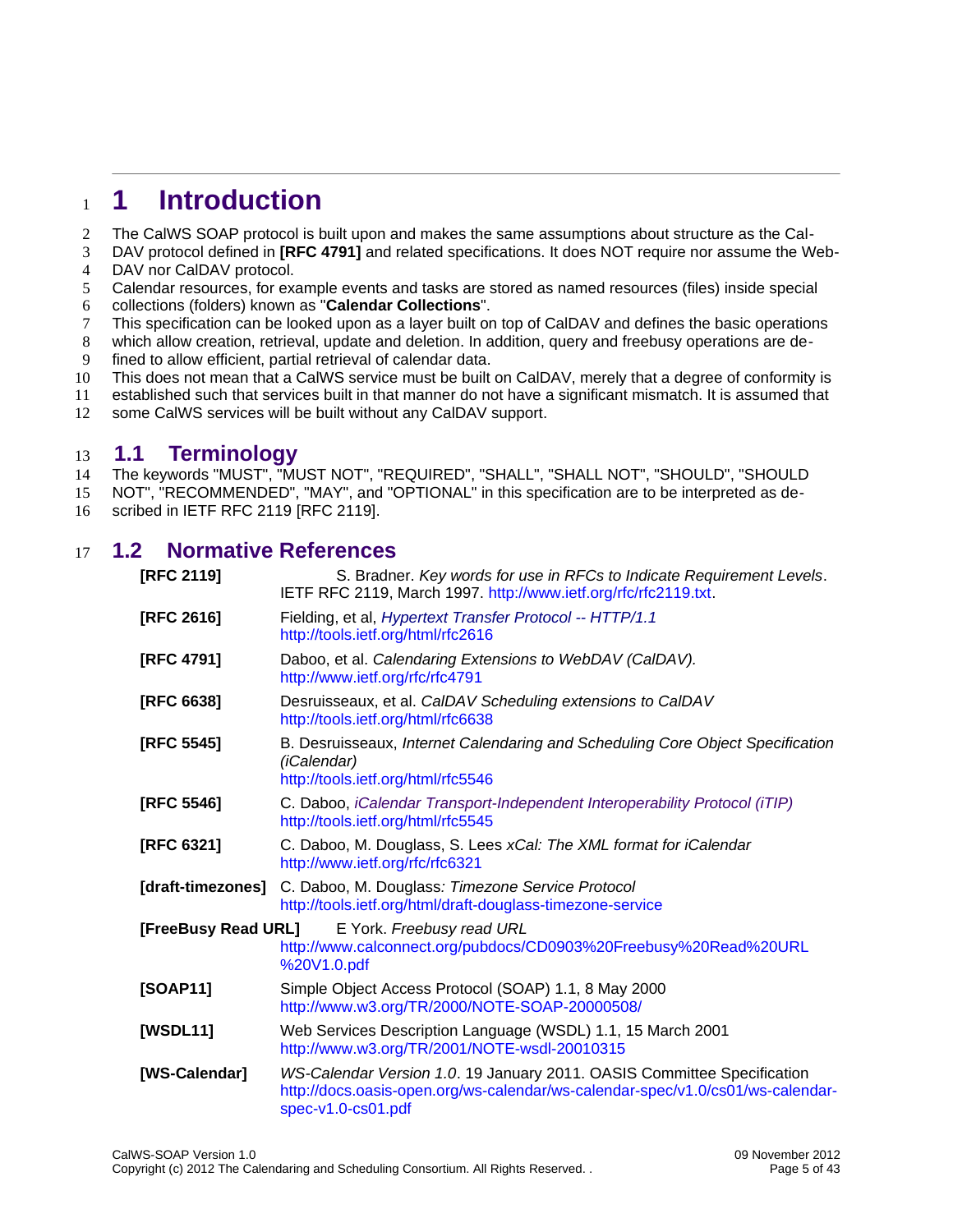## **1.3 Non-normative References** 18

<span id="page-6-3"></span><span id="page-6-1"></span>

| [WS-Addr]    | W3C Recommendation, Web Services Addressing 1.0 - Core, and Web Services<br>Addressing 1.0 - SOAP Binding, 9 May 2006<br>http://www.w3.org/2002/ws/addr/                                  |
|--------------|-------------------------------------------------------------------------------------------------------------------------------------------------------------------------------------------|
| [WT-I-Basic] | Basic Profile Version 1.1, 10 April 2006<br>http://www.ws-i.org/Profiles/BasicProfile-1.1-2006-04-10.html                                                                                 |
| [WS-I-Bind]  | Web Services-Interoperability Organization (WS-I) Simple SOAP Binding Profile<br>Version 1.0, 24 August 2004<br>http://www.ws-i.org/Profiles/SimpleSoapBindingProfile-1.0-2004-08-24.html |

## <span id="page-6-2"></span>**1.4 Namespace** 19

- XML namespaces and prefixes used in this standard: 20
- Table 1-1: XML Namespaces in this standard 21

<span id="page-6-0"></span>

| <b>Prefix</b> | Namespace                                      |
|---------------|------------------------------------------------|
| xcal          | urn:ietf:params:xml:ns:icalendar-2.0           |
| CalWS         | http://docs.oasis-open.org/ws-calendar/ns/soap |

22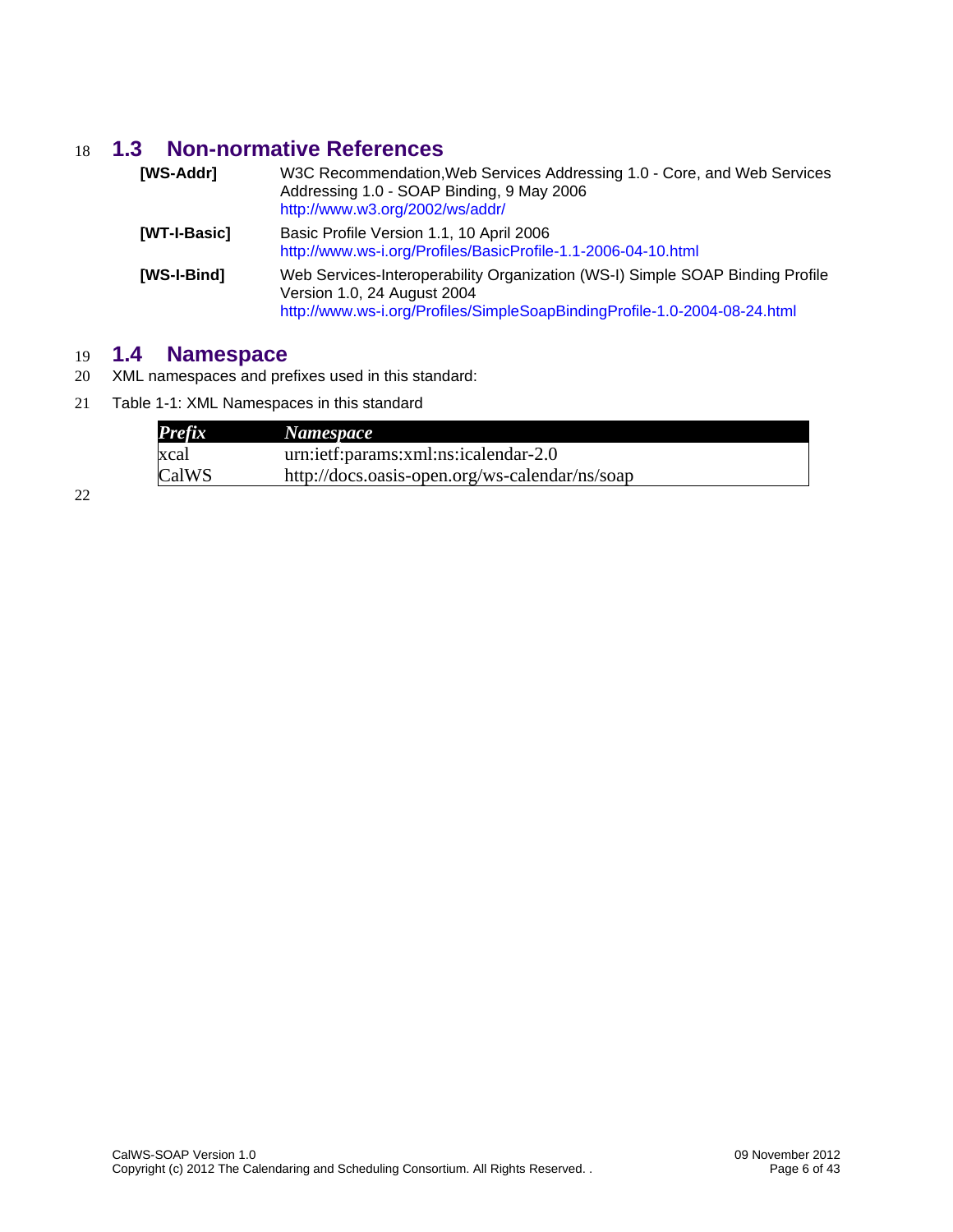# <span id="page-7-6"></span>**2 Issues not addressed by this specification.** 23

A number of issues are not addressed by this version of the specification, either because they should be addressed elsewhere or will be addressed at some later date. 24 25

#### <span id="page-7-5"></span>**2.1 Access Control** 26

It is assumed that the targeted server will set an appropriate level of access based on authentication. This specification will not attempt to address the issues of sharing or ACLs. 27 28

#### <span id="page-7-4"></span>**2.2 Provisioning** 29

- The protocol will not provide any explicit provisioning operations. If it is possible to authenticate or ad-30
- dress a principals calendar resources then they MUST be automatically created if necessary or appropriate 31 32

#### <span id="page-7-3"></span>**2.3 Copy/Move** 33

- These operations are not yet defined for this version of the CalWS protocol. Both operations raise a num-34
- ber of issues. In particular implementing a move operation through a series of retrievals, insertions and 35
- deletions may cause undesirable side-effects. Both these operations will be defined in a later version of this specification. 36 37

#### <span id="page-7-2"></span>**2.4 Creating Collections** 38

We will not address the issue of creating collections within the address space. The initial set is created by provisioning. 39 40

#### <span id="page-7-1"></span>**2.5 Retrieving collections** 41

This operation is currently undefined. 42

#### <span id="page-7-0"></span>**2.6 Setting service and resource properties.** 43

- These operations are not defined in this version of the specification. In the future it will be possible to de-44
- fine or set the properties for the service or resources within the service. 45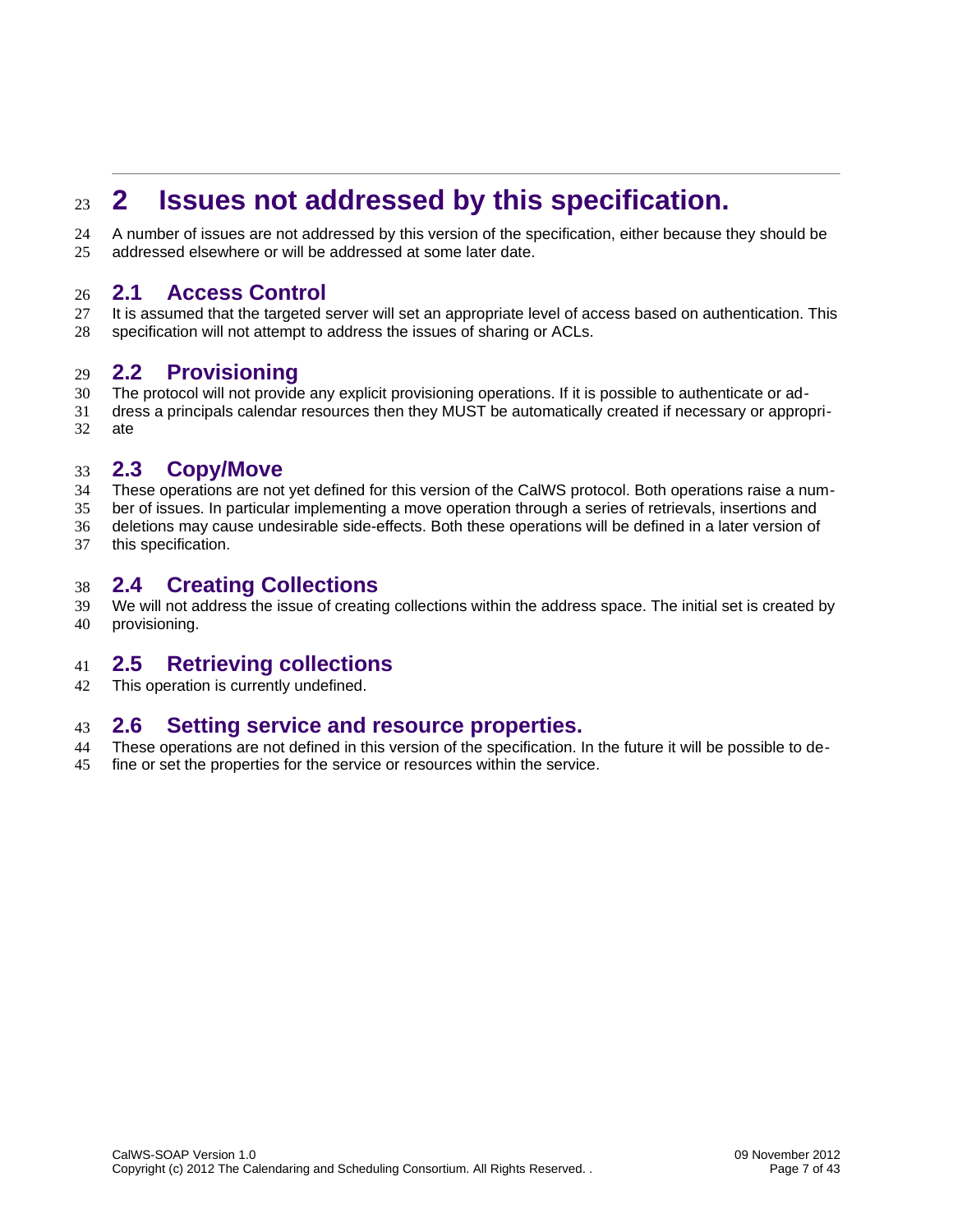# <span id="page-8-7"></span>**3 CalWS Glossary** 46

#### <span id="page-8-6"></span>**3.1.1 Calendar Object Resource** 47

A calendar object resource is an event, meeting or a task. Attachments are resources but NOT calendar object resources. An event or task with overrides is a single calendar resource entity. 48 49

#### <span id="page-8-5"></span>**3.1.2 Uid** 50

The UID of an event is defined in [\[RFC 5545\]](#page-5-5) as a "persistent, globally unique identifier for the calendar 51

- component". It is in fact, slightly more complicated in that all overrides to a recurring event have the same 52
- UID as the master event. Copies of a meeting invitation sent to attendees must also have the same UID. 53
- In this protocol the UID is the key by which we locate calendar object resources (see [above\)](#page-8-6) and any as-54
- sociated overrides within a calendar collection (see [below\)](#page-8-3). 55

#### <span id="page-8-4"></span>**3.1.3 Collections** 56

A collection is a set of resources which may be entities or other collections. In file systems a collection is 57

- commonly referred to as a folder. Collections are referred to by a collection id which is specific to a ser-58
- vice and may take any form. For many systems they will be path-like. 59

#### <span id="page-8-3"></span>**3.1.4 Calendar Collection** 60

A collection only allowed to contain calendar object resources. The UIDs for components within a calen-61

dar collection must be unique. The combination of a calendar collection id and the UID MUST be a unique key within a set of resources made available through this service. 62 63

## <span id="page-8-2"></span>**3.1.5 Scheduling Calendar Collection** 64

A folder only allowed to contain calendar resources which is also used for scheduling operations. Scheduling events placed in such a collection will trigger implicit scheduling activity on the server. 65 66

#### <span id="page-8-1"></span>**3.1.6 Principal Home** 67

The collection under which all the resources for a given principal are stored. For example, for principal "fred" the principal home might be "/user/fred/" 68 69

#### <span id="page-8-0"></span>**3.1.7 Change token** 70

- This is an opaque token returned to identify the current change status of an entity. Whenever an entity is changed the token will take on a new value. An unchanged token value DOES NOT imply byte-for-byte 71 72
- equality with the stored entity. The service may choose to modify properties under its control, for example 73
- last-modification times. However, an entity with an unchanged token can be safely updated by a client 74
- holding that token. 75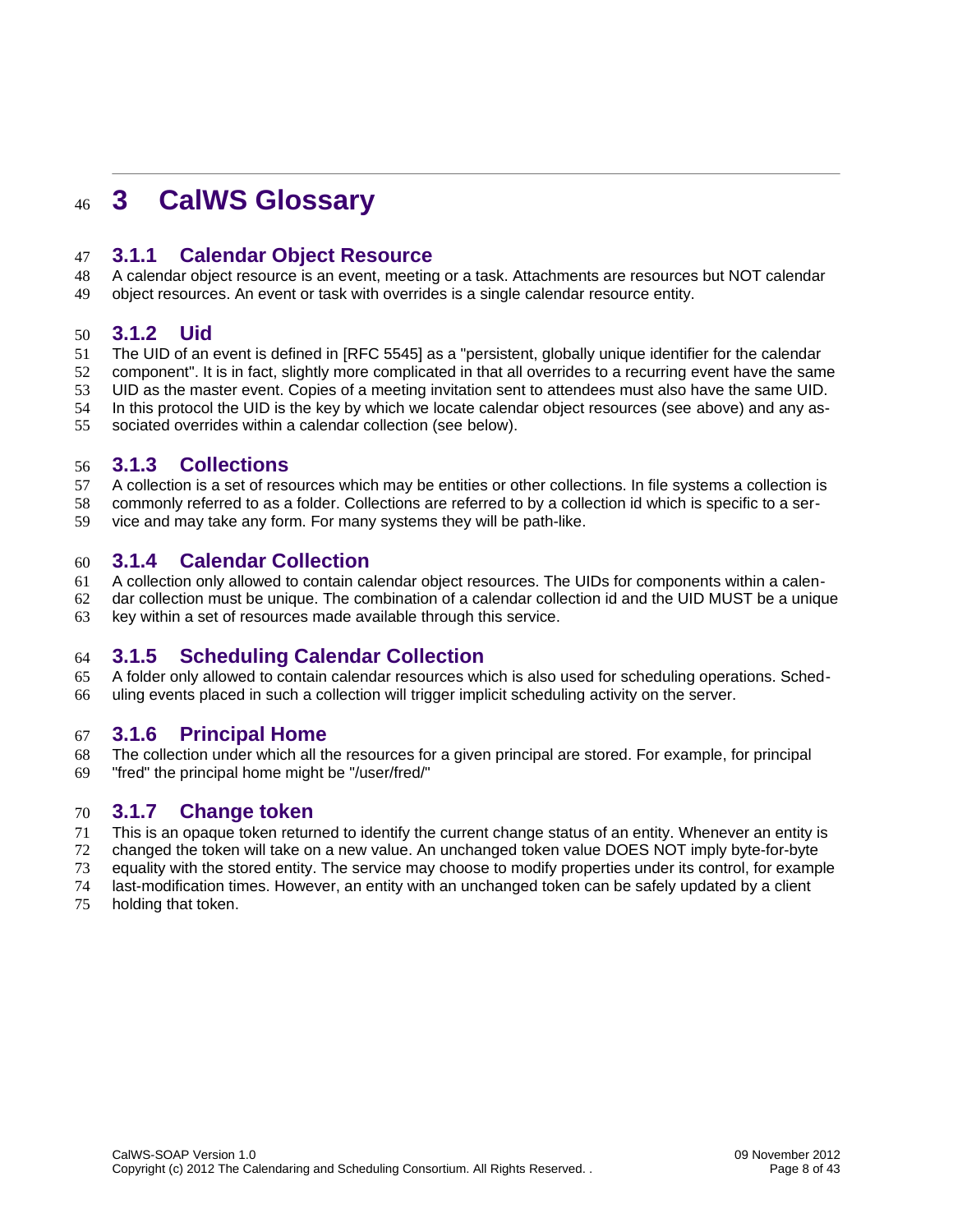## <span id="page-9-4"></span>**4 Basic Calendar Access** 76

- This section defines properties, messages and operations sufficient to provide basic access and opera-77
- tions on a calendar store. These are sufficient to store, retrieve and update calendaring entities and to ob-78
- tain various reports on the current state of the store. 79
- Any service supporting this protocol MUST return a calendarAccessFeature element in the supportedFea-80
- tures property in the getPropertiesResponse message as specified in [supportedFeatures](#page-16-1) 81

#### <span id="page-9-3"></span>**4.1 Overview of the CalWS protocol** 82

- CalWs operations and data elements are defined in this specification. Many of the operations result in the transmission of data as defined in [\[RFC 5545\].](#page-5-5) 83 84
- SOAP 1.1 messages consist of three elements: an envelope, header data, and a message body. CalWs 85
- request-response elements MUST be enclosed within the SOAP message body. CalWs SOAP messages 86
- MUST conform to [\[WT-I-Basic\]](#page-6-3) and [\[WS-I-Bind\].](#page-6-2) A single CalWs SOAP message MUST contain only one 87
- service request or a single service response). 88
- The basic process for using SOAP for CalWs operations is: 89
- A system entity acting as a CalWs requester transmits a CalWs request element within the body of a 90
- SOAP message to a system entity acting as a CalWs responder. The CalWs requester MUST NOT in-91
- clude more than one CalWs request per SOAP message or include any additional XML elements in the 92
- SOAP body (though see Section [4.11f](#page-38-0)or multiple messages packaged in one request). 93
- The CalWs responder MUST return either a CalWs response element within the body of another SOAP 94
- message or generate a SOAP fault. The CalWs responder MUST NOT include more than one CalWs re-95
- sponse per SOAP message or include any additional XML elements in the SOAP body. If a CalWs re-96
- sponder cannot, for some reason, process a CalWs request, it MUST generate a SOAP fault. (SOAP 1.1 97
- faults and fault codes are discussed in [\[SOAP11\]](#page-5-7) section 5.1.) 98

#### <span id="page-9-2"></span>**4.1.1 Discovery** 99

- CalWs implementers (service providers) MUST provide a WSDL [WSDL11](#page-5-6) to describe their implementa-100
- tions. This WSDL MAY or may not be made public via a standard discovery mechanism (such as UDDI) 101
- or other method. 102
- In addition, it is REQUIRED that the CalWs implementation include the Properties operation to provide 103
- dynamic information regarding CalWs capabilities, options, etc. that are supported. 104

#### <span id="page-9-1"></span>**4.1.2 Properties** 105

- A service or resource will have a number of properties which describe the current state of that service or 106
- resource. These properties are accessed through the execution of a properties operation specifying the 107
- target resource. See [Retrieving Collection and Service Properties](#page-17-1) [below](#page-17-1) 108

## <span id="page-9-0"></span>**4.1.3 Operations** 109

- The following operations are defined by this specification: 110
- Retrieval and update of service and resource properties 111
- Creation of a calendar object 112
- Retrieval of a single calendar object 113
- Multiget of one or more calendar objects 114
- Update of a calendar object 115
- Deletion of a calendar object 116
- Query 117
- Free-busy query 118
- Multiple operations 119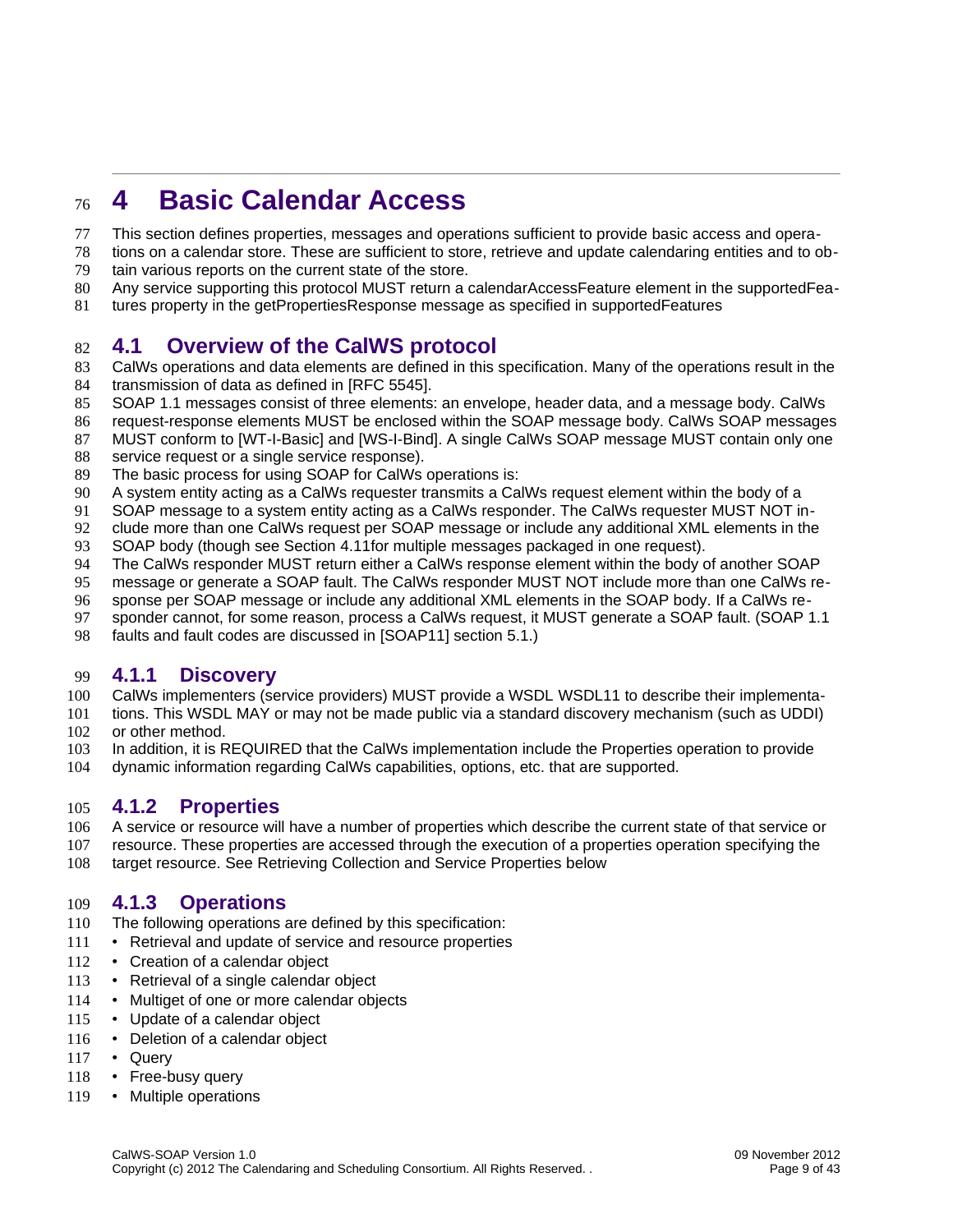#### <span id="page-10-4"></span>**4.1.4 Calendar Object Resources** 120

- The same restrictions apply to Calendar Object Resources as specified in CalDAV [\[RFC 4791\]](#page-5-3) section 121
- 4.2. An additional constraint for CalWS is that no timezone specifications are transferred with the data. 122

#### <span id="page-10-3"></span>**4.1.5 Timezone information** 123

- It is assumed that the client and server each have access to a full set of up to date timezone information. 124
- Timezones will be referenced by a timezone identifier from the full set of Olson data together with a set of 125
- well-known aliases. CalWS services may advertise a timezone service (which may be the same service 126
- acting as a timezone server) through the server properties object. The timezone service operations are 127
- defined in [\[draft-timezones\].](#page-5-8) The service can provide a list of timezone identifiers and aliases. 128

#### <span id="page-10-2"></span>**4.1.6 Error conditions** 129

- Each operation on the calendar system has a number of pre-conditions and post-conditions that apply. If any of these are violated the response message will have a status code indicating an error occurred and 130 131
- will contain an error response element providing details. 132
- A "precondition" for a method describes the state of the server that must be true for that method to be 133
- performed. A "postcondition" of a method describes the state of the server that must be true after that 134
- method has been completed. Any violation of these conditions will result in an error response in the message. 135 136
- Each method specification defines the preconditions that must be satisfied before the method can suc-137
- ceed. A number of postconditions are generally specified which define the state that must exist after the 138
- execution of the operation. Preconditions and postconditions are defined as error elements in the CalWS-139
- SOAP XML namespace, "http://docs.oasis-open.org/ws-calendar/ns/soap". 140

#### **4.1.6.1 Example: error with error condition** 141

- <span id="page-10-1"></span><?xml version="1.0" encoding="utf-8" 142
- xmlns:CW="http://docs.oasis-open.org/ws-calendar/ns/soap" ?> 143
- <CW:error> 144 145
- <CW:uidConflict> 146
- <CW:href>/user/mike/calendar/abcd-0123456789.ics</CW:href> </CW:uidConflict> 147
- 
- <CW:description>Unknown property </CW:description> 148
- </CW:error> 149

#### <span id="page-10-0"></span>**4.2 CalWs-SOAP Messages.** 150

- This section describes the common elements and structure of CalWs-SOAP messages. The conventions 151
- followed are shown in Table 1 152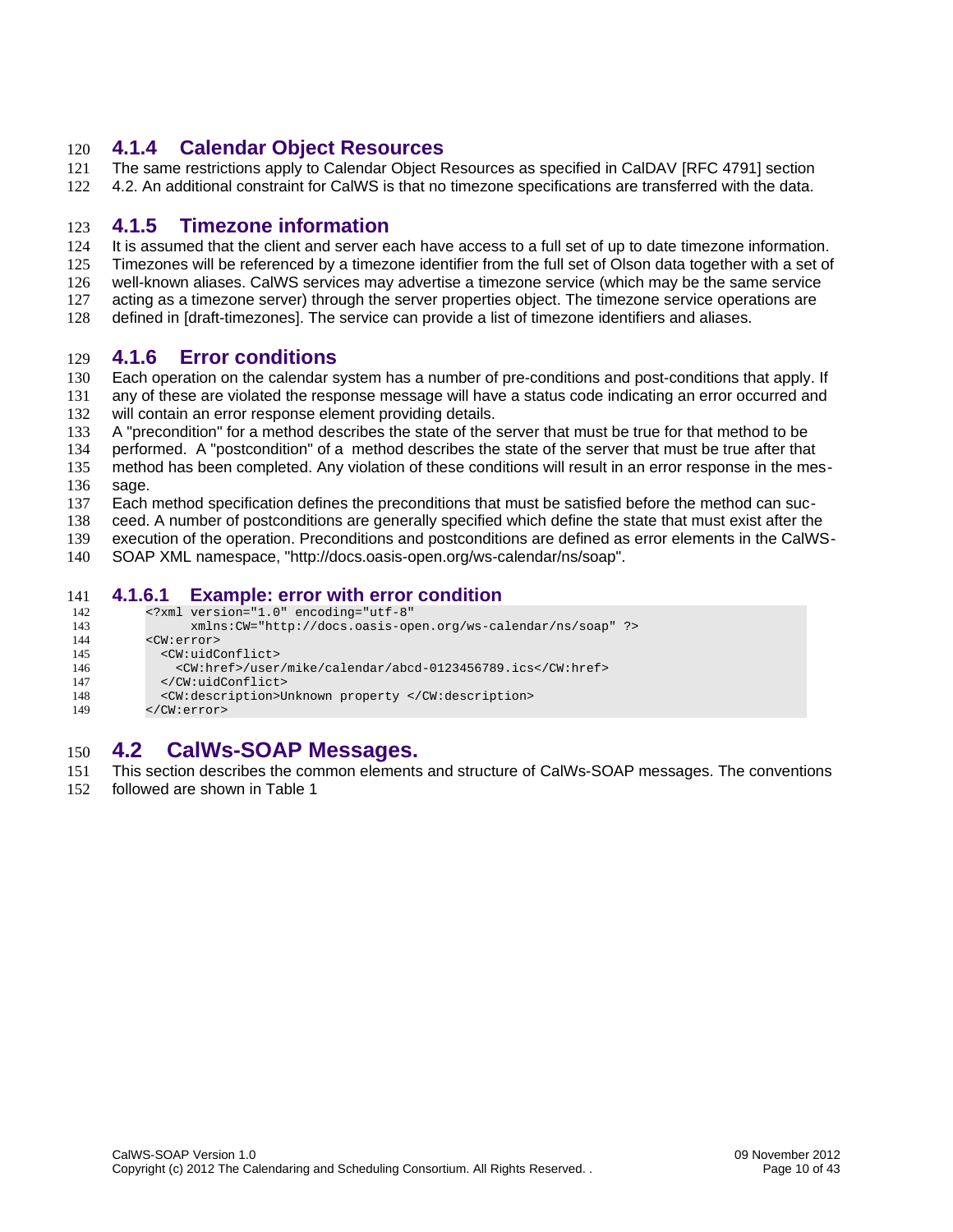| <b>Header</b> | <b>Description</b>  | <b>Values</b> | Meaning                                                                                      |
|---------------|---------------------|---------------|----------------------------------------------------------------------------------------------|
| Field         | Name of the field.  |               | Prefixed with / to indicate a child-relationship<br>Prefixed with # to indicate an attribute |
| <b>Type</b>   | XML schema type     |               |                                                                                              |
| #             | Cardinality of the  |               | One occurrence                                                                               |
|               | field               | 0.1           | Zero or one occurrence                                                                       |
|               |                     | $0.7*$        | Zero or more occurrences                                                                     |
|               |                     | $1.1*$        | One or more occurrences                                                                      |
| っ             | Presence            | Υ             | Always required                                                                              |
|               |                     | N             | Optional                                                                                     |
|               |                     | C             | Conditional - dependent on the message or other con-<br>ditions                              |
| Description   | A short description |               |                                                                                              |

*Table 1: Field column descriptions* 153

#### <span id="page-11-1"></span>**4.2.1 Common Elements and types** 154

- The following tables define the base types for requests and responses. All CalWs-SOAP messages and 155
- responses are based on these types. 156
- All requests must include an href which specifies the target for the request. There is also an id attribute which will be copied into the response to help identify it. 157 158

| Field |        | Type | # | ◠ | <b>Description</b>                                                 |
|-------|--------|------|---|---|--------------------------------------------------------------------|
| href  | string |      |   |   | Required in each request to identify the target of<br>the message. |
| #id   | ınt    |      |   |   | Useful for tying responses to requests.                            |

*Table 2: BaseRequestType elements* 159

A response may include an error response element of type ErrorResponseType. This element will be re-160

turned in response messages when some form of processing error occurs and provides further informa-161

tion on the error beyond the basic status code. 162

| Field       | Type          | #  |    | <b>Description</b>                           |
|-------------|---------------|----|----|----------------------------------------------|
|             | ErrorCodeType |    |    | One of the error code elements defined below |
| description | string        | 01 | 'N | Optional descriptive message                 |

*Table 3: ErrorResponseType elements* 163

#### <span id="page-11-0"></span>**4.2.1.1 ErrorCodeType** 164

The following table defines the error codes that may be returned as an element of ErrorCodeType. 165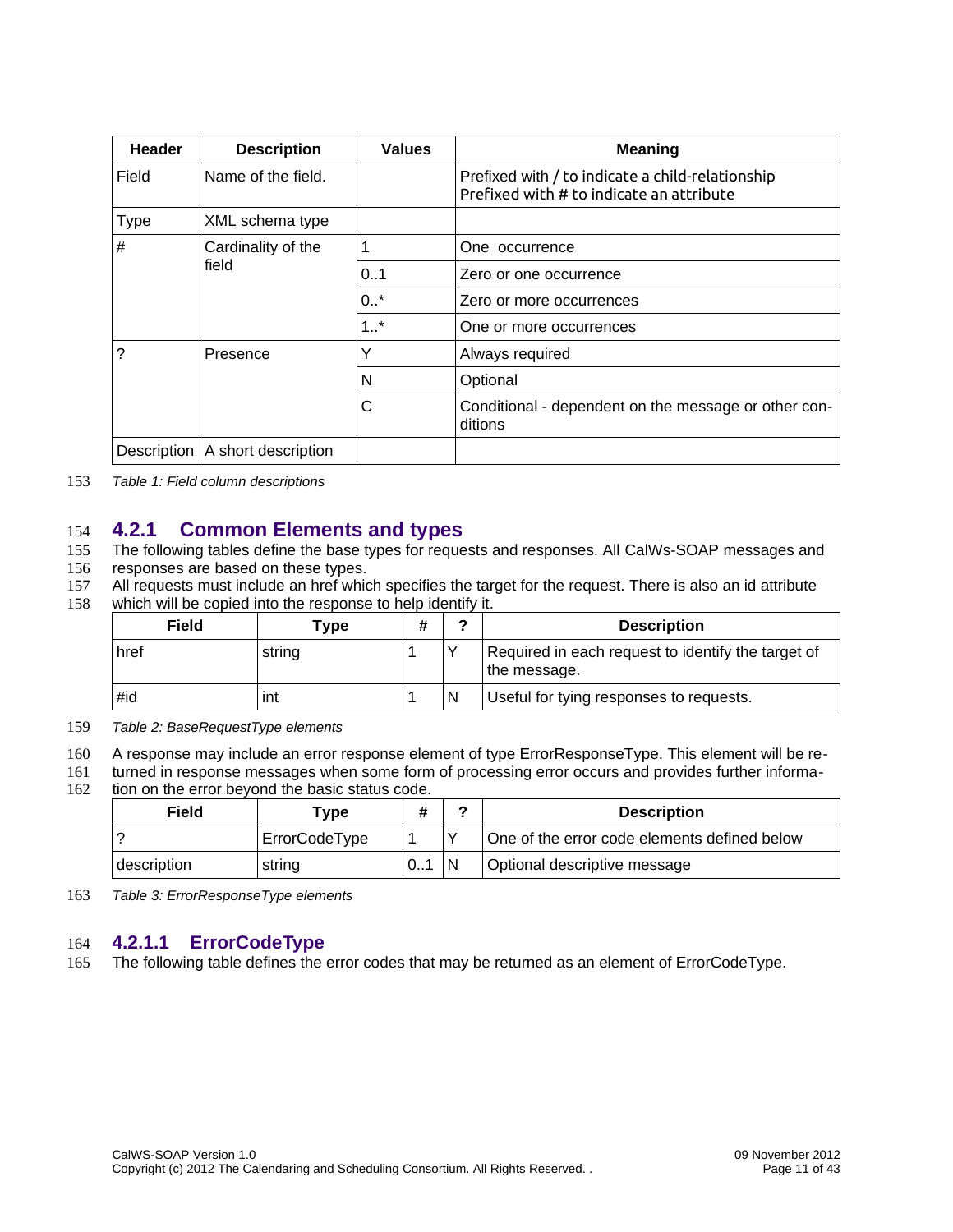| <b>Field</b>                      | <b>Type</b>                           | <b>Description</b>                                                                                                                                                                                                                                                 |
|-----------------------------------|---------------------------------------|--------------------------------------------------------------------------------------------------------------------------------------------------------------------------------------------------------------------------------------------------------------------|
| forbidden                         | ForbiddenType                         | Attempted to carry out a forbidden operation.                                                                                                                                                                                                                      |
| targetExists                      | TargetExistsType                      |                                                                                                                                                                                                                                                                    |
| targetDoesNotExist                | TargetDoesNotExistType                | The supplied href does not reference an existing<br>resource.                                                                                                                                                                                                      |
| targetNotEntity                   | TargetNotEntityType                   | The supplied href does not target an entity. For<br>example a fetch item was attempted against a<br>collection.                                                                                                                                                    |
| notCalendarData                   | NotCalendarDataType                   | The supplied entity is not calendar data.                                                                                                                                                                                                                          |
| invalidCalendarData               | InvalidCalendarDataType               | The supplied entity does not represent valid cal-<br>endar data.                                                                                                                                                                                                   |
| invalidCalendarObjectResource     | InvalidCalendarObjectResourceType     | The supplied entity does not represent valid cal-<br>endar data.                                                                                                                                                                                                   |
| unsupportedCalendarComponent      | UnsupportedCalendarComponentType      | Indicates that the calendar collection does not ac-<br>cept components of the type the client is attempt-<br>ing to store. The accepted component types can<br>be determined by examining the calendar collec-<br>tion properties.                                 |
| invalidCalendarCollectionLocation | InvalidCalendarCollectionLocationType | Error indicating at least one of two conditions:<br>The server does not allow the creation<br>1.<br>of calendar collections at the given lo-<br>cation in its namespace, or<br>The parent collection of the Request-<br>2.<br>URI exists but cannot accept members |
| exceedsMaxResourceSize            | ExceedsMaxResourceSizeType            | Error indicating that the total size of the event or<br>task is too large. The maximum size is set by the<br>target system and can be determined from the<br>properties.                                                                                           |
| beforeMinDateTime                 | BeforeMinDateTimeType                 | Error indicating that the start or end of an event or<br>task is too far into the past.<br>The minimum date is set by the target system<br>and can be determined from the properties.                                                                              |
| afterMaxDateTime                  | AfterMaxDateTimeType                  | Error indicating that the start or end of an event or<br>task is too far into the future.<br>The maximum date is set by the target system<br>and can be determined from the properties.                                                                            |
| tooManyInstances                  | TooManyInstancesType                  | Error indicating that a recurring event has too<br>many instances.<br>The maximum number is set by the target system<br>and can be determined from the properties.                                                                                                 |
| tooManyAttendeesPerInstance       | TooManyAttendeesPerInstanceType       | Error indicating that a scheduling message has<br>too many attendees.<br>The maximum number is set by the target system<br>and can be determined from the properties.                                                                                              |
| partialSuccess                    | PartialSuccessType                    | Indicates that a MultiOpType operation was par-<br>tially successful. Returned when the operation is<br>marked as non-atomic and one or more sub-oper-<br>ations failed. The entire response needs to be ex-<br>amined to determine failing operations.            |
| missingChangeToken                | MissingChangeTokenType                | An operation was attempted which required a<br>change token but none was supplied.<br>Note that it appears that the marshalling or de-<br>marshalling should handle this as the token is re-<br>quired. It doesn't.                                                |
| mismatchedChangeToken             | MismatchedChangeTokenType             | An update operation was attempted with a<br>change token value which does not match that<br>held by the service. The client must refetch the<br>entity to refresh its cached value and token.<br>Note that matching of tokens is a server responsi-                |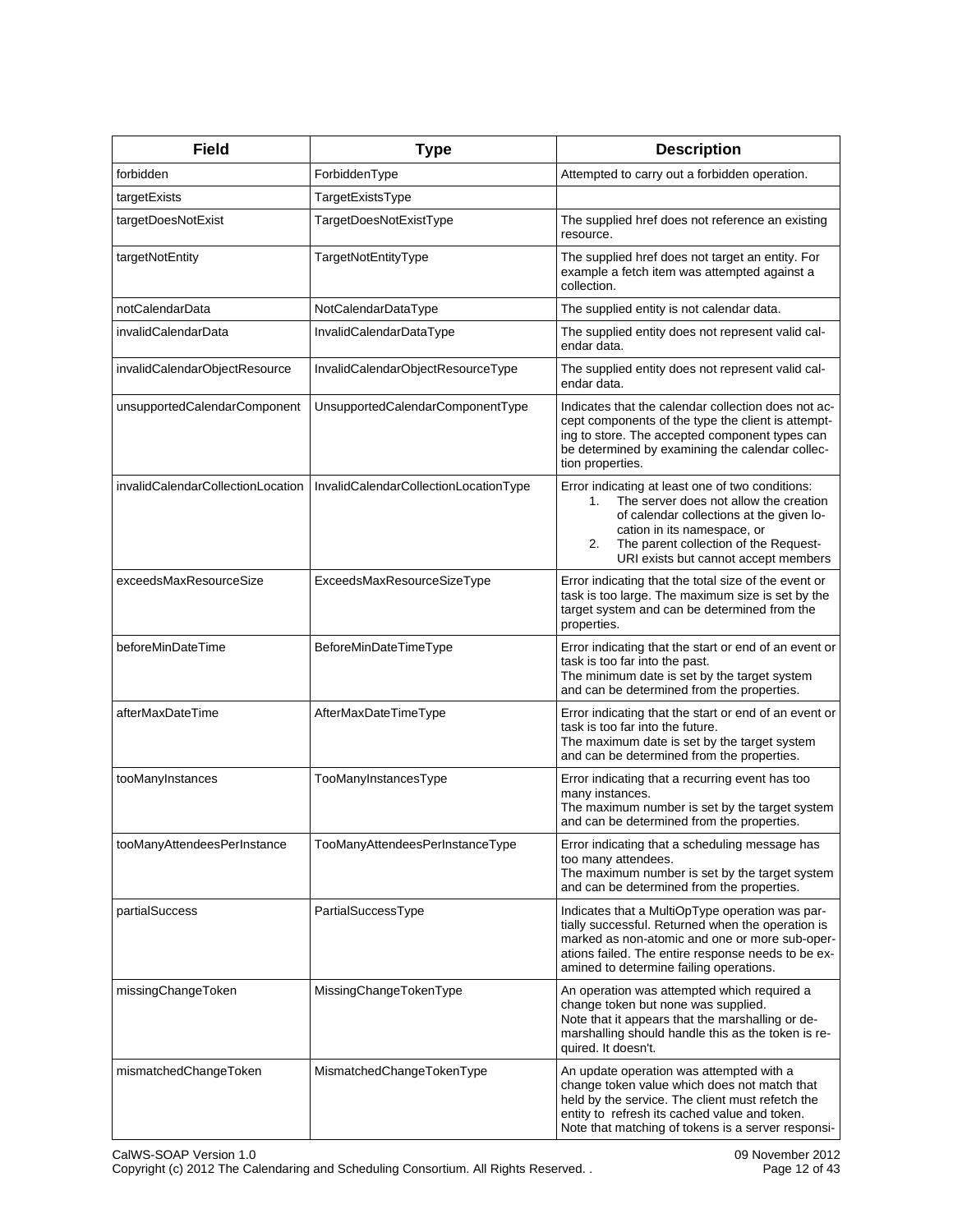| Field         | Type              | <b>Description</b>                                                                                                                                                                                                                                                       |
|---------------|-------------------|--------------------------------------------------------------------------------------------------------------------------------------------------------------------------------------------------------------------------------------------------------------------------|
|               |                   | bility. The token is opaque to the client but proba-<br>bly structured to the server. Certain non-conflict-<br>ing updates may be allowed even if the token has<br>changed.                                                                                              |
| invalidFilter | InvalidFilterType |                                                                                                                                                                                                                                                                          |
| uidConflict   | UidConflictType   | An attempt was made to store an entity which<br>would result in more than one entity having equal<br>uids. The entity uid must be unique within a col-<br>lection. Recurring event or task overrides have<br>the same uid and are considered part of a single<br>entity. |

*Table 4: ErrorCodeType definitions* 166

#### **4.2.1.2 BaseResponseType** 167

<span id="page-13-3"></span>

| Field         | Type          | #               | ົ | <b>Description</b>                      |
|---------------|---------------|-----------------|---|-----------------------------------------|
| #id           | int           |                 | N | Copied over from the request            |
| status        | StatusType    |                 |   | Give the overall status of the response |
| message       | string        | $0.1$ $\vert$ N |   | Optional explanatory message            |
| errorResponse | ErrorCodeType | $0.1$ N         |   | Required for a status of Error.         |

*Table 5: BaseResponseType elements* 168

#### <span id="page-13-2"></span>**4.3 Properties** 169

- The getPropertiesResponse message contains 0 or more properties defined below. Some properties ap-170
- ply to the service as a whole while others apply only to the targeted resource. The targeted resource may 171
- have property values which override those for the service. For example, the timezone identifier for a par-172
- ticular collection may differ from the default timezone identifier for the system. 173
- Each property is an XML complex type based on the GetPropertiesBasePropertyType. 174

#### **4.3.1 childCollection** 175

Provides information about a child collections for the target. 176

<span id="page-13-1"></span>

| Field              | Type                          | #     | ີ            | <b>Description</b>                       |
|--------------------|-------------------------------|-------|--------------|------------------------------------------|
| href               | string                        |       | $\checkmark$ | The URI of the collection.               |
| collection         | CollectionType                |       |              | This is a collection                     |
| calendarCollection | <b>CalendarCollectionType</b> | 0.1 C |              | If present this is a calendar collection |

*Table 6: ChildCollectionType fields* 177

See [resourceType](#page-15-0) for descriptions of CollectionType and Calendar CollectionType. 178

#### **4.3.2 creationDateTime** 179

This property MAY be returned for the service and SHOULD be returned for any targeted resource. 180

<span id="page-13-0"></span>

| Field    | Type :   | <br>π |              | <b>Description</b>                |
|----------|----------|-------|--------------|-----------------------------------|
| dateTime | dateTime |       | $\checkmark$ | Creation dat/time of the resource |

*Table 7: CreationDateTimeType fields* 181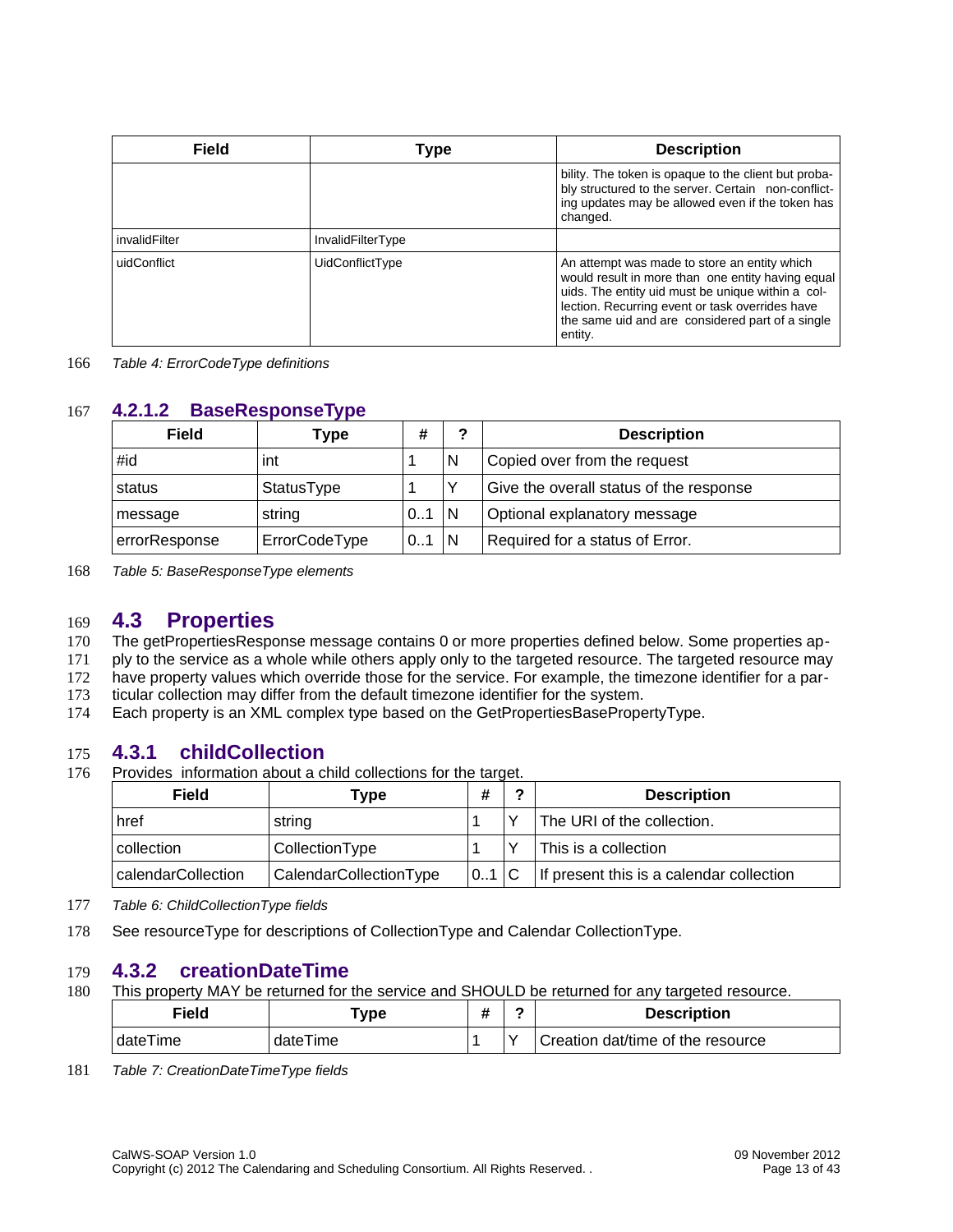#### **4.3.3 displayName** 182

This property SHOULD be returned for any targeted resource. 183

<span id="page-14-5"></span>

|        | Field | Type   |  | <b>Description</b>    |
|--------|-------|--------|--|-----------------------|
| string |       | string |  | The displayable name. |

*Table 8: DisplayNameType fields* 184

#### **4.3.4 lastModifiedDateTime** 185

This property MAY be returned for the service and SHOULD be returned for any targeted resource. 186

<span id="page-14-4"></span>

| Field    | vpe "    | π | <b>Description</b>                      |
|----------|----------|---|-----------------------------------------|
| dateTime | dateTime |   | Last modified date/time of the resource |

*Table 9: LastModifiedDateTimeType fields* 187

#### **4.3.5 maxAttendeesPerInstance** 188

- This property SHOULD be returned for the service and MAY be returned for any targeted collection re-189
- source. 190

<span id="page-14-3"></span>

| Field   | Type    | # | - | <b>Description</b>                                                       |
|---------|---------|---|---|--------------------------------------------------------------------------|
| integer | integer |   |   | The maximum number of attendees al-<br>lowed per event or task instance. |

*Table 10: MaxAttendeesPerInstanceType fields* 191

#### **4.3.6 maxDateTime** 192

- This property SHOULD be returned for the service and MAY be returned for any targeted collection re-193
- source. 194

<span id="page-14-2"></span>

| Field    | Type -   | π | <b>Description</b>                      |
|----------|----------|---|-----------------------------------------|
| dateTime | dateTime |   | The maximum date and time for an event. |

*Table 11: MaxDateTimeType fields* 195

#### **4.3.7 maxInstances** 196

- This property SHOULD be returned for the service and MAY be returned for any targeted collection re-197
- source. 198

<span id="page-14-1"></span>

| Field    | туре    |  | <b>Description</b>                                        |
|----------|---------|--|-----------------------------------------------------------|
| ⊧integer | integer |  | The maximum number of instances for a<br>recurring event. |

*Table 12: MaxInstancesType fields* 199

#### <span id="page-14-0"></span>**4.3.8 maxResourceSize** 200

This property SHOULD be returned for the service and MAY be returned for any targeted collection re-201

source. 202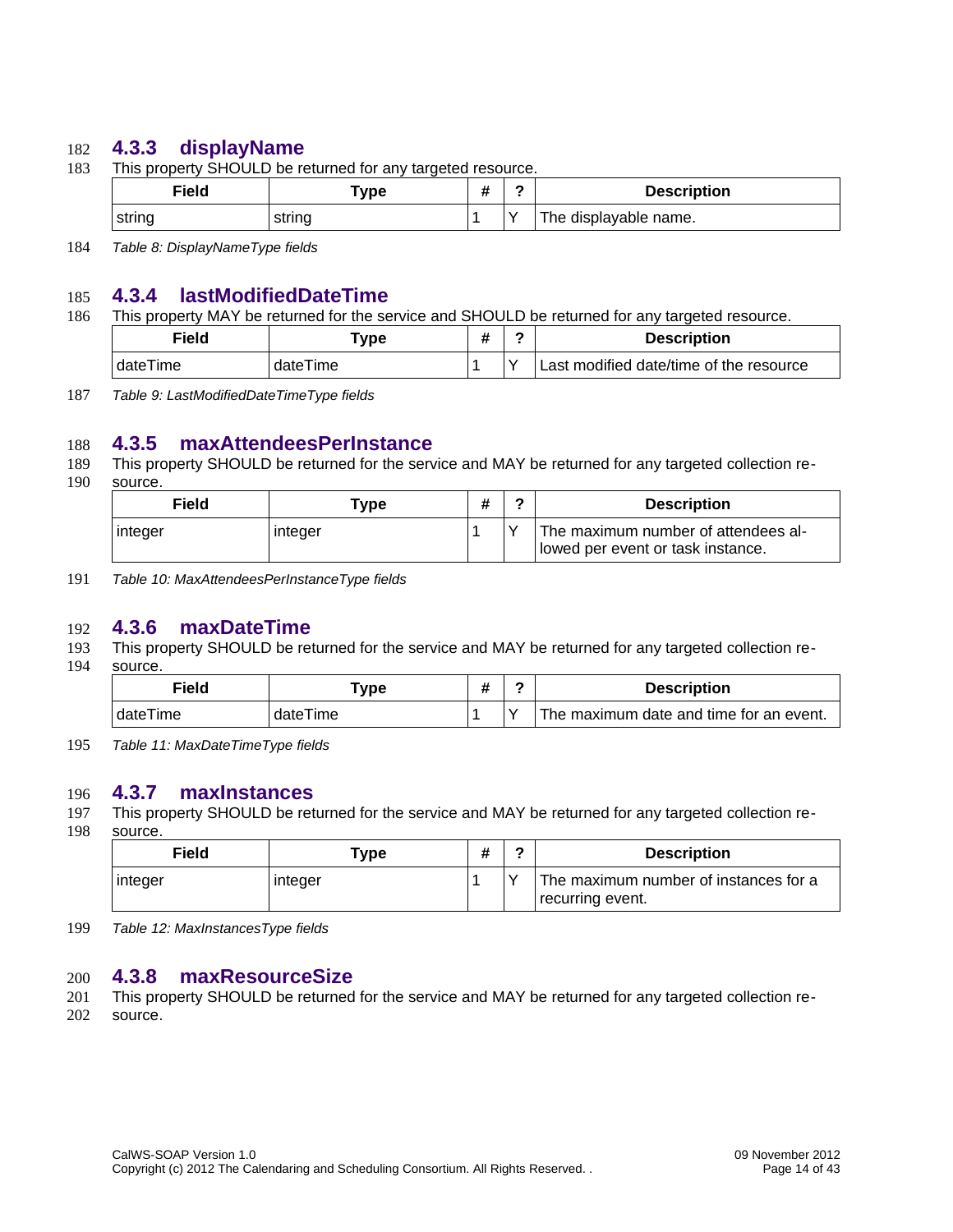| Field   | Type    | # | ◠ | <b>Description</b>                                                                                                                                                                   |
|---------|---------|---|---|--------------------------------------------------------------------------------------------------------------------------------------------------------------------------------------|
| integer | integer |   |   | An integer value defining the maximum<br>size of a resource in octets that the server<br>is willing to accept when a calendar object<br>resource is stored in a calendar collection. |

Table 13: MaxResourceSizeType fields 203

#### **4.3.9 minDateTime** 204

This property SHOULD be returned for the service and MAY be returned for any targeted collection resource. 205 206

<span id="page-15-5"></span>

| Field    | Type -   | Ħ | <b>Description</b>                      |
|----------|----------|---|-----------------------------------------|
| dateTime | dateTime |   | The minimum date and time for an event. |

*Table 14: MinDateTimeType fields* 207

#### **4.3.10 principalHome** 208

- This property SHOULD be returned for the service and MAY be returned for any targeted collection re-209
- source. 210

<span id="page-15-4"></span>

| ------ |        |   |  |                                                         |  |  |
|--------|--------|---|--|---------------------------------------------------------|--|--|
| Field  | Type   | # |  | <b>Description</b>                                      |  |  |
| string | string |   |  | The home path of the currently authenti-<br>cated user. |  |  |

*Table 15: PrincipalHomeType fields* 211

#### **4.3.11 resourceDescription** 212

Provides some descriptive text for the targeted collection. 213

<span id="page-15-3"></span>

| Field<br>____ | ™уре   | <br>$\mathbf{u}$ |              | <b>Description</b>         |
|---------------|--------|------------------|--------------|----------------------------|
| ⊤strin∩       | strıng |                  | $\checkmark$ | riptive text.<br>ne<br>ue. |

*Table 16: ResourceDescriptionType fields* 214

#### **4.3.12 resourceOwner** 215

This property SHOULD be returned for any targeted resource. 216

<span id="page-15-2"></span>

| Field  | vpe ⊺  | ∽ | <b>Description</b>                       |
|--------|--------|---|------------------------------------------|
| string | string |   | The principal URL of the resource owner. |

*Table 17: ResourceownerType fields* 217

#### **4.3.13 resourceTimezoneId** 218

- This property SHOULD be returned for the service and MAY be returned for any targeted collection re-219
- source. 220

<span id="page-15-1"></span>

| Field  | "ype   |           | <b>Description</b>       |
|--------|--------|-----------|--------------------------|
| string | strına | $\lambda$ | The timezone identifier. |

*Table 18: ResourceTimezoneIdType fields* 221

#### **4.3.14 resourceType** 222

Provides information about a targeted resource. 223

> <span id="page-15-0"></span>CalWS-SOAP Version 1.0 09 November 2012 Copyright (c) 2012 The Calendaring and Scheduling Consortium. All Rights Reserved. . Page 15 of 43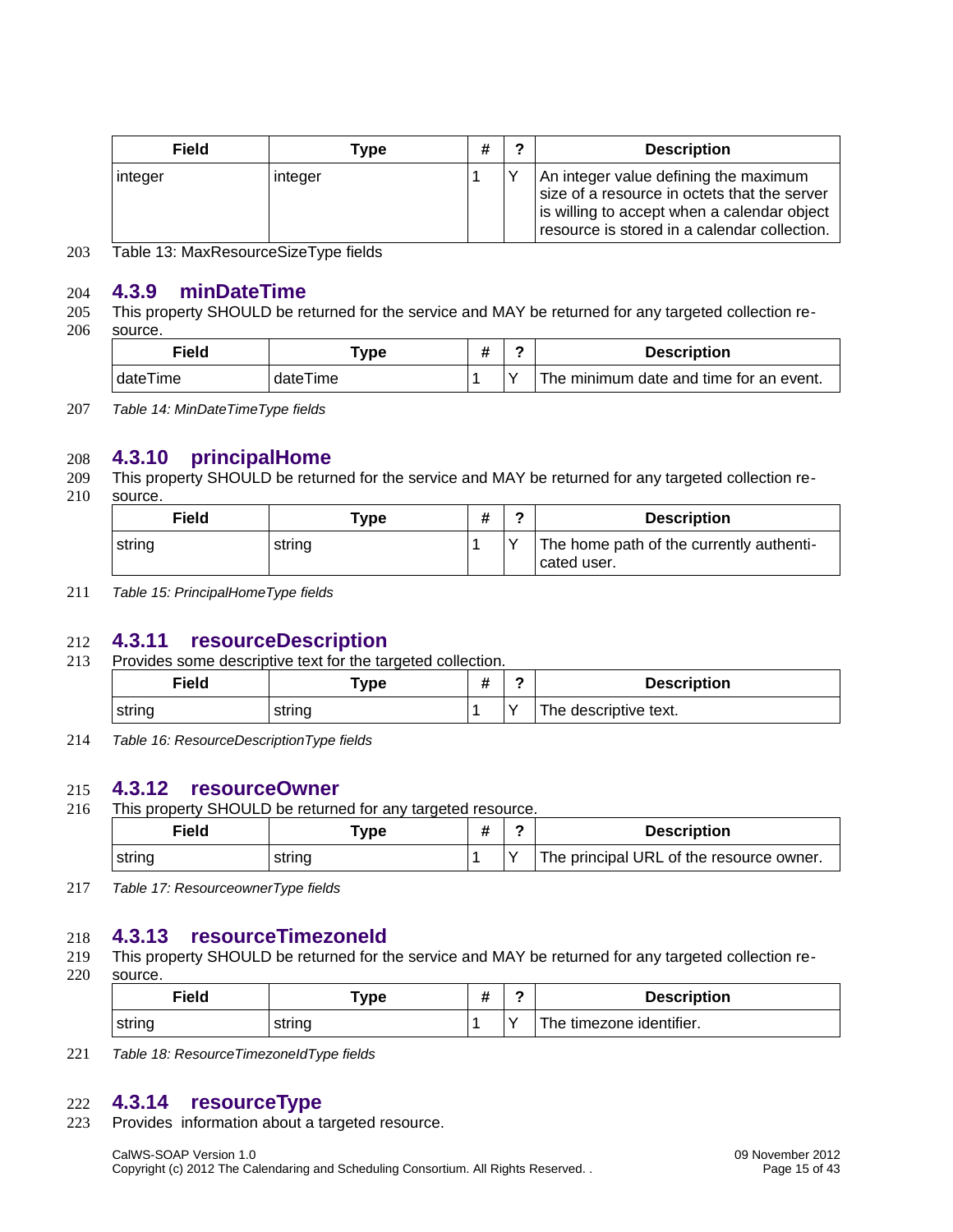| Field              | <b>Type</b>            | #   | ? | <b>Description</b>                                 |
|--------------------|------------------------|-----|---|----------------------------------------------------|
| href               | string                 |     |   | The URI of the collection.                         |
| collection         | CollectionType         | 01  | C | If present this is a collection                    |
| calendarCollection | CalendarCollectionType | 01  | C | If present this is a calendar collection           |
| inbox              | InboxType              | 01  | C | If present this is a scheduling inbox              |
| outbox             | OutboxType             | 01  | C | If present this is a scheduling outbox             |
| inbox              | InboxType              | 0.1 | C | If present this is a scheduling inbox              |
| xresource          | XresourceType          | 0.1 | C | If present provides further type informa-<br>tion. |

#### *Table 19: ResourceTypeType fields* 224

All the child types are empty elements with the exception of XresourceType. 225

| Field  | $\mathsf{vpe}$ | ↵<br>π | <b>Description</b>    |
|--------|----------------|--------|-----------------------|
| string | string         | -      | untormation.<br>Extra |

*Table 20: XresourceType fields* 226

#### **4.3.15 supportedCalendarComponentSet** 227

This property identifies which component types the service is prepared to store. The allowable components may be different for different targets on the same service. 228 229

<span id="page-16-2"></span>

| Field          | Tvpe                                         | Ŧ | <b>Description</b>                                    |
|----------------|----------------------------------------------|---|-------------------------------------------------------|
| component name | Any valid iCalendar   xcal:BaseComponentType |   | $ 0n C $ One or more empty iCalendar compo-<br>nents. |

*Table 21: SupportedCalendarComponentSetType fields* 230

#### **4.3.16 supportedFeatures** 231

- This property SHOULD be returned for the service and MAY be returned for any targeted collection re-232
- source. The property shows what protocol features are supported by the server. 233

<span id="page-16-1"></span>

| Field | Type                                                  |  | ◠ | <b>Description</b>                                 |
|-------|-------------------------------------------------------|--|---|----------------------------------------------------|
|       | calendarAccessFeature   CalendarAccessFeatureType   1 |  |   | Indicates the service supports this pro-<br>tocol. |

*Table 22: SupportedFeaturesType fields* 234

#### **4.3.17 timezoneServer** 235

This property SHOULD be returned for the service and MAY be returned for any targeted collection resource. 236 237

<span id="page-16-0"></span>

| <b>Field</b> | Type   | # | ິ | <b>Description</b>                                                                                                                                                                                                                                   |
|--------------|--------|---|---|------------------------------------------------------------------------------------------------------------------------------------------------------------------------------------------------------------------------------------------------------|
| string       | string |   |   | The location of a timezone service used to<br>retrieve timezone information and specifi-<br>cations. This may be an absolute URL ref-<br>erencing some other service or a relative<br>URL if the current server also provides a<br>timezone service. |

*Table 23: TimezoneServerType fields* 238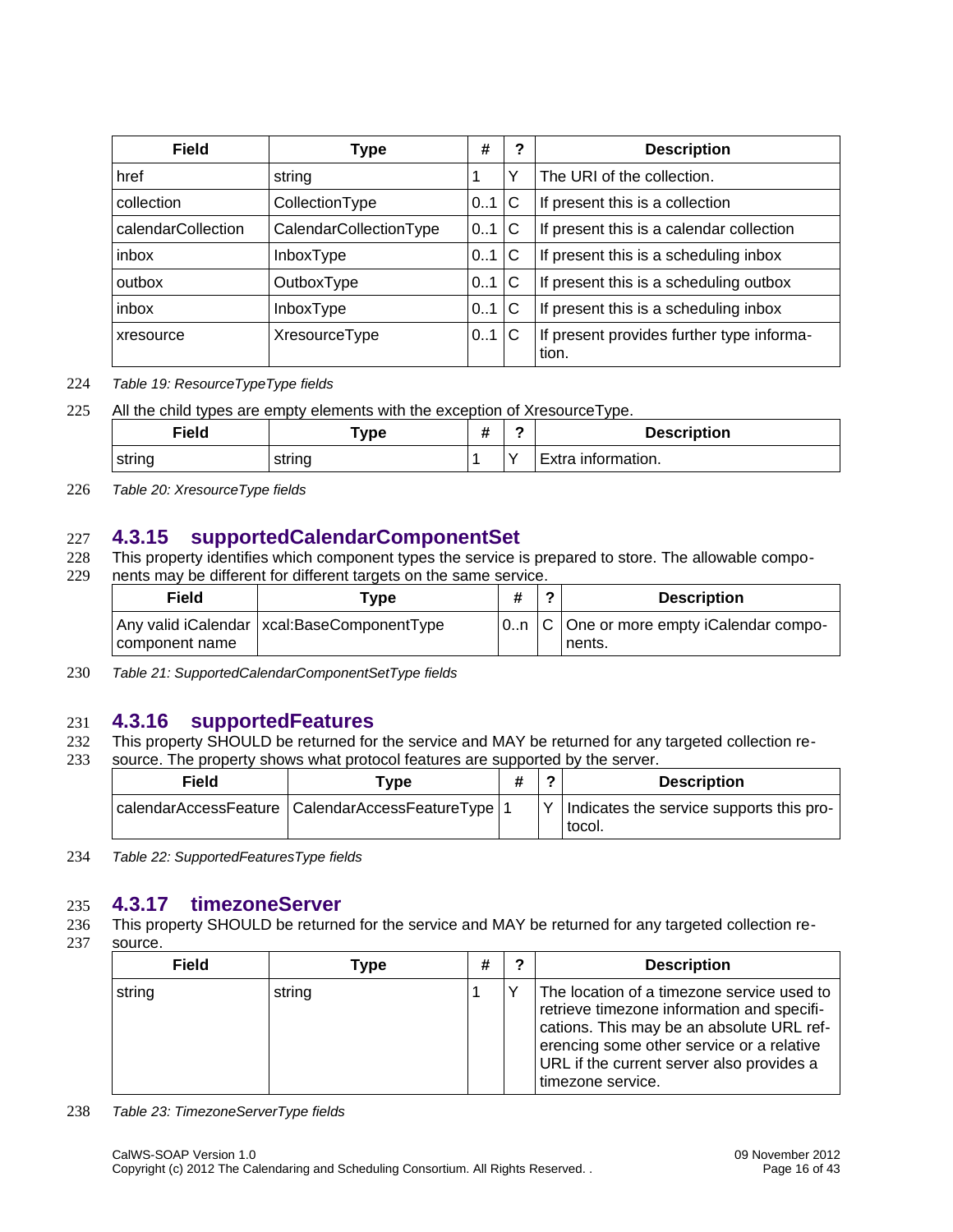#### <span id="page-17-2"></span>**4.3.18 CalWS:privilege-set XML element** 239

- http://docs.oasis-open.org/ns/wscal/calws:privilege-set 240
- Appears within a link relation describing collections or entities and specifies the set of privileges allowed 241
- to the current authenticated principal for that collection or entity. 242
- <!ELEMENT calws:privilege-set (calws:privilege\*)> 243
- <!ELEMENT calws:privilege ANY> 244
- Each privilege element defines a privilege or access right. The following set is currently defined 245
- CalWS: Read current principal has read access 246
- CalWS: Write current principal has write access 247
- <calWS:privilege-set> 248
- <calWS:privilege><calWS:read></calWS:privilege> 249
- <calWS:privilege><calWS:write></calWS:privilege> 250
- </calWS:privilege-set> 251

## <span id="page-17-1"></span>**4.4 Retrieving Collection and Service Properties** 252

- The CalWs-SOAP getProperties request is used to fetch properties. The href can target the service with a 253
- path of "/" or any entity within the service. 254
- The service properties define the global limits and defaults. Any properties defined on collections within 255
- the service hierarchy override those service defaults. The service may choose to prevent such overriding 256

of defaults and limits when appropriate. The tables below show the fields for request and response. 257

| Field | ${\bf \tau}$ ype |              | <b>Description</b>                                              |
|-------|------------------|--------------|-----------------------------------------------------------------|
| href  | string           | $\checkmark$ | I Identify the target of the request. "/" for the ser-<br>vice. |

*Table 24: GetPropertiesType fields* 258

| Field | Type                               | #     | າ            | <b>Description</b>                                            |
|-------|------------------------------------|-------|--------------|---------------------------------------------------------------|
| href  | string                             |       | $\checkmark$ | I Identify the target of the request. "/" for the<br>service. |
|       | GetPropertiesBaseProp-<br>ertyType | 0.n/C |              | 0 or more properties of the targeted resource                 |

*Table 25: GetPropertiesResponseType fields* 259

#### <span id="page-17-0"></span>**4.4.1 Example - retrieving server properties:** >>Request 260 261

| 262<br>263<br>264<br>265<br>266<br>267<br>268<br>269<br>270                      | xml version="1.0" encoding="UTF-8"?<br><soap-env:envelope xmlns:soap-env="http://schemas.xmlsoap.org/soap/envelope/"><br/><soap-env: header=""></soap-env:><br/><s0ap-env:body><br/><ns2:getproperties <br="" xmlns:ns2="http://docs.oasis-open.org/ws-calendar/ns/soap">xmlns:ns3="urn:ietf:params:xml:ns:icalendar-2.0"&gt;<br/><math>&lt;</math>ns2:href&gt;/<br/></ns2:getproperties></s0ap-env:body></soap-env:envelope>                                                                                                        |
|----------------------------------------------------------------------------------|--------------------------------------------------------------------------------------------------------------------------------------------------------------------------------------------------------------------------------------------------------------------------------------------------------------------------------------------------------------------------------------------------------------------------------------------------------------------------------------------------------------------------------------|
| 271                                                                              |                                                                                                                                                                                                                                                                                                                                                                                                                                                                                                                                      |
| 272                                                                              |                                                                                                                                                                                                                                                                                                                                                                                                                                                                                                                                      |
| 273<br>274                                                                       | >>Response                                                                                                                                                                                                                                                                                                                                                                                                                                                                                                                           |
| $\frac{275}{276}$<br>277<br>278<br>279<br>280<br>281<br>282<br>283<br>284<br>285 | xml version="1.0" encoding="UTF-8"?<br><soap-env:envelope xmlns:soap-env="http://schemas.xmlsoap.org/soap/envelope/"><br/><math>&lt;</math>SOAP-ENV: Header /&gt;<br/><s0ap-env:body><br/><ns2:getpropertiesresponse<br>xmlns:ns2="http://docs.oasis-open.org/ws-calendar/ns/soap"<br/>xmlns:ns4="urn:ietf:params:xml:ns:icalendar-2.0"<br/><math>id="0" &gt;</math><br/><math>&lt;</math>ns2:href&gt;/<br/><ns2:lastmodifieddatetime></ns2:lastmodifieddatetime></ns2:getpropertiesresponse<br></s0ap-env:body></soap-env:envelope> |
|                                                                                  |                                                                                                                                                                                                                                                                                                                                                                                                                                                                                                                                      |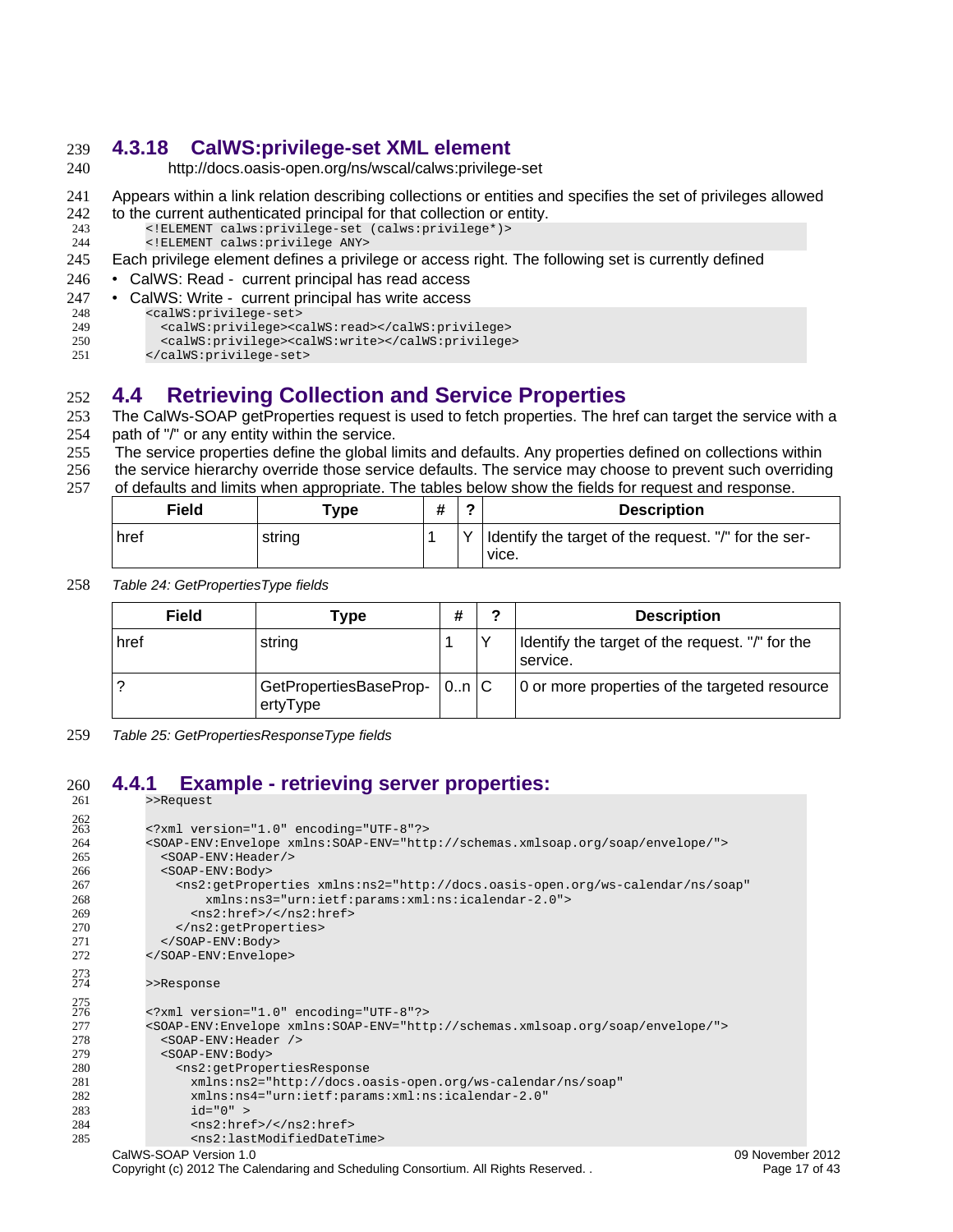| 286 | $<$ ns2:dateTime>2012-01-04T18:21:14Z                                   |
|-----|-------------------------------------------------------------------------|
| 287 |                                                                         |
| 288 | <ns2:supportedcalendarcomponentset></ns2:supportedcalendarcomponentset> |
| 289 | $<$ ns4: vevent />                                                      |
| 290 | $<$ ns4:vtodo />                                                        |
| 291 | <ns4:vavailability></ns4:vavailability>                                 |
| 292 |                                                                         |
| 293 | <ns2:resourcetype></ns2:resourcetype>                                   |
| 294 | $<$ ns2:collection $/$                                                  |
| 295 |                                                                         |
| 296 | <ns2:supportedfeatures></ns2:supportedfeatures>                         |
| 297 | <ns2:calendaraccessfeature></ns2:calendaraccessfeature>                 |
| 298 |                                                                         |
| 299 | <ns2:maxinstances></ns2:maxinstances>                                   |
| 300 | <ns2:integer>1000</ns2:integer>                                         |
| 301 |                                                                         |
| 302 | <ns2:maxresourcesize></ns2:maxresourcesize>                             |
| 303 | <ns2:integer>100000</ns2:integer>                                       |
| 304 |                                                                         |
| 305 |                                                                         |
| 306 |                                                                         |
| 307 |                                                                         |
| 308 |                                                                         |

308 309

#### <span id="page-18-1"></span>**4.5 Creating Calendar Object Resources** 310

Creating calendar object resources is carried out by using a CalWs-SOAP addItem request targeted at 311

the parent collection and containing the resource to be created. The response will contain the href of the 312

- newly created object. 313
- The icalendar entity in the request MUST contain only a single calendaring entity with any related overrides. 314 315

| Field     | $\tau_\mathsf{VDE}$ | # | <b>Description</b>                    |
|-----------|---------------------|---|---------------------------------------|
| href      | string              |   | I Identify the target of the request. |
| icalendar | xcal:IcalendarType  |   | The entity to be created              |

*Table 26: AddItemType fields* 316

The service will respond with an AddItemResponseType giving either the href and change token of the 317

new entity or an error response. 318

| Field       | Tvpe   | # | ◠ | <b>Description</b>                                        |
|-------------|--------|---|---|-----------------------------------------------------------|
| href        | string |   |   | $ 01 N$ Href of the new entity for a successful request.  |
| changeToken | string |   |   | $\vert 0.1 \vert N \vert$ Change token for the new entity |

*Table 27: AddItemResponseType additional fields* 319

## <span id="page-18-0"></span>**4.5.1 Preconditions for Calendar Object Creation** 320

- **CalWS:target-exists**: The entity already exists. 321
- **CalWS:not-calendar-data:** The resource submitted MUST be a supported media type (i.e., iCalendar) for calendar object resources: 322 323
- **CalWS:invalid-calendar-data:** The resource submitted MUST be valid data for the media type being specified (i.e., MUST contain valid iCalendar data); 324 325
- **CalWS:invalid-calendar-object-resource:** The resource submitted in the request MUST obey all restrictions specified in [Calendar Object Resources](#page-10-4) (e.g., calendar object resources MUST NOT contain more than one type of calendar component, calendar object resources MUST NOT specify the iCalendar METHOD property, etc.); 326 327 328 329
- **CalWS:unsupported-calendar-component:** The resource submitted in the request MUST contain a type of calendar component that is supported in the targeted calendar collection; 330 331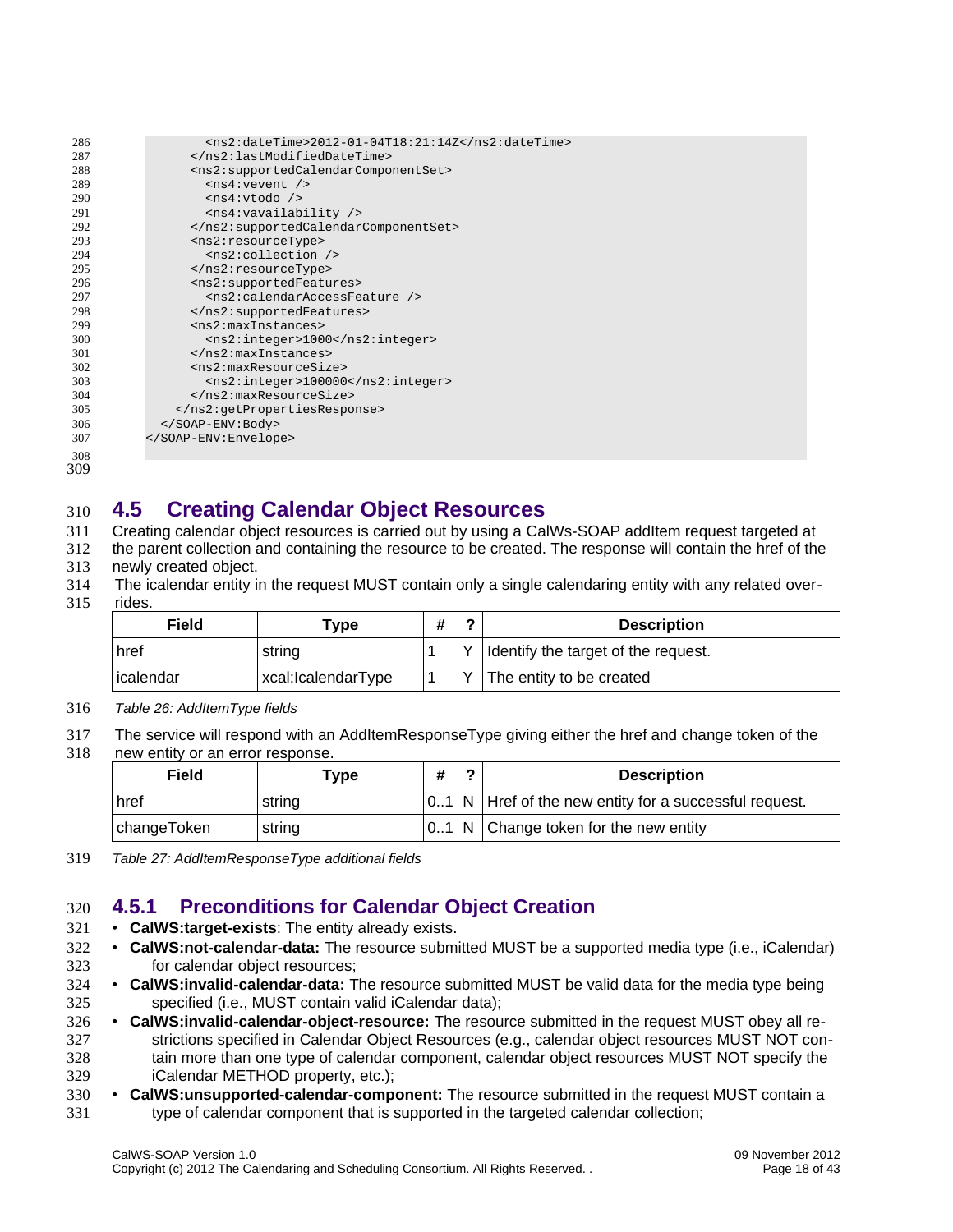- **CalWS:uid-conflict:** The resource submitted in the request MUST NOT specify an iCalendar UID property value already in use in the targeted calendar collection or overwrite an existing calendar object resource with one that has a different UID property value. Servers SHOULD report the URL of the resource that is already making use of the same UID property value in the CalWS:href element 332 333 334 335 336
	- <!ELEMENT uid-conflict (CalWS:href)>

337

- **CalWS:exceeds-max-resource-size:** The resource submitted in the request MUST have an octet size less than or equal to the value of the CalDAV:max-resource-size property value on the calendar collection where the resource will be stored; 338 339 340
- **CalWS:before-min-date-time:** The resource submitted in the request MUST have all of its iCalendar DATE or DATE-TIME property values (for each recurring instance) greater than or equal to the value of the CalDAV:min- date-time property value on the calendar collection where the resource will be stored; 341 342 343 344
- **CalWS:after-max-date-time:** The resource submitted in the request MUST have all of its iCalendar DATE or DATE-TIME property values (for each recurring instance) less than the value of the Cal-DAV:max-date-time property value on the calendar collection where the resource will be stored; 345 346 347
- **CalWS:too-many-instances:** The resource submitted in the request MUST generate a number of recurring instances less than or equal to the value of the CalDAV: max-instances property value on the calendar collection where the resource will be stored; 348 349 350
- **CalWS:too-many-attendees-per-instance:** The resource submitted in the request MUST have a number of ATTENDEE properties on any one instance less than or equal to the value of the Cal-DAV:max-attendees-per-instance property value on the calendar collection where the resource will be stored; 351 352 353 354

#### <span id="page-19-0"></span>**4.5.2 Example - successful addItem:** 355

| 356        | >>Request                                                                                                  |                  |
|------------|------------------------------------------------------------------------------------------------------------|------------------|
| 357        |                                                                                                            |                  |
| 358        | xml version="1.0" encoding="UTF-8"?                                                                        |                  |
| 359        | <soap-env:envelope xmlns:soap-env="http://schemas.xmlsoap.org/soap/envelope/"></soap-env:envelope>         |                  |
| 360        | <soap-env: header=""></soap-env:>                                                                          |                  |
| 361        | <s0ap-env:body></s0ap-env:body>                                                                            |                  |
| 362        | <ns2:additem <="" td="" xmlns:ns2="http://docs.oasis-open.org/ws-calendar/ns/soap"><td></td></ns2:additem> |                  |
| 363        | xmlns:ns3="urn:ietf:params:xml:ns:icalendar-2.0">                                                          |                  |
| 364        | <ns2:href>/user/douglm/calendar</ns2:href>                                                                 |                  |
| 365        | $<$ ns3:icalendar>                                                                                         |                  |
| 366        | <ns3:vcalendar></ns3:vcalendar>                                                                            |                  |
| 367        | <ns3:components></ns3:components>                                                                          |                  |
| 368        | $<$ ns3: vevent>                                                                                           |                  |
| 369        | <ns3:properties></ns3:properties>                                                                          |                  |
| 370        | $ns3:uid$                                                                                                  |                  |
| 371        | <ns3:text>1302064354993</ns3:text>                                                                         |                  |
| 372        |                                                                                                            |                  |
| 373        | $<$ ns3: summary>                                                                                          |                  |
| 374        | <ns3:text>try this</ns3:text>                                                                              |                  |
| 375        | $<$ /ns3:summary>                                                                                          |                  |
| 376        | $<$ ns3:dtstart>                                                                                           |                  |
| 377        | <ns3:date-time>20110406T150000Z</ns3:date-time>                                                            |                  |
| 378        | $<$ /ns3:dtstart>                                                                                          |                  |
| 379        | $<$ ns3:dtend>                                                                                             |                  |
| 380        | <ns3:date-time>20110406T160000Z</ns3:date-time>                                                            |                  |
| 381        | $<$ /ns3:dtend>                                                                                            |                  |
| 382        |                                                                                                            |                  |
| 383        | $<$ /ns3: vevent>                                                                                          |                  |
| 384        |                                                                                                            |                  |
| 385        | $<$ /ns3: vcalendar>                                                                                       |                  |
| 386        | $<$ /ns3:icalendar>                                                                                        |                  |
| 387        | $<$ /ns2:addItem>                                                                                          |                  |
| 388        |                                                                                                            |                  |
| 389        |                                                                                                            |                  |
|            |                                                                                                            |                  |
| 390<br>391 | >>Response                                                                                                 |                  |
|            |                                                                                                            |                  |
| 392<br>393 | xml version="1.0" encoding="UTF-8"?                                                                        |                  |
| 394        | <soap-env:envelope xmlns:soap-env="http://schemas.xmlsoap.org/soap/envelope/"></soap-env:envelope>         |                  |
|            | CalWS-SOAP Version 1.0                                                                                     | 09 November 2012 |
|            | Copyright (c) 2012 The Calendaring and Scheduling Consortium. All Rights Reserved                          | Page 19 of 43    |
|            |                                                                                                            |                  |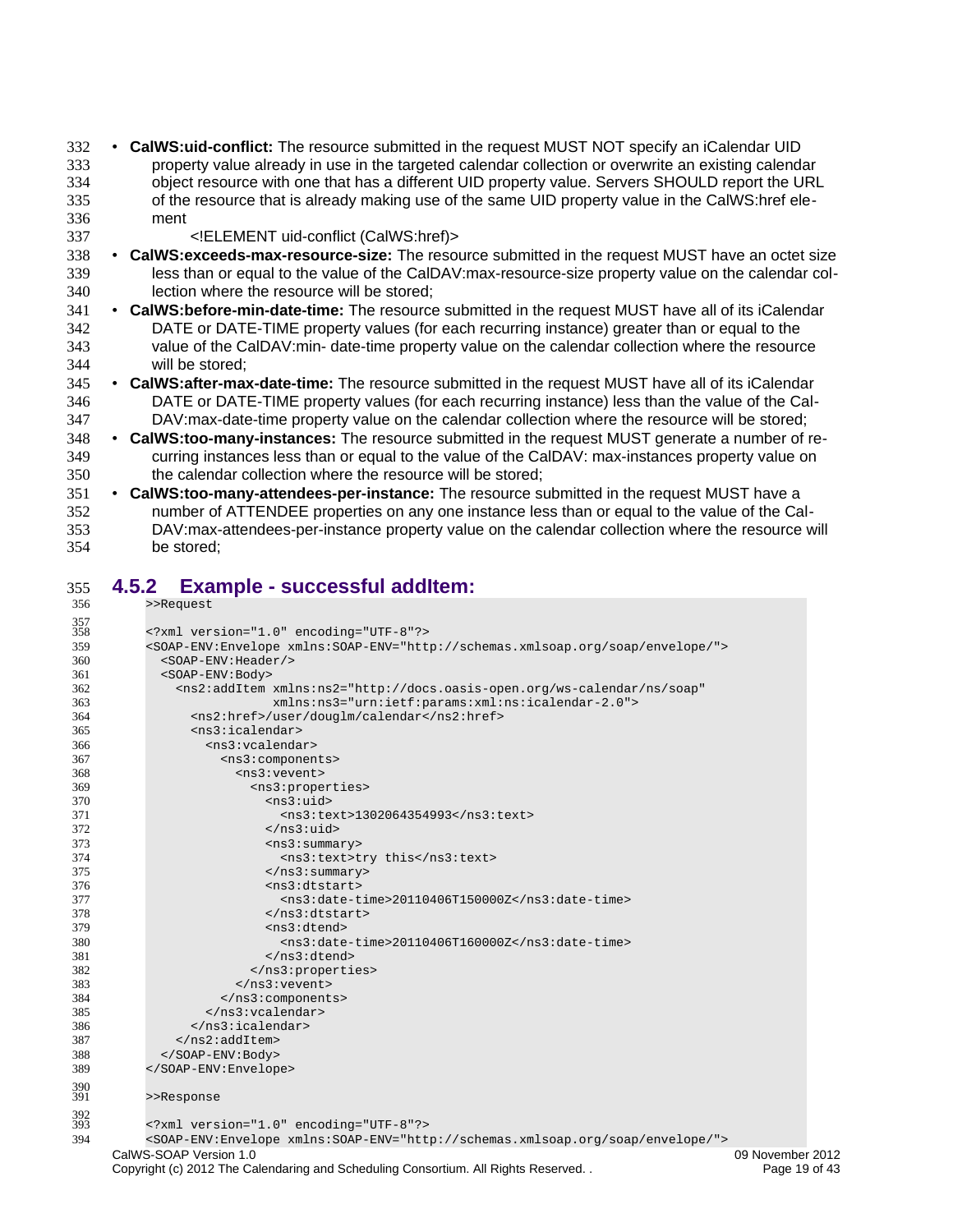| 395 | <soap-env: header=""></soap-env:>                                                                                 |
|-----|-------------------------------------------------------------------------------------------------------------------|
| 396 | <soap-env:body></soap-env:body>                                                                                   |
| 397 | <ns2:additemresponse <="" td="" xmlns:ns2="http://docs.oasis-open.org/ws-calendar/ns/soap"></ns2:additemresponse> |
| 398 | xmlns:ns3="urn:ietf:params:xml:ns:icalendar-2.0">                                                                 |
| 399 | <ns2:status>0K</ns2:status>                                                                                       |
| 400 | <ns2:href>/user/douglm/calendar/1302064354993.ics</ns2:href>                                                      |
| 401 | <ns2:changetoken>"20110406T155741Z-0"</ns2:changetoken>                                                           |
| 402 |                                                                                                                   |
| 403 | $<$ /SOAP-ENV: Body>                                                                                              |
| 404 |                                                                                                                   |

#### **4.6 Retrieving resources** 405

Fetching calendar object resources is carried out by using a CalWs-SOAP fetchItem request with an href 406

specifying the entity to be fetched. The response will contain the calendaring entity with any related overrides. 407 408

<span id="page-20-1"></span>

| Field | "vpe   |              | <b>Description</b>                  |
|-------|--------|--------------|-------------------------------------|
| href  | string | $\checkmark$ | Identify the target of the request. |

*Table 28: FetchItemType fields* 409

The service will respond with a FetchItemResponseType containing either the change token, its href and 410

the entity or an error response. 411

| Field       | Type               | # | 2 | <b>Description</b>                               |
|-------------|--------------------|---|---|--------------------------------------------------|
| changeToken | string             |   |   | $ 01 N $ The change token for the fetched entity |
| href        | string             |   | ٧ | Identify the entity.                             |
| icalendar   | xcal:IcalendarType |   |   | $ 01 N $ The fetched entity                      |

*Table 29: FetchItemResponseType additional fields* 412

## **4.6.1 Example - successful fetchItem:** 413

<span id="page-20-0"></span>

| 414        | >>Request |                                                                                                                                                                    |                  |
|------------|-----------|--------------------------------------------------------------------------------------------------------------------------------------------------------------------|------------------|
| 415<br>416 |           | xml version="1.0" encoding="UTF-8"?                                                                                                                                |                  |
| 417        |           | <soap-env:envelope xmlns:soap-env="http://schemas.xmlsoap.org/soap/envelope/"></soap-env:envelope>                                                                 |                  |
| 418        |           | <soap-env: header=""></soap-env:>                                                                                                                                  |                  |
| 419        |           | <s0ap-env:body></s0ap-env:body>                                                                                                                                    |                  |
| 420        |           | <ns2:fetchitem <="" td="" xmlns:ns2="http://docs.oasis-open.org/ws-calendar/ns/soap"><td></td></ns2:fetchitem>                                                     |                  |
| 421        |           | xmlns:ns3="urn:ietf:params:xml:ns:icalendar-2.0">                                                                                                                  |                  |
| 422        |           | <ns2:href>/user/douglm/calendar/1302105461170.ics</ns2:href>                                                                                                       |                  |
| 423        |           |                                                                                                                                                                    |                  |
| 424        |           |                                                                                                                                                                    |                  |
| 425        |           |                                                                                                                                                                    |                  |
| 426<br>427 |           | >>Response                                                                                                                                                         |                  |
| 428        |           |                                                                                                                                                                    |                  |
| 429        |           | xml version="1.0" encoding="UTF-8"?                                                                                                                                |                  |
| 430        |           | <soap-env:envelope xmlns:soap-env="http://schemas.xmlsoap.org/soap/envelope/"></soap-env:envelope>                                                                 |                  |
| 431        |           | <soap-env: header=""></soap-env:>                                                                                                                                  |                  |
| 432<br>433 |           | <s0ap-env:body><br/><ns2:fetchitemresponse <="" td="" xmlns:ns2="http://docs.oasis-open.org/ws-calendar/ns/soap"><td></td></ns2:fetchitemresponse></s0ap-env:body> |                  |
|            |           |                                                                                                                                                                    |                  |
| 434        |           | xmlns:ns3="urn:ietf:params:xml:ns:icalendar-2.0"><br><ns2:status>0K</ns2:status>                                                                                   |                  |
| 435<br>436 |           | <ns2:changetoken>"20110406T155741Z-0"</ns2:changetoken>                                                                                                            |                  |
| 437        |           | <ns2:href>/user/douglm/calendar/1302105461170.ics</ns2:href>                                                                                                       |                  |
| 438        |           | $<$ ns3:icalendar>                                                                                                                                                 |                  |
| 439        |           | $<$ ns3: vcalendar>                                                                                                                                                |                  |
| 440        |           | <ns3:properties></ns3:properties>                                                                                                                                  |                  |
| 441        |           | <ns3:prodid></ns3:prodid>                                                                                                                                          |                  |
| 442        |           | <ns3:text>//Bedework.org//BedeWork V3.7//EN</ns3:text>                                                                                                             |                  |
| 443        |           | $<$ /ns3:prodid>                                                                                                                                                   |                  |
| 444        |           | $<$ ns $3:version$                                                                                                                                                 |                  |
| 445        |           | $<$ ns3:text>2.0                                                                                                                                                   |                  |
| 446        |           | $<$ /ns3:version>                                                                                                                                                  |                  |
|            |           | CalWS-SOAP Version 1.0                                                                                                                                             | 09 November 2012 |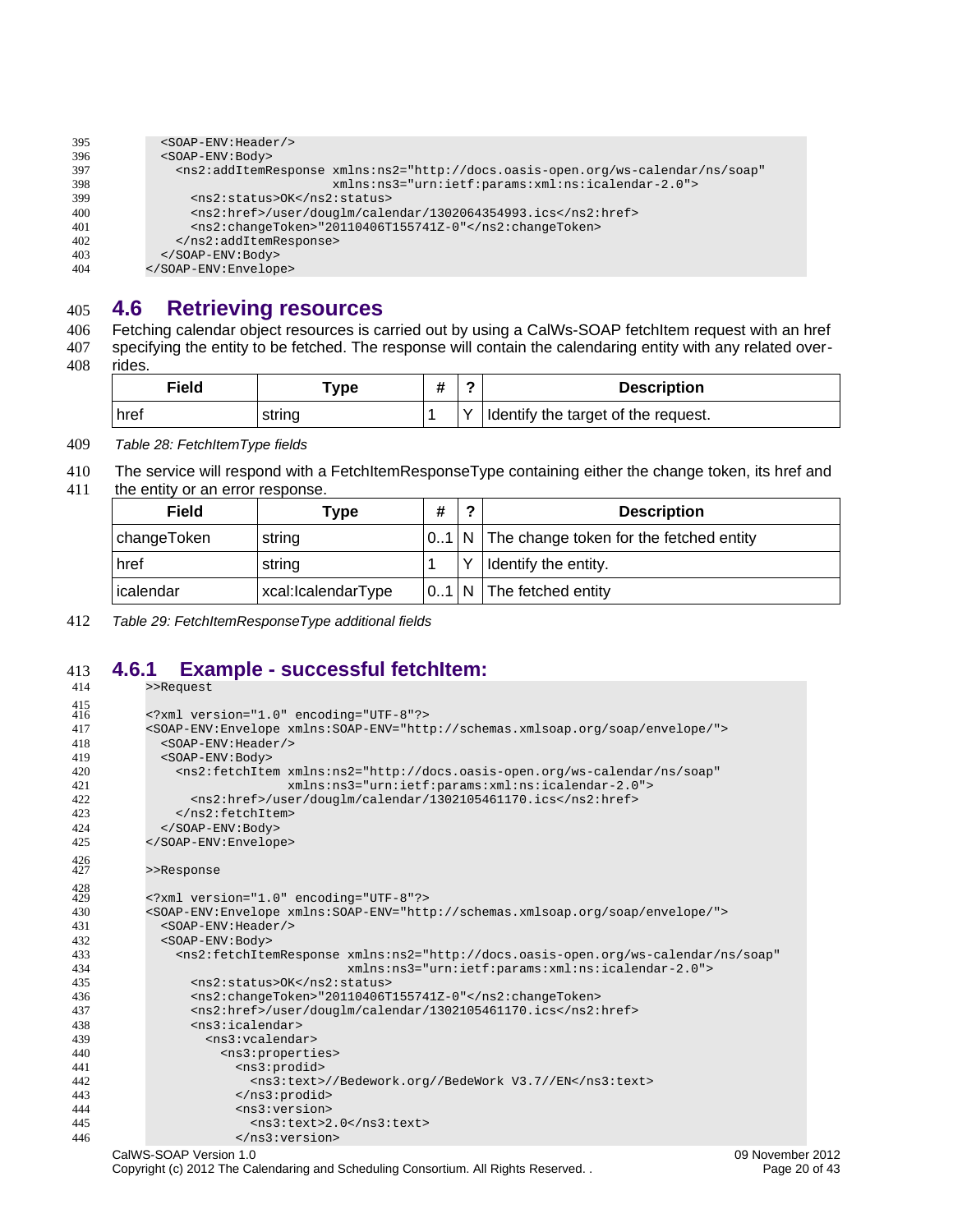| 447 |                                                         |
|-----|---------------------------------------------------------|
| 448 | <ns3:components></ns3:components>                       |
| 449 | $<$ ns3: vevent>                                        |
| 450 | <ns3:properties></ns3:properties>                       |
| 451 | <ns3:created></ns3:created>                             |
| 452 | <ns3:utc-date-time>20110406T155741Z</ns3:utc-date-time> |
| 453 |                                                         |
| 454 | <ns3:dtend></ns3:dtend>                                 |
| 455 | <ns3:date-time>20110406T160000Z</ns3:date-time>         |
| 456 | $<$ /ns3:dtend>                                         |
| 457 | $<$ ns3:dtstamp>                                        |
| 458 | $<$ ns3:utc-date-time>20110406T155741Z                  |
| 459 | $<$ /ns3:dtstamp>                                       |
| 460 | $<$ ns3:dtstart>                                        |
| 461 | $<$ ns3:date-time>20110406T150000Z                      |
| 462 | $<$ /ns3:dtstart>                                       |
| 463 | <ns3:last-modified></ns3:last-modified>                 |
| 464 | <ns3:utc-date-time>20110406T155741Z</ns3:utc-date-time> |
| 465 |                                                         |
| 466 | $<$ ns3:summary>                                        |
| 467 | <ns3:text>try this</ns3:text>                           |
| 468 | $<$ /ns3:summary>                                       |
| 469 | $<$ ns3:uid>                                            |
| 470 | <ns3:text>1302105461170</ns3:text>                      |
| 471 | $<$ /ns3:uid>                                           |
| 472 |                                                         |
| 473 | $<$ /ns3: vevent>                                       |
| 474 |                                                         |
| 475 |                                                         |
| 476 | $<$ /ns3:icalendar>                                     |
| 477 |                                                         |
| 478 |                                                         |
| 479 |                                                         |

#### <span id="page-21-1"></span>**4.6.2 Example - unsuccessful fetchItem:** >>Request 480 481

| ᠇୰         | <i>- -</i> noquojt                                                                                                    |
|------------|-----------------------------------------------------------------------------------------------------------------------|
| 482<br>483 | xml version="1.0" encoding="UTF-8"?                                                                                   |
| 484        | <soap-env:envelope xmlns:soap-env="http://schemas.xmlsoap.org/soap/envelope/"></soap-env:envelope>                    |
| 485        | <soap-env: header=""></soap-env:>                                                                                     |
| 486        | <soap-env:body></soap-env:body>                                                                                       |
| 487        | <ns2:fetchitem <="" td="" xmlns:ns2="http://docs.oasis-open.org/ws-calendar/ns/soap"></ns2:fetchitem>                 |
| 488        | xmlns:ns3="urn:ietf:params:xml:ns:icalendar-2.0">                                                                     |
| 489        | <ns2:href>/user/douglm/calendar/nosuchevent.ics</ns2:href>                                                            |
| 490        | $<$ /ns2:fetchItem>                                                                                                   |
| 491        |                                                                                                                       |
| 492        |                                                                                                                       |
|            |                                                                                                                       |
| 493<br>494 | >>Response                                                                                                            |
|            |                                                                                                                       |
| 495<br>496 | xml version="1.0" encoding="UTF-8"?                                                                                   |
| 497        | <soap-env:envelope xmlns:soap-env="http://schemas.xmlsoap.org/soap/envelope/"></soap-env:envelope>                    |
|            | <soap-env: header=""></soap-env:>                                                                                     |
| 498<br>499 |                                                                                                                       |
|            | $<$ SOAP-ENV: Body>                                                                                                   |
| 500        | <ns2:fetchitemresponse <="" td="" xmlns:ns2="http://docs.oasis-open.org/ws-calendar/ns/soap"></ns2:fetchitemresponse> |
| 501        | xmlns:ns3="urn:ietf:params:xml:ns:icalendar-2.0">                                                                     |
| 502        | <ns2:status>Error</ns2:status>                                                                                        |
| 503        | <ns2:errorresponse></ns2:errorresponse>                                                                               |
| 504        | <ns2:targetdoesnotexist></ns2:targetdoesnotexist>                                                                     |
| 505        |                                                                                                                       |
| 506        |                                                                                                                       |
| 507        |                                                                                                                       |
| 508        |                                                                                                                       |

## <span id="page-21-0"></span>**4.7 Updating resources** 509

- Calendar entity updates apply changes to a data model which has the form: 510
- An iCalendar element contains... 511
- a single vCalendar element which contains... 512

# CalWS-SOAP Version 1.0 09 November 2012<br>Copyright (c) 2012 The Calendaring and Scheduling Consortium. All Rights Reserved. . 09 November 2012 Copyright (c) 2012 The Calendaring and Scheduling Consortium. All Rights Reserved. .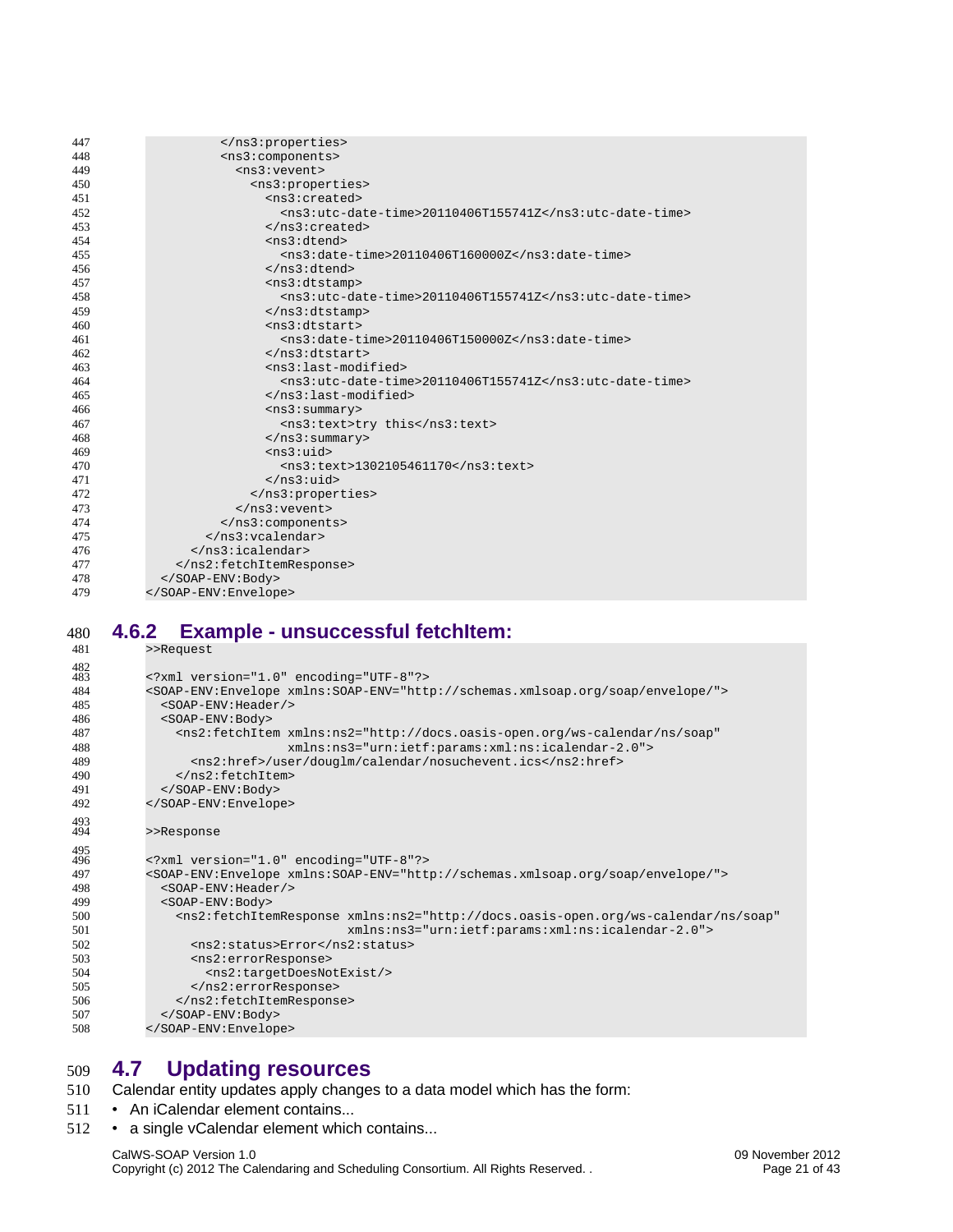- 513 one or more calendaring components, event, task etc each of which contain...
- zero or more components, alarms etc or one or more properties each of which contains... 514
- zero or more parameters and one or more values. 515
- Thus we have a nested structure which does recurse to a limited extent and looks like 516

| 517 | <icalendar></icalendar>                     |
|-----|---------------------------------------------|
| 518 | <vcalendar></vcalendar>                     |
| 519 | <components></components>                   |
| 520 | <vevent></vevent>                           |
| 521 | <properties></properties>                   |
| 522 | $<$ uid $>$                                 |
| 523 | <text>1302064354993-a</text>                |
| 524 | $\langle \text{uids} \rangle$               |
| 525 | <summary></summary>                         |
| 526 | <text>try this</text>                       |
| 527 |                                             |
| 528 | <dtstart></dtstart>                         |
| 529 | <date-time>2011-07-18T15:00:00Z</date-time> |
| 530 | $<$ /dtstart>                               |
| 531 | <dtend></dtend>                             |
| 532 | <date-time>2011-07-18T16:00:00Z</date-time> |
| 533 | $<$ /dtend>                                 |
| 534 |                                             |
| 535 | $\langle$ /vevent>                          |
| 536 |                                             |
| 537 | $\langle$ /vcalendar>                       |
| 538 | $\le$ /icalendar>                           |

- The update approach described here only allows for updating a single calendar entity, though that entity may consist of more than one component, for example an override to a repeating event. 539 540
- Resources are updated with the CalWs-SOAP updateItem request. The request contains the href of the 541
- entity to be updated, the current change token for that entity and the updates. The updates take the form 542
- of nested selections of an element from the current level in the data. The outermost selection is always for 543
- a vcalendar element we ignore the icalendar element. Nested within that outer selection is one for the 544
- components element followed by selections on the entity, event, task etc and so on. 545
- Only 3 kinds of update may be applied at any point: 546
- Remove components, properties or parameters 547
- Add components, properties or parameters 548
- Change property or parameter values 549
- Removals MUST be processed ahead of additions 550
- Preconditions as specified in [Preconditions for Calendar Object Creation](#page-18-0) are applicable. The response 551
- will indicate success or failure of the update. If the change token value does not match that held by the 552
- service a mismatchedChangeToken error status will be returned. The client should re-fetch the entity to 553
- refresh its cache and then retry the update based on the new entity values and change token. 554

| Field       | Type                        | #       | ົ            | <b>Description</b>                                       |
|-------------|-----------------------------|---------|--------------|----------------------------------------------------------|
| href        | string                      |         | $\checkmark$ | Identify the target of the request.                      |
| changeToken | string                      | 1       | $\checkmark$ | The change token held by the client for that en-<br>tity |
| select      | ComponentSelection-<br>Type | $1.7^*$ | $\checkmark$ | Must select vcalendar                                    |

- *Table 30: UpdateItemType fields* 555
- The ComponentsSelectionType contains three repeating child elements. The first allows for selection of 556
- nested components which can then be updated. The next allows addition of entire components and the 557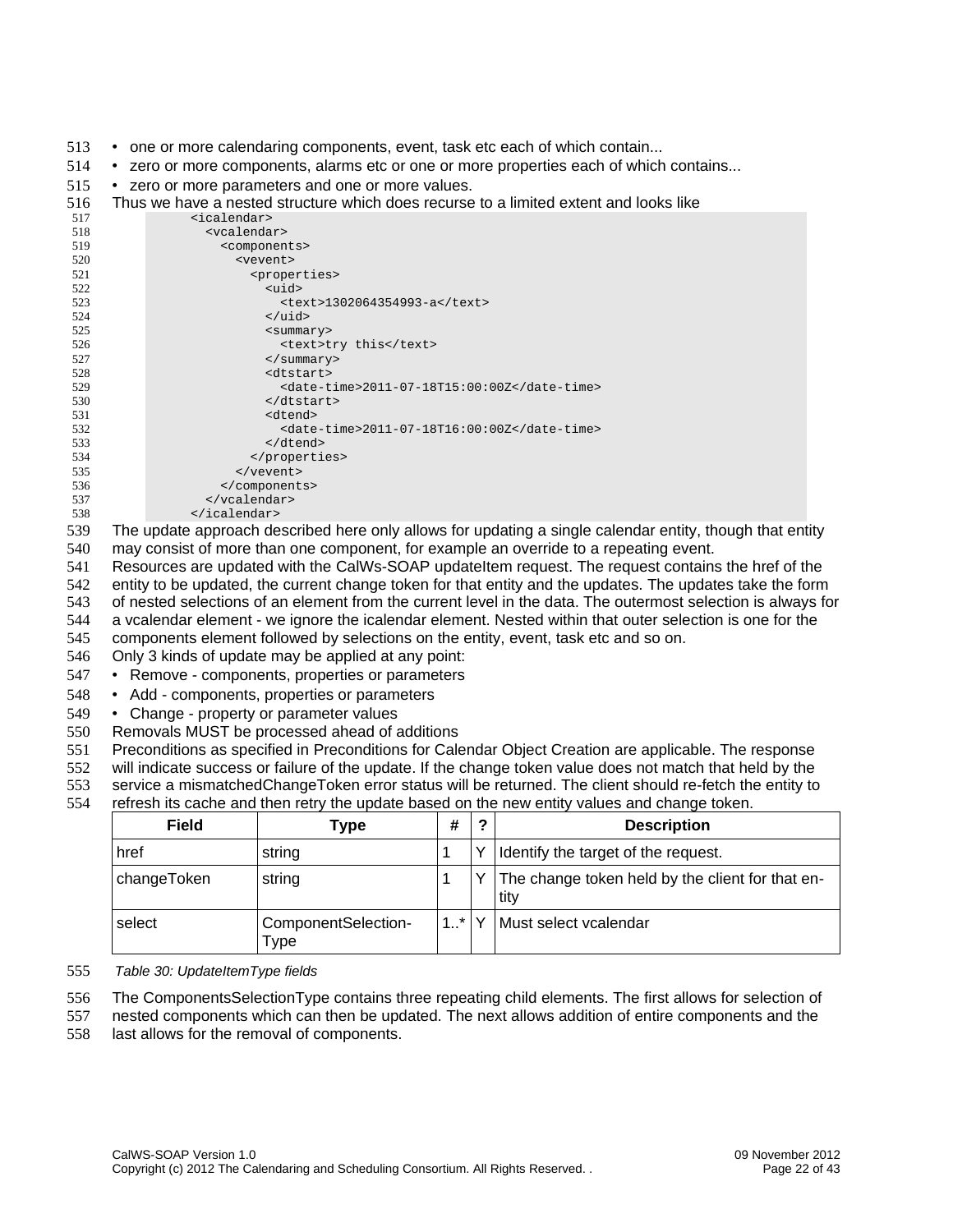| Field     | Type                        | #        | 2  | <b>Description</b>                              |
|-----------|-----------------------------|----------|----|-------------------------------------------------|
| component | ComponentSelection-<br>Type | ່0<br>1  | N. | Used to match against a component in the target |
| remove    | ComponentReference-<br>Type | ' 0<br>1 | N. | Supplies components to remove                   |
| add       | ComponentReference-<br>Type | $0$<br>1 | N  | Species components to add                       |

#### *Table 31: ComponentsSelectionType fields* 559

# 560

# The PropertiesSelectionType follows the same pattern, selecting properties to update, add or remove.

| Field    | Type                  | #  | ?              | <b>Description</b>                             |
|----------|-----------------------|----|----------------|------------------------------------------------|
| property | PropertySelectionType | '0 | N              | Used to match against a property in the target |
| remove   | PropertyReferenceType | '0 | $\overline{N}$ | Supplies properties to remove                  |
| add      | PropertyReferenceType | 0  | N              | Species properties to add                      |

#### *Table 32: PropertiesSelectionType fields* 561

To complete that pattern there is also a ParametersSelectionType used to select property parameters for update or removal and to supply new parameters. 562 563

| Field     | Type                        | #    | 2 | <b>Description</b>                              |
|-----------|-----------------------------|------|---|-------------------------------------------------|
| parameter | ParameterSelectionType   0. |      | N | Used to match against a parameter in the target |
| remove    | ParameterReference-<br>Type | 0. . | N | Supplies parameters to remove                   |
| add       | ParameterReference-<br>Type | 0. . | N | Species parameters to add                       |

*Table 33: ParametersSelectionType fields* 564

Each of these refers to a reference type. These either provide a complete entity for addition or identify the entity for removal. The three reference types are: 565 566

| Field          | Tvpe                                              | ◠ | <b>Description</b>                                             |
|----------------|---------------------------------------------------|---|----------------------------------------------------------------|
| component name | Any valid iCalendar   xcal:BaseComponent-<br>Tvpe |   | Either a complete component or sufficient to<br>l identify it. |

#### *Table 34: ComponentReferenceType fields* 567

| Field         | <b>Type</b>                                 | # | 2 | <b>Description</b>                                                                                            |
|---------------|---------------------------------------------|---|---|---------------------------------------------------------------------------------------------------------------|
| property name | Any valid iCalendar   xcal:BasePropertyType |   |   | Either a complete property or sufficient to iden-<br>tify it or provide a new value, depending on us-<br>age. |

*Table 35: PropertyReferenceType fields* 568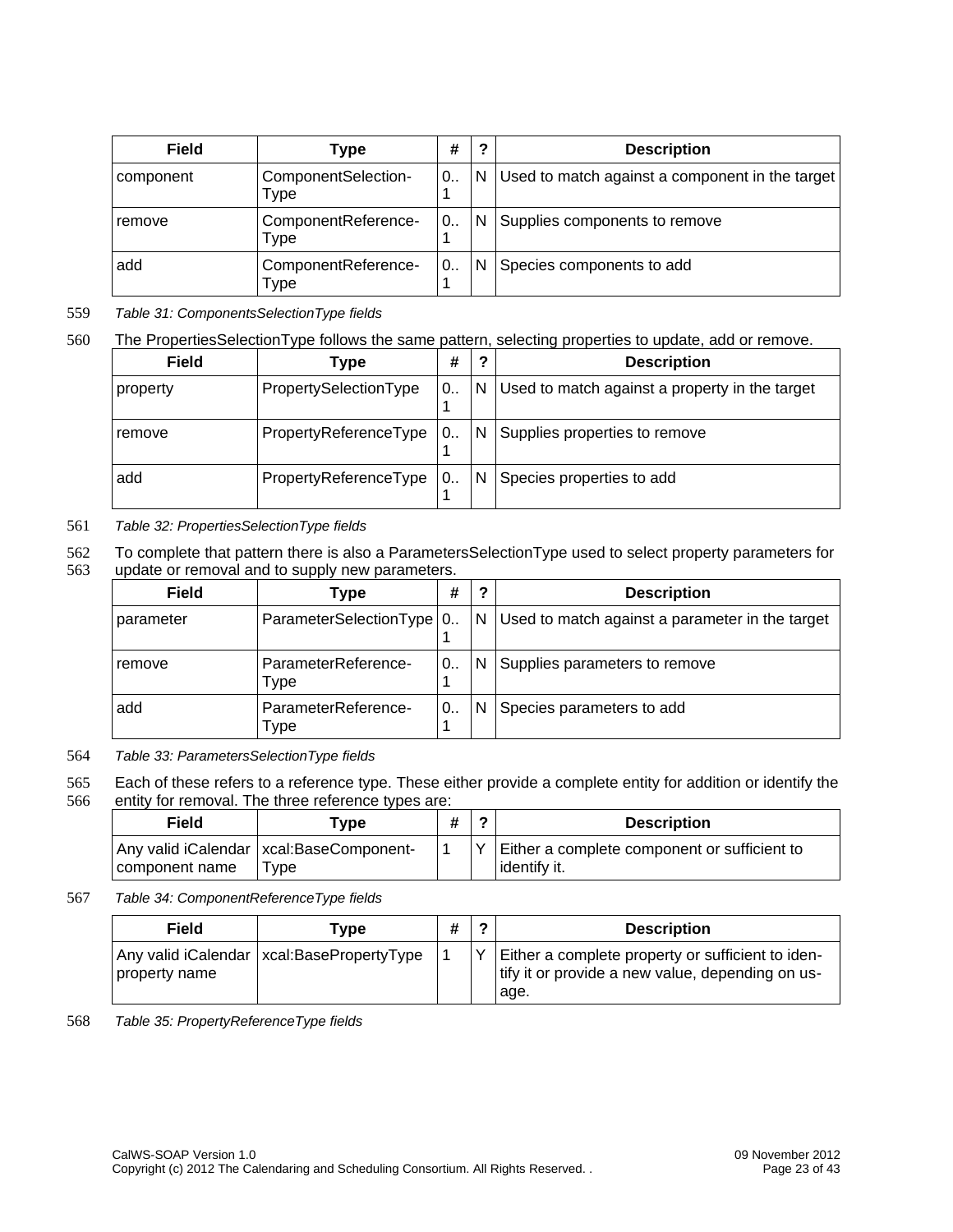| Field          | Type                                               | # | ົ | <b>Description</b>                                                                                          |
|----------------|----------------------------------------------------|---|---|-------------------------------------------------------------------------------------------------------------|
| parameter name | Any valid iCalendar   xcal: BaseParameter-<br>Type |   |   | Either a complete parameter or sufficient to<br>identify it or provide a new value, depending on<br>lusage. |

*Table 36: ParameterReferenceType fields* 569

To complete the picture we have three selection types for component, property and parameter. Each of 570

these identifies the entity to be updated, possible selections of the sub-elements and a possible change to values. 571 572

ComponentSelectionType contains three child elements. The first is any valid icalendar component element which is to be matched at the current level. 573 574

The optional properties selection allows selection and possible updates to the properties of the compo-575

nent. An iCalendar properties element cannot take a value so the only updates possible are addition and removal of properties. Nested properties may be selected for updates. 576 577

The optional components selection allows selection and possible updates to the nested icalendar compo-578

nents element of the component. An iCalendar components element cannot take a value so the only up-579

dates possible are addition and removal of components. Nested components may be selected for up-580

dates. 581

| Field                                 | Type                                              | #        | ?            | <b>Description</b>                             |
|---------------------------------------|---------------------------------------------------|----------|--------------|------------------------------------------------|
| Any valid iCalendar<br>component name | xcal:VcalendarType<br>xcal:BaseComponent-<br>Type | 1        |              | Used to match against an element in the target |
| properties                            | PropertiesSelectionType   0                       |          | N.           | To match the properties element                |
| components                            | ComponentsSelection-<br>Type                      | $0$<br>1 | <sup>N</sup> | To match the components element                |

*Table 37: ComponentSelectionType fields* 582

PropertySelectionType contains three child elements. The first is any valid icalendar property element 583

which is to be matched at the current level. 584

The optional parameters selection allows selection and possible updates to the parameters of the property. 585 586

The optional change element allows a change to the value of the property. The new value is specified by supplying an iCalendar property with the desired value(s). Any parameters will be ignored. 587 588

| Field                                | Type                         | #                    | 2  | <b>Description</b>                             |
|--------------------------------------|------------------------------|----------------------|----|------------------------------------------------|
| Any valid iCalendar<br>property name | xcal:BasePropertyType        |                      | v  | Used to match against an element in the target |
| parameters                           | ParametersSelection-<br>Type | $^{\circ}$ 0. .<br>1 | N. | To match the parameters element                |
| change                               | PropertyReferenceType        | 0.                   | N  | To provide a new value                         |

#### *Table 38: PropertySelectionType fields* 589

Lastly, there is the ParameterSelectionType which contains two child elements. The first is any valid ical-590

endar parameter element which is to be matched at the current level. 591

The optional change element allows a change to the value of the parameter. The new value is specified 592

by supplying an iCalendar parameter with the desired value(s). 593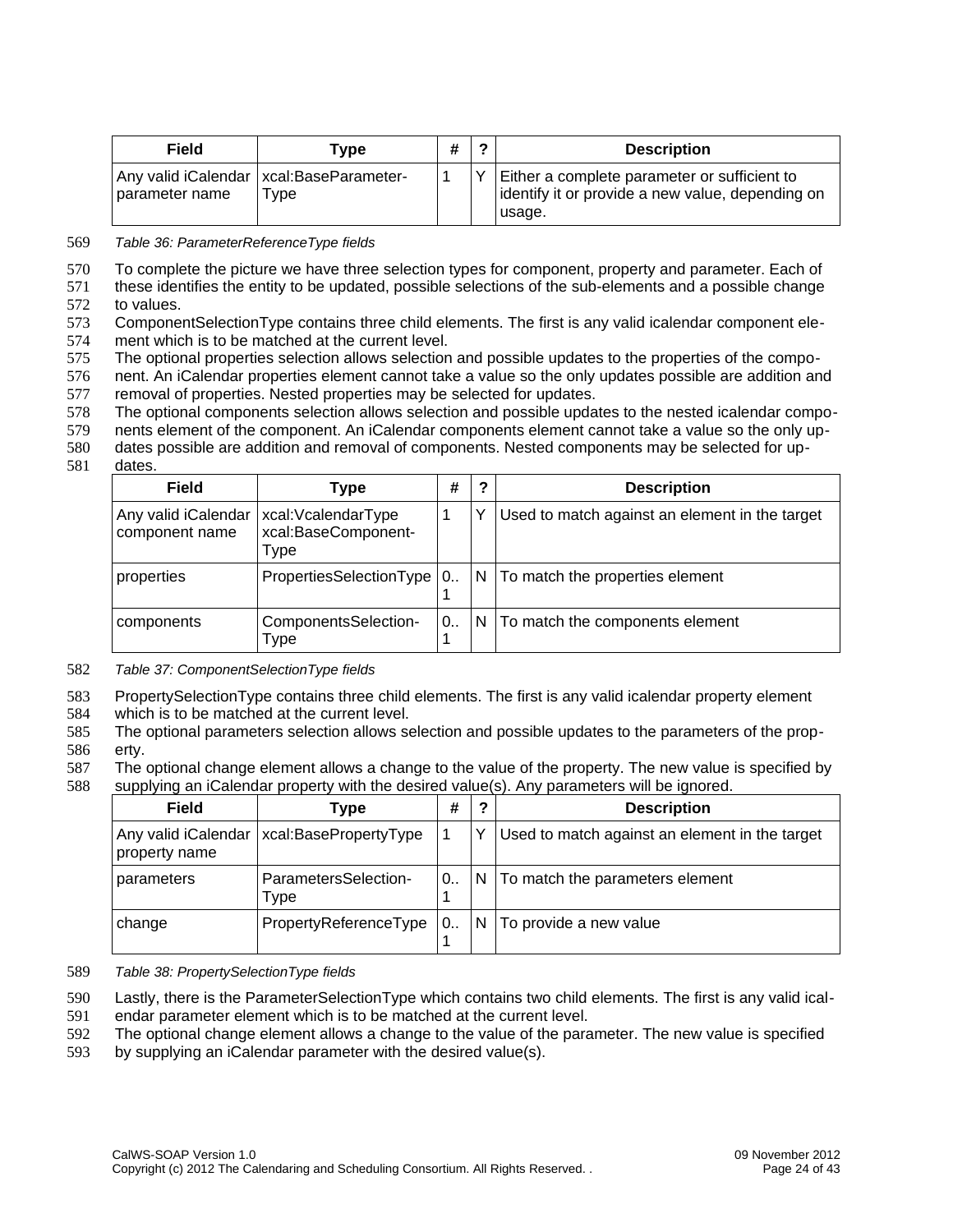| Field          | Type                                              | # | 2 | <b>Description</b>                             |
|----------------|---------------------------------------------------|---|---|------------------------------------------------|
| parameter name | Any valid iCalendar   xcal: BaseParameter<br>туре |   |   | Used to match against an element in the target |
| change         | ParameterReference-<br>Type                       |   |   | $\vert$ N $\vert$ To provide a new value       |

#### *Table 39: ParameterSelectionType fields* 594

For a successful update the service will respond with a UpdateItemResponseType containing the status and the new change token. 595 596

| Field       | ™vpe   |  | <b>Description</b>                                   |
|-------------|--------|--|------------------------------------------------------|
| changeToken | string |  | $ 01 N $ The new change token for the updated entity |

Table 40: UpdateItemResponseType additional fields 597

The change token value should be used to replace the value held by the client. 598

#### <span id="page-25-1"></span>**4.7.1 Change tokens and concurrent updates** 599

The change token is used to allow a service to determine whether or not it is safe to carry out an update requested by the client. The change token should be opaque to the client but will probably in fact be a structured value. Calendaring transactions have some special characteristics which make it desirable to allow certain non-conflicting updates to take place while other changes are taking place. For example, meeting requests with a large number of attendees can be frequently updated by the server as a result of attendee participation status changes. If we use an unstructured change token to represent all changes this can make it very difficult to update an event while those participation status changes are being made. If, on the other hand, the token has a section indicating that only participation status changes have been made, then other changes can take place. For a reference on implementing such a token see "Avoiding Conflicts when Updating Scheduling Object Resources" in [\[RFC 6638\].](#page-5-9) This describes the use of a schedule-tag. 600 601 602 603 604 605 606 607 608 609 610

#### <span id="page-25-0"></span>**4.7.2 Example - successful update:** 611

| 612 | The event to be updated is represented by the following XML.               |
|-----|----------------------------------------------------------------------------|
| 613 | $<$ ns3:icalendar>                                                         |
| 614 | $<$ ns3: vcalendar>                                                        |
| 615 | <ns3:components></ns3:components>                                          |
| 616 | $<$ ns $3$ : vevent>                                                       |
| 617 | <ns3:properties></ns3:properties>                                          |
| 618 | $ns3:uid$                                                                  |
| 619 | <ns3:text>1302064354993-a</ns3:text>                                       |
| 620 | $<$ /ns3:uid>                                                              |
| 621 | $<$ ns3:summary>                                                           |
| 622 | <ns3:text>try this</ns3:text>                                              |
| 623 | $<$ /ns3:summary>                                                          |
| 624 | $<$ ns3:dtstart>                                                           |
| 625 | <ns3:date-time>2011-07-18T15:00:00Z</ns3:date-time>                        |
| 626 | $<$ /ns3:dtstart>                                                          |
| 627 | <ns3:dtend></ns3:dtend>                                                    |
| 628 | <ns3:date-time>2011-07-18T16:00:00Z</ns3:date-time>                        |
| 629 | $<$ /ns3:dtend>                                                            |
| 630 |                                                                            |
| 631 | $<$ /ns3: vevent>                                                          |
| 632 |                                                                            |
| 633 | $<$ /ns3: vcalendar>                                                       |
| 634 |                                                                            |
| 635 | In the following example we make the following changes to the above event: |

- Change the summary 636
- Change the dtstart add a tzid and change the value to local time 637
- Add some categories 638
- We first select an event by specifying the uid value and then, from that event, we select the properties, 639
- then select and change the appropriate properties. >>Request 640 641

# CalWS-SOAP Version 1.0 09 November 2012 Copyright (c) 2012 The Calendaring and Scheduling Consortium. All Rights Reserved. . Page 25 of 43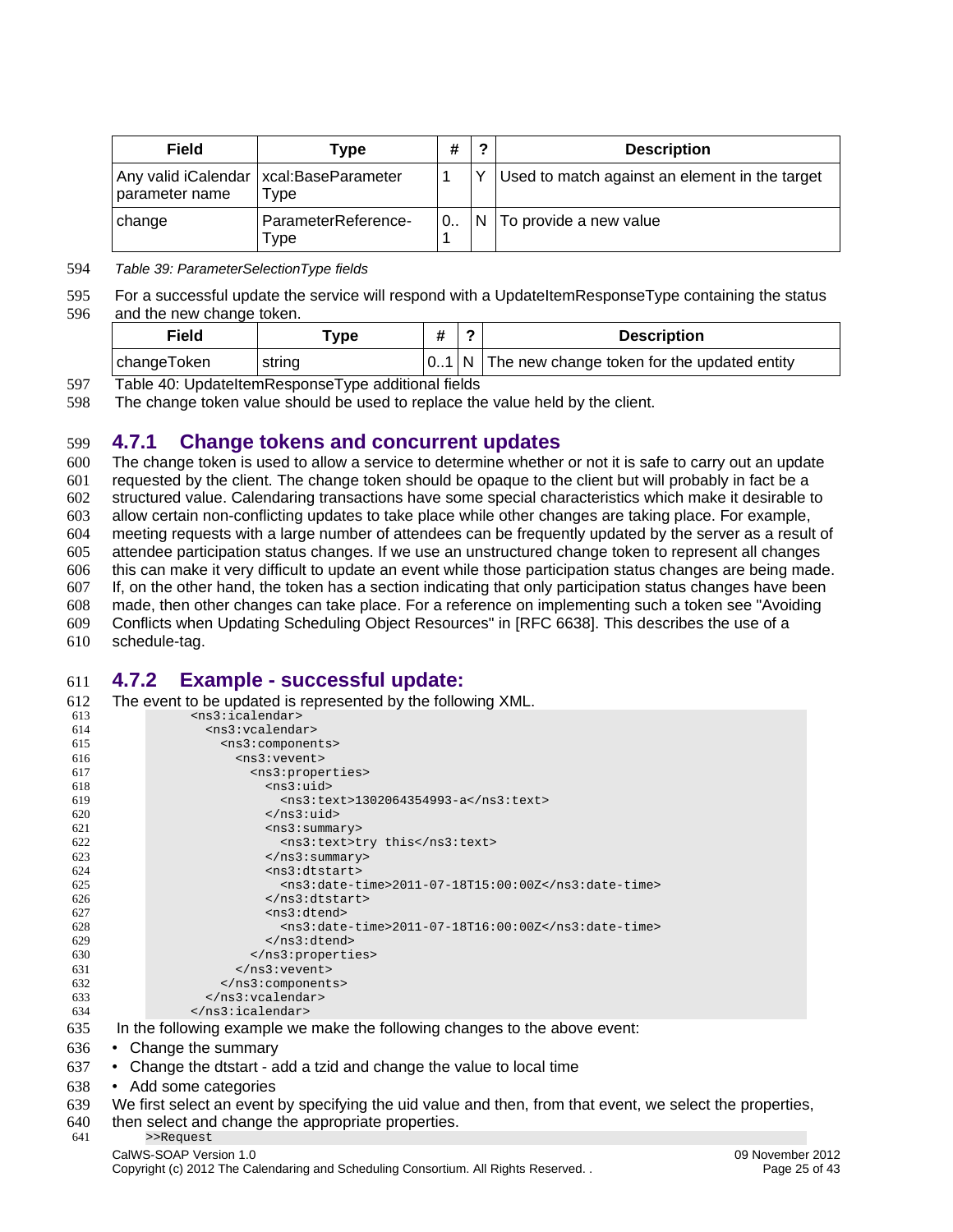| 642        |                                                                                                                         |
|------------|-------------------------------------------------------------------------------------------------------------------------|
| 643        |                                                                                                                         |
| 644        | <soap-env:envelope xmlns:soap-env="http://schemas.xmlsoap.org/soap/envelope/"></soap-env:envelope>                      |
| 645        | <soap-env: header=""></soap-env:>                                                                                       |
| 646        | <s0ap-env:body></s0ap-env:body>                                                                                         |
| 647        | <ns2:updateitem <="" td="" xmlns:ns2="http://docs.oasis-open.org/ws-calendar/ns/soap"></ns2:updateitem>                 |
| 648        | xmlns:ns3="urn:ietf:params:xml:ns:icalendar-2.0">                                                                       |
| 649        | <ns2:href>/user/douglm/calendar/1302064354993-a.ics</ns2:href>                                                          |
| 650        | <ns2:changetoken>"20110802T032608Z-0" null</ns2:changetoken>                                                            |
| 651        | $ns2:select>$                                                                                                           |
| 652        | <ns3:vcalendar></ns3:vcalendar>                                                                                         |
| 653        | <ns2:components></ns2:components>                                                                                       |
| 654        | <ns2:component></ns2:component>                                                                                         |
| 655        | <ns3:vevent></ns3:vevent>                                                                                               |
| 656        | <ns3:properties></ns3:properties>                                                                                       |
| 657        | <ns3:uid></ns3:uid>                                                                                                     |
| 658        | <ns3:text>1302064354993-a</ns3:text>                                                                                    |
| 659        |                                                                                                                         |
| 660        |                                                                                                                         |
| 661        |                                                                                                                         |
| 662        | <ns2:properties></ns2:properties>                                                                                       |
| 663        | <ns2:property></ns2:property>                                                                                           |
| 664        | $ns3:dtstart$                                                                                                           |
|            | <ns3:date-time>2011-07-18T15:00:00Z</ns3:date-time>                                                                     |
| 665        |                                                                                                                         |
| 666        |                                                                                                                         |
| 667        | <ns2:parameters></ns2:parameters>                                                                                       |
| 668        | <ns2:add></ns2:add>                                                                                                     |
| 669        | $<$ ns3:tzid>                                                                                                           |
| 670        | <ns3:text>America/New_York</ns3:text>                                                                                   |
| 671        | $<$ /ns3:tzid>                                                                                                          |
| 672        | $<$ /ns2:add>                                                                                                           |
| 673        |                                                                                                                         |
| 674        | $<$ ns2:change>                                                                                                         |
| 675        | <ns3:dtstart></ns3:dtstart>                                                                                             |
| 676        | <ns3:date-time>2011-07-18T11:00:00</ns3:date-time>                                                                      |
| 677        |                                                                                                                         |
| 678        | $<$ /ns2:change>                                                                                                        |
| 679        |                                                                                                                         |
| 680        | <ns2:property></ns2:property>                                                                                           |
| 681        | <ns3:summary></ns3:summary>                                                                                             |
| 682        | <ns3:text>try this</ns3:text>                                                                                           |
| 683        | $<$ /ns3:summary>                                                                                                       |
| 684        | <ns2:change></ns2:change>                                                                                               |
| 685        | $<$ ns3:summary>                                                                                                        |
| 686        | <ns3:text>A changed summary - again and again and again</ns3:text>                                                      |
| 687        | $<$ /ns3:summary>                                                                                                       |
| 688        | $<$ /ns2:change>                                                                                                        |
| 689        | $<$ /ns2:property>                                                                                                      |
| 690        | $ns2:add>$                                                                                                              |
| 691        | <ns3:categories></ns3:categories>                                                                                       |
| 692        | <ns3:text>newcategory-2</ns3:text>                                                                                      |
| 693        | <ns3:text>resources</ns3:text>                                                                                          |
| 694        | <ns3:text>paper</ns3:text>                                                                                              |
| 695        |                                                                                                                         |
| 696        | $<$ /ns2:add>                                                                                                           |
| 697        |                                                                                                                         |
| 698        | $<$ /ns2:component>                                                                                                     |
| 699        |                                                                                                                         |
| 700        |                                                                                                                         |
| 701        |                                                                                                                         |
|            |                                                                                                                         |
| 702        |                                                                                                                         |
| 703        |                                                                                                                         |
| 704<br>705 | >>Response                                                                                                              |
| 706        |                                                                                                                         |
| 707        | xml version="1.0" encoding="UTF-8"?                                                                                     |
| 708        | <soap-env:envelope xmlns:soap-env="http://schemas.xmlsoap.org/soap/envelope/"></soap-env:envelope>                      |
| 709        | <soap-env: header=""></soap-env:>                                                                                       |
| 710        | <s0ap-env:body></s0ap-env:body>                                                                                         |
| 711        | <ns2:updateitemresponse <="" td="" xmlns:ns2="http://docs.oasis-open.org/ws-calendar/ns/soap"></ns2:updateitemresponse> |
| 712        | xmlns:ns3="urn:ietf:params:xml:ns:icalendar-2.0"                                                                        |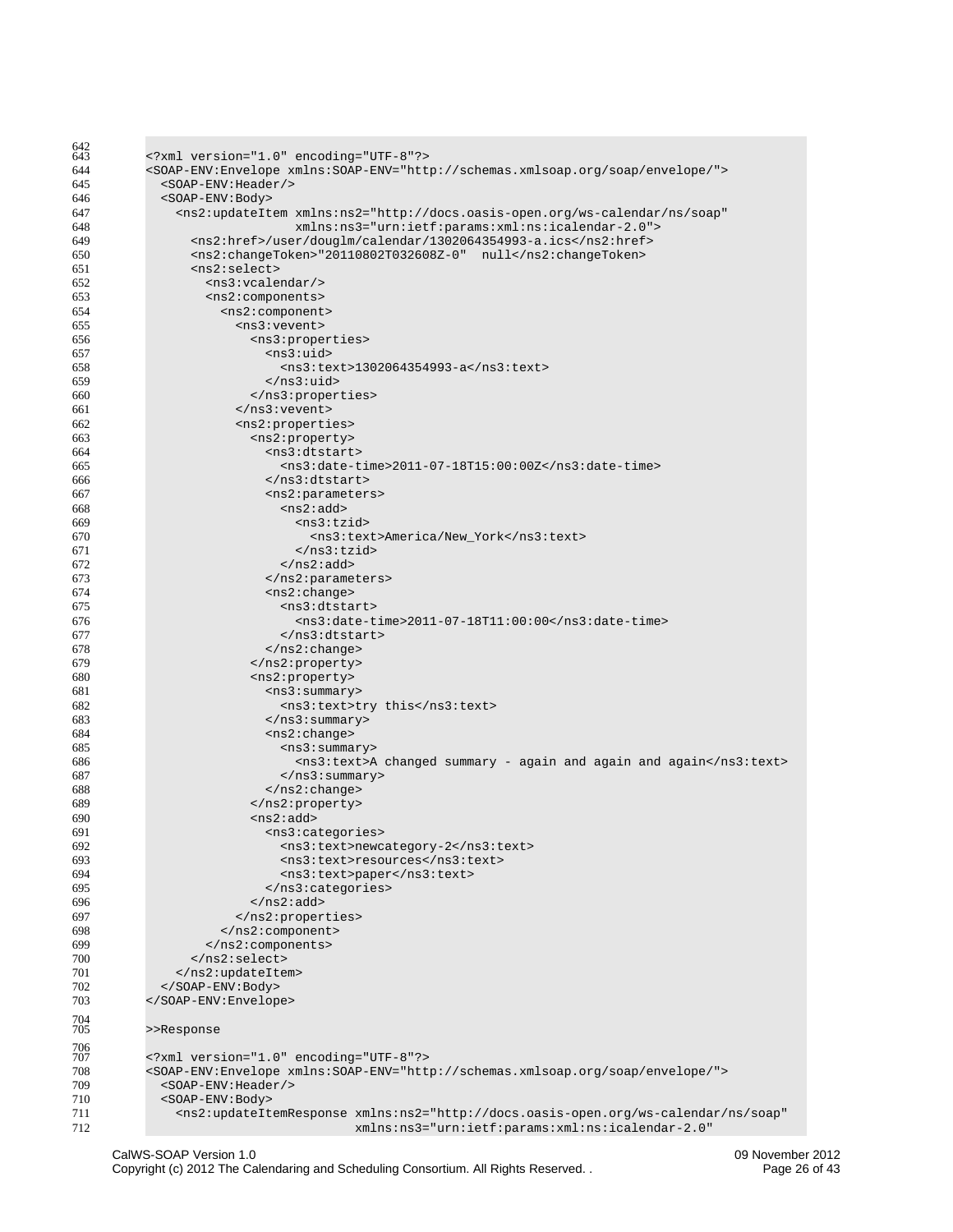| 713 | $id="0"$                    |
|-----|-----------------------------|
| 714 | <ns2:status>0K</ns2:status> |
| 715 |                             |
| 716 |                             |
| 717 |                             |

#### <span id="page-27-0"></span>**4.7.3 Other updates:** 718

Based on the example above we present some XML fragments for different kinds of update. These include: 719 720

- Addition of properties 721
- Removal of properties 722
- Addition of parameters to properties 723
- Removal of parameters from properties 724
- Changing parameter values. 725

The examples all start with the selection of the vevent properties element. First we have the XML for the addition of a tzid to the start date/time. Here we select the dtstart, then the parameters element then add a tzid parameter and change the value of the date and time 726 727 728

| 729 | <ns2:properties></ns2:properties>                                      |
|-----|------------------------------------------------------------------------|
| 730 | <ns2:property></ns2:property>                                          |
| 731 | <ns3:dtstart></ns3:dtstart>                                            |
| 732 | <ns3:date-time>2011-07-18T15:00:00Z</ns3:date-time>                    |
| 733 |                                                                        |
| 734 | <ns2:parameters></ns2:parameters>                                      |
| 735 | <ns2:add></ns2:add>                                                    |
| 736 | $<$ ns3:tzid $>$                                                       |
| 737 | <ns3:text>America/New_York</ns3:text>                                  |
| 738 |                                                                        |
| 739 | $<$ /ns2:add>                                                          |
| 740 |                                                                        |
| 741 | $<$ ns2:change>                                                        |
| 742 | <ns3:dtstart></ns3:dtstart>                                            |
| 743 |                                                                        |
|     | <ns3:date-time>2011-07-18T11:00:00</ns3:date-time>                     |
| 744 |                                                                        |
| 745 | $<$ /ns2:change>                                                       |
| 746 | $<$ /ns2:property>                                                     |
| 747 |                                                                        |
| 748 | In this example we add two categories to the event.                    |
| 749 | <ns2:properties></ns2:properties>                                      |
| 750 | $ns2:add>$                                                             |
| 751 | <ns3:categories></ns3:categories>                                      |
| 752 | <ns3:text>paper</ns3:text>                                             |
| 753 |                                                                        |
| 754 | $<$ /ns2:add>                                                          |
| 755 | $ns2:add>$                                                             |
| 756 | <ns3:categories></ns3:categories>                                      |
| 757 | <ns3:text>resources</ns3:text>                                         |
| 758 |                                                                        |
| 759 | $<$ /ns2:add>                                                          |
| 760 |                                                                        |
| 761 | In this example we add a duration and remove the dtend.                |
| 762 |                                                                        |
| 763 | <ns2:properties><br/><math>&lt;</math>ns2: remove&gt;</ns2:properties> |
|     |                                                                        |
| 764 | <ns3:dtend></ns3:dtend>                                                |
| 765 | <ns3:date-time>2011-07-18T16:00:00Z</ns3:date-time>                    |
| 766 |                                                                        |
| 767 |                                                                        |
| 768 | $ns2:add>$                                                             |
| 769 | $<$ ns3:duration>                                                      |
| 770 | <ns3:duration>PT1H</ns3:duration>                                      |
| 771 | $<$ /ns3:duration>                                                     |
| 772 | $: add>$                                                               |
| 773 |                                                                        |
| 774 | In this example we change the distart timezone identifier.             |
| 775 | <ns2:properties></ns2:properties>                                      |
| 776 | <ns2:property></ns2:property>                                          |
| 777 | <ns3:dtstart></ns3:dtstart>                                            |
|     |                                                                        |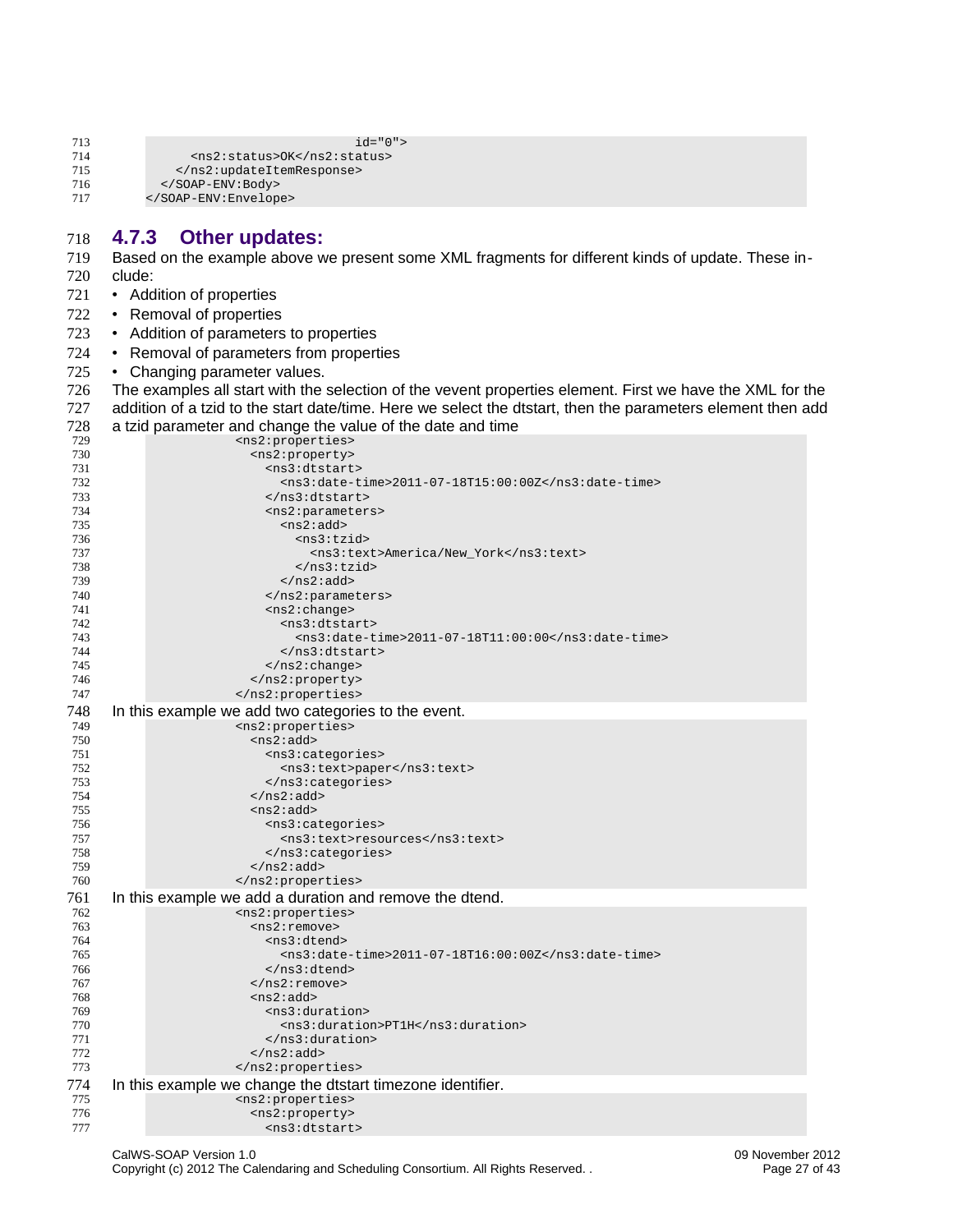| 778 | <ns3:parameters></ns3:parameters>                  |
|-----|----------------------------------------------------|
| 779 | $<$ ns3:tzid>                                      |
| 780 | <ns3:text>America/New York</ns3:text>              |
| 781 |                                                    |
| 782 |                                                    |
| 783 | <ns3:date-time>2011-07-18T11:00:00</ns3:date-time> |
| 784 | $<$ /ns3:dtstart>                                  |
| 785 | <ns2:parameters></ns2:parameters>                  |
| 786 | $<$ ns2:parameter>                                 |
| 787 | $<$ ns3:tzid $>$                                   |
| 788 | <ns3:text>America/New York</ns3:text>              |
| 789 |                                                    |
| 790 | $<$ ns2:change>                                    |
| 791 | $<$ ns3:tzid $>$                                   |
| 792 | <ns3:text>America/Montreal</ns3:text>              |
| 793 |                                                    |
| 794 | $<$ /ns2: change>                                  |
| 795 |                                                    |
| 796 |                                                    |
| 797 |                                                    |
| 798 |                                                    |
|     |                                                    |

799

#### <span id="page-28-2"></span>**4.7.4 Creating an update message.** 800

The update can be created in many ways but the most common approach is to build the update while modifications take place or to create one as the result of comparing old and new versions. It appears that 801 802

comparing XML for differences is difficult. However, we can take advantage of the structure of calendar-803

ing entities to simplify the process. There are implementations available which take the diff approach to 804

producing an update stream. 805

There are some special cases to consider when comparing. Some properties are multi-valued and may themselves appear more than once. There is no semantic information implied by any grouping though parameters may need to be taken into account. These properties need to be normalized before comparison 806 807 808

- and when updating them we produce a change which treats each value as a single property. 809
- These properties are 810
- categories 811
- exdate 812
- freebusy 813
- rdate 814
- This normalization can take place before comparison. 815

Some properties are multi-valued and may only appear once. At the moment the only standard property is resource which may take a comma separated list. This should be treated as a single multi-valued property 816 817

when comparing. The order is unimportant. Sorting the values may help. 818

Some properties may appear multiple times, for example comment. Comparison should take account of 819

parameters. Ordering all properties appropriately allows for relatively simple comparison. 820

## **4.8 Deletion of resources** 821

Deletion of calendar object resources is carried out by using a CalWs-SOAP deleteItem request with an 822

- href specifying the entity to be deleted. The deleteItem request is not valid when the href specifies a col-823
- lection. 824

<span id="page-28-1"></span>

| Field | vpe -  | π | ∽ | <b>Description</b>                  |
|-------|--------|---|---|-------------------------------------|
| href  | string |   |   | Identify the target of the request. |

*Table 41: DeleteItemType fields* 825

The service will respond with a DeleteItemResponseType containing the status and a possible error re-826

sponse. There are no additional elements. 827

#### <span id="page-28-0"></span>**4.8.1 Example - successful deleteItem:** >>Request 828

829 830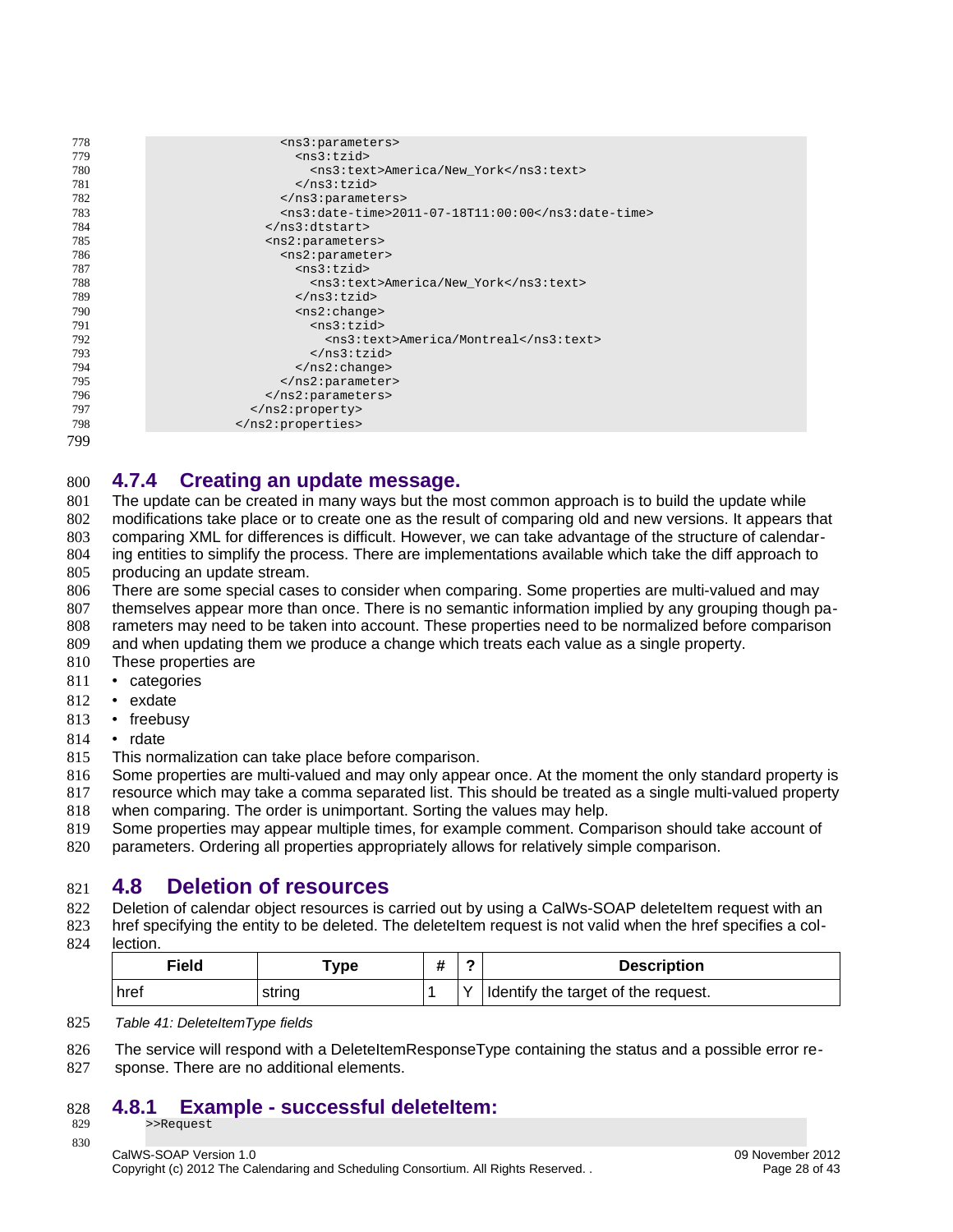| 831        | xml version="1.0" encoding="UTF-8"?                                                                                     |
|------------|-------------------------------------------------------------------------------------------------------------------------|
| 832        | <soap-env:envelope xmlns:soap-env="http://schemas.xmlsoap.org/soap/envelope/"></soap-env:envelope>                      |
| 833        | $<$ SOAP-ENV: Header/>                                                                                                  |
| 834        | $<$ SOAP-ENV: Body>                                                                                                     |
| 835        | <ns2:deleteitem <="" td="" xmlns:ns2="http://docs.oasis-open.org/ws-calendar/ns/soap"></ns2:deleteitem>                 |
| 836        | xmlns:ns3="urn:ietf:params:xml:ns:icalendar-2.0">                                                                       |
| 837        | <ns2:href>/user/douglm/calendar/1302620814655.ics</ns2:href>                                                            |
| 838        |                                                                                                                         |
| 839        | $<$ /SOAP-ENV:Body>                                                                                                     |
| 840        |                                                                                                                         |
| 841<br>842 | >>Response                                                                                                              |
| 843<br>844 | xml version="1.0" encoding="UTF-8"?                                                                                     |
| 845        | <soap-env:envelope xmlns:soap-env="http://schemas.xmlsoap.org/soap/envelope/"></soap-env:envelope>                      |
| 846        | <soap-env: header=""></soap-env:>                                                                                       |
| 847        | $<$ SOAP-ENV: Body>                                                                                                     |
| 848        | <ns2:deleteitemresponse <="" td="" xmlns:ns2="http://docs.oasis-open.org/ws-calendar/ns/soap"></ns2:deleteitemresponse> |
| 849        | xmlns:ns3="urn:ietf:params:xml:ns:icalendar-2.0">                                                                       |
| 850        | <ns2:status>0K</ns2:status>                                                                                             |
| 851        |                                                                                                                         |
| 852        |                                                                                                                         |
| 853        |                                                                                                                         |
|            |                                                                                                                         |

#### **4.8.2 Example - unsuccessful deleteItem:** 854

<span id="page-29-2"></span>

| 855        | >>Request                                                                                                               |
|------------|-------------------------------------------------------------------------------------------------------------------------|
| 856<br>857 | xml version="1.0" encoding="UTF-8"?                                                                                     |
| 858        | <soap-env:envelope xmlns:soap-env="http://schemas.xmlsoap.org/soap/envelope/"></soap-env:envelope>                      |
| 859        | <soap-env: header=""></soap-env:>                                                                                       |
| 860        | <s0ap-env:body></s0ap-env:body>                                                                                         |
| 861        | <ns2:deleteitem <="" td="" xmlns:ns2="http://docs.oasis-open.org/ws-calendar/ns/soap"></ns2:deleteitem>                 |
| 862        | xmlns:ns3="urn:ietf:params:xml:ns:icalendar-2.0">                                                                       |
| 863        | <ns2:href>/user/douglm/calendar/nosuchevent.ics</ns2:href>                                                              |
| 864        |                                                                                                                         |
| 865        |                                                                                                                         |
| 866        |                                                                                                                         |
| 867        |                                                                                                                         |
| 868        | >>Response                                                                                                              |
| 869<br>870 | xml version="1.0" encoding="UTF-8"?                                                                                     |
| 871        | <soap-env:envelope xmlns:soap-env="http://schemas.xmlsoap.org/soap/envelope/"></soap-env:envelope>                      |
| 872        | <soap-env: header=""></soap-env:>                                                                                       |
| 873        | <s0ap-env:body></s0ap-env:body>                                                                                         |
| 874        | <ns2:deleteitemresponse <="" td="" xmlns:ns2="http://docs.oasis-open.org/ws-calendar/ns/soap"></ns2:deleteitemresponse> |
| 875        | xmlns:ns3="urn:ietf:params:xml:ns:icalendar-2.0">                                                                       |
| 876        | <ns2:status>Error</ns2:status>                                                                                          |
| 877        | <ns2:errorresponse></ns2:errorresponse>                                                                                 |
| 878        | <ns2:targetdoesnotexist></ns2:targetdoesnotexist>                                                                       |
| 879        |                                                                                                                         |
| 880        |                                                                                                                         |
| 881        |                                                                                                                         |
| 882        |                                                                                                                         |
|            |                                                                                                                         |

#### <span id="page-29-1"></span>**4.9 Querying calendar resources** 883

Querying provides a mechanism by which information can be obtained from the service through possibly complex queries. A skeleton icalendar entity can be provided to limit the amount of information returned to the client. A query takes the parts 884 885 886

- Limitations on the data returned 887
- Selection of the data 888
- Optional timezone id for floating time calculations. 889

## **4.9.1 Calendar Query common types** 890

The UTCTimeRangeType is used in a number of places to define a time range within which components 891

must appear or property values must lie. The values are UTC time-date, the start is inclusive and the end is exclusive. 892 893

CalWS-SOAP Version 1.0 09 November 2012

<span id="page-29-0"></span>Copyright (c) 2012 The Calendaring and Scheduling Consortium. All Rights Reserved. . Page 29 of 43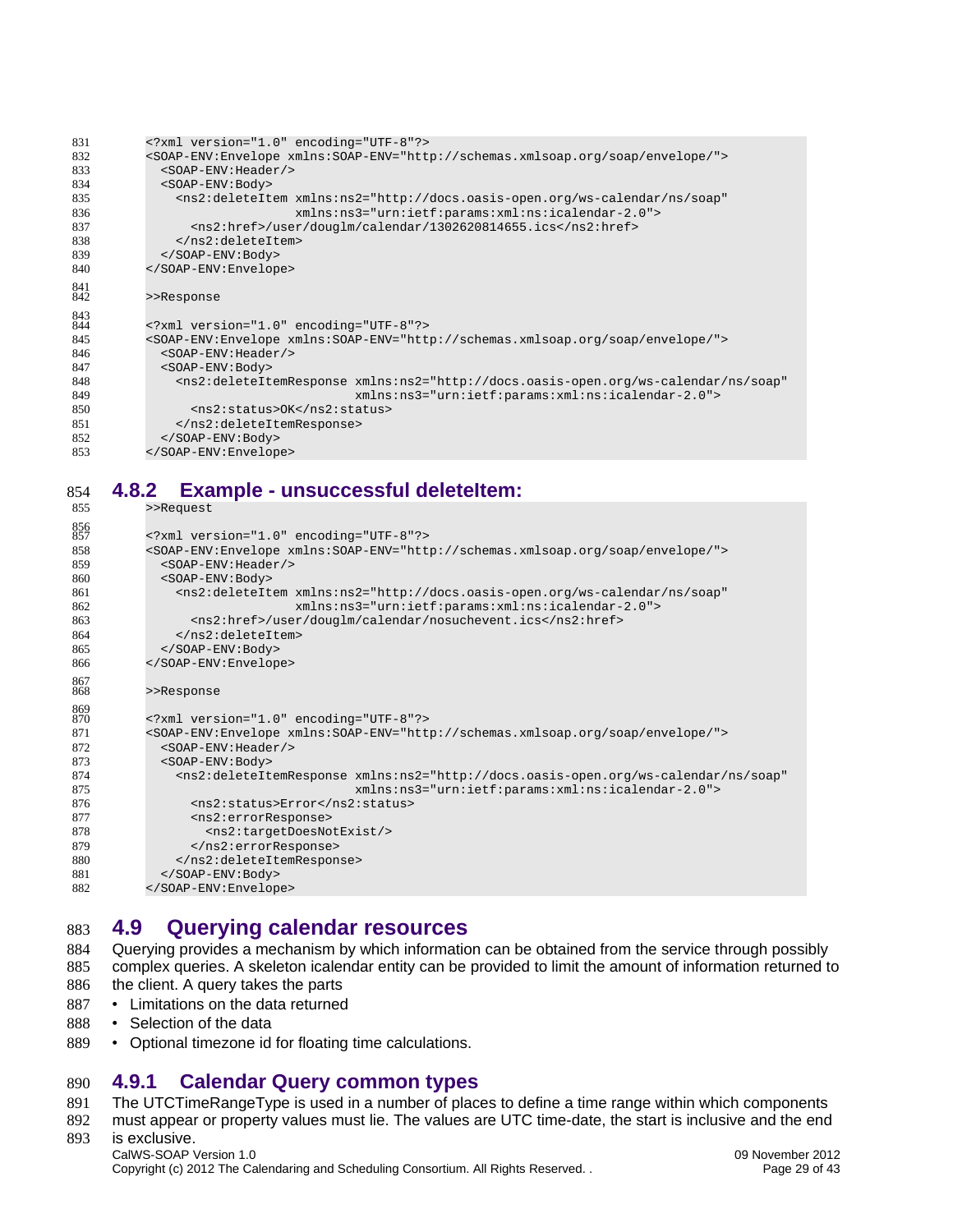| Field | туре          | ц<br>" | <b>Description</b>  |
|-------|---------------|--------|---------------------|
| start | UTC date-time |        | UTC inclusive start |
| end   | UTC date-time |        | UTC exclusive end   |

*Table 42: UTCTimeRangeType elements* 894

The TextMatchType is used to match text values in properties and parameters. The collation attribute 895

- species a collation as defined in **[RFC4790]**. 896
- Servers are REQUIRED to support the "i;ascii-casemap" and "i;octet" collations which provide a basic 897
- case insensitive and case sensitive match respectively. 898
- Elements of this type take a string value which is matched according to the attributes. 899

| Field<br>Type         |         | # | ◠ | <b>Description</b>                                           |
|-----------------------|---------|---|---|--------------------------------------------------------------|
| $\#$ collation        | String  |   |   | $\vert 01 \vert N \vert$ Collation name from [RFC4790]. "    |
| $\#$ negate-condition | boolean |   |   | $\vert$ 01 $\vert$ N $\vert$ if "true" negates the condition |

*Table 43: TextMatchType attributes* 900

#### <span id="page-30-1"></span>**4.9.2 CompFilterType** 901

This type defines a search query for the calendar query operation. It specifies the component types to re-902

turn, absence tests or basic matching operations on properties and time ranges. 903

The top level comp-filter element (which must match a vcalendar component may contain zero or more comp-filter elements to match events, tasks or other contained components. These in turn may contain 904 905

- further nested comp-filter elements to match further levels of nested components. 906
- Each may also contain prop-filter elements to test for the absence of properties or to match values. 907

| <b>Field</b>       | <b>Type</b>            | #       | ?   | <b>Description</b>                                                                                                             |
|--------------------|------------------------|---------|-----|--------------------------------------------------------------------------------------------------------------------------------|
| anyComp            | AnyCompType            | 01      | C   | One of anyComp, vcalendar or a BaseC-<br>omponentType must be supplied.<br>anyComp indicates that any component<br>will match. |
| xcal: vcalendar    | xcal:VcalendarType     | 01      | C   | Matches vcalendar at the top level. Must<br>be provided                                                                        |
| xcal:baseComponent | xcal:BaseComponentType | 0.1     | C   | May be vevent or vtodo for example.                                                                                            |
| #test              | String                 | 01      | N.  | "anyof" is a logical OR of the child ele-<br>ments.<br>"allof" is a logical AND of the child ele-<br>ments.                    |
| is-not-defined     | empty                  | $0.1$ N |     | Only this element or one or more of time-<br>range, prop-filter or comp-filter may be<br>present                               |
| time-range         | UTCTimeRangeType       | 01      | l N |                                                                                                                                |
| comp-filter        | CompFilterType         | 1       | Υ   | Match against contained components                                                                                             |
| prop-filter        | PropFilterType         | 0n      | IN. | Match against component properties                                                                                             |

*Table 44: CompFilterType elements* 908

#### <span id="page-30-0"></span>**4.9.3 PropFilterType** 909

The prop-filter element may test for the absence of a property or match values or specify zero or more 910

ParamFilterType elements to match against parameters. 911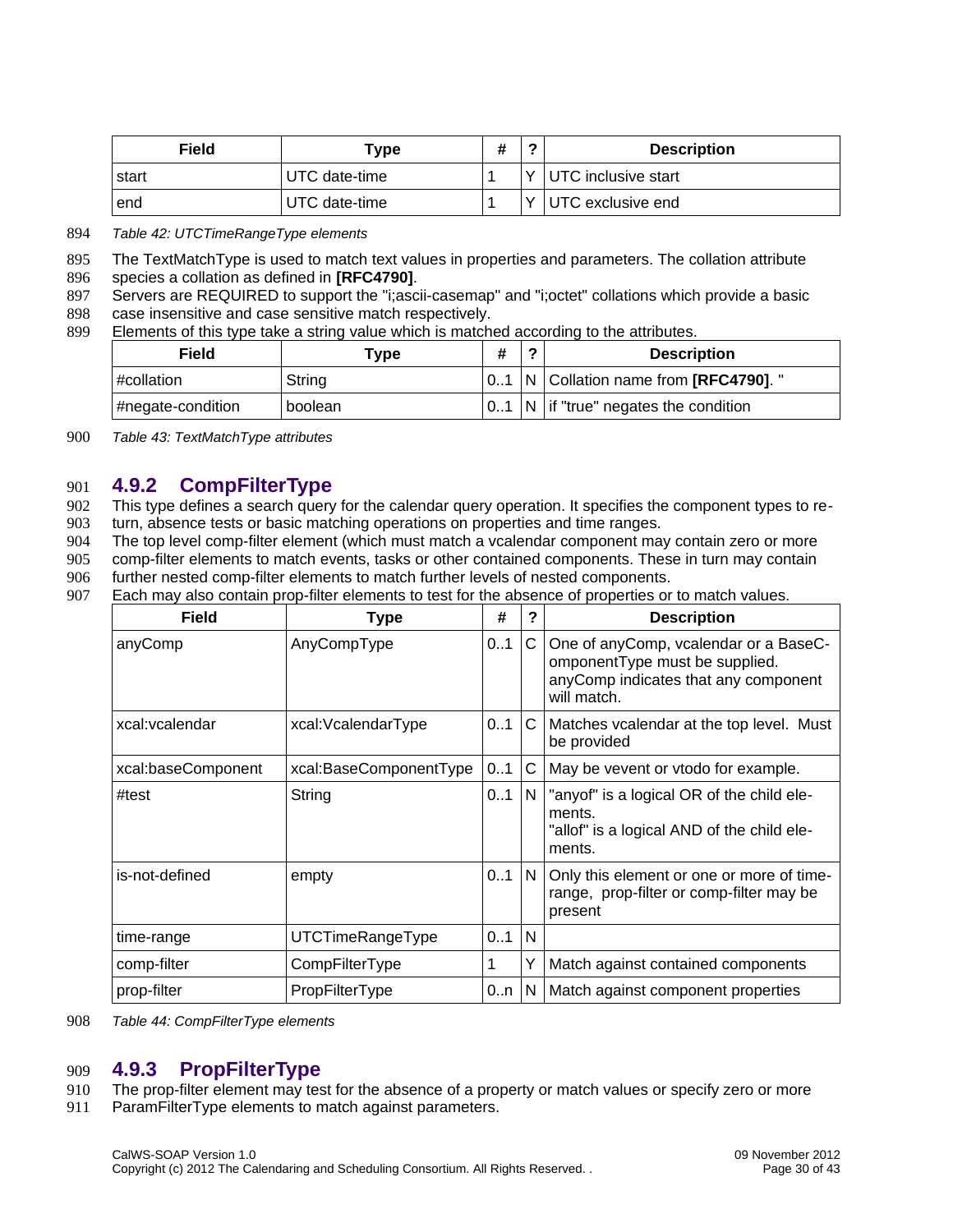| Field             | <b>Type</b>           | #            | 2  | <b>Description</b>                                                                                          |
|-------------------|-----------------------|--------------|----|-------------------------------------------------------------------------------------------------------------|
| xcal:baseProperty | xcal:BasePropertyType | 1            | Y  | Specifies the property to be matched.                                                                       |
| #test             | <b>String</b>         | 01           | N. | "anyof" is a logical OR of the child ele-<br>ments.<br>"allof" is a logical AND of the child ele-<br>ments. |
| is-not-defined    | empty                 | $0.1 \mid N$ |    | Only this element or optionally one of<br>time-range or text-match followed by<br>param-filter              |
| time-range        | UTCTimeRangeType      | 0.1          | N  |                                                                                                             |
| text-match        | TextMatchtype         | 01           | N  |                                                                                                             |
| param-filter      | ParamFilterType       | $0n$         | N  | Match against property parameters                                                                           |

*Table 45: PropFilterType elements* 912

#### **4.9.4 ParamFilterType** 913

The ParamFilterType element may test for the absence of a parameter or match a value. 914

<span id="page-31-0"></span>

| Field              | Type                   | #  | ◠            | <b>Description</b>                     |
|--------------------|------------------------|----|--------------|----------------------------------------|
| xcal:baseParameter | xcal:BaseParameterType |    | $\checkmark$ | Specifies the parameter to be matched. |
| is-not-defined     | empty                  | 01 |              | $N$ Only this element or text-match    |
| text-match         | TextMatchtype          | 01 | N            |                                        |

*Table 46: ParamFilterType elements* 915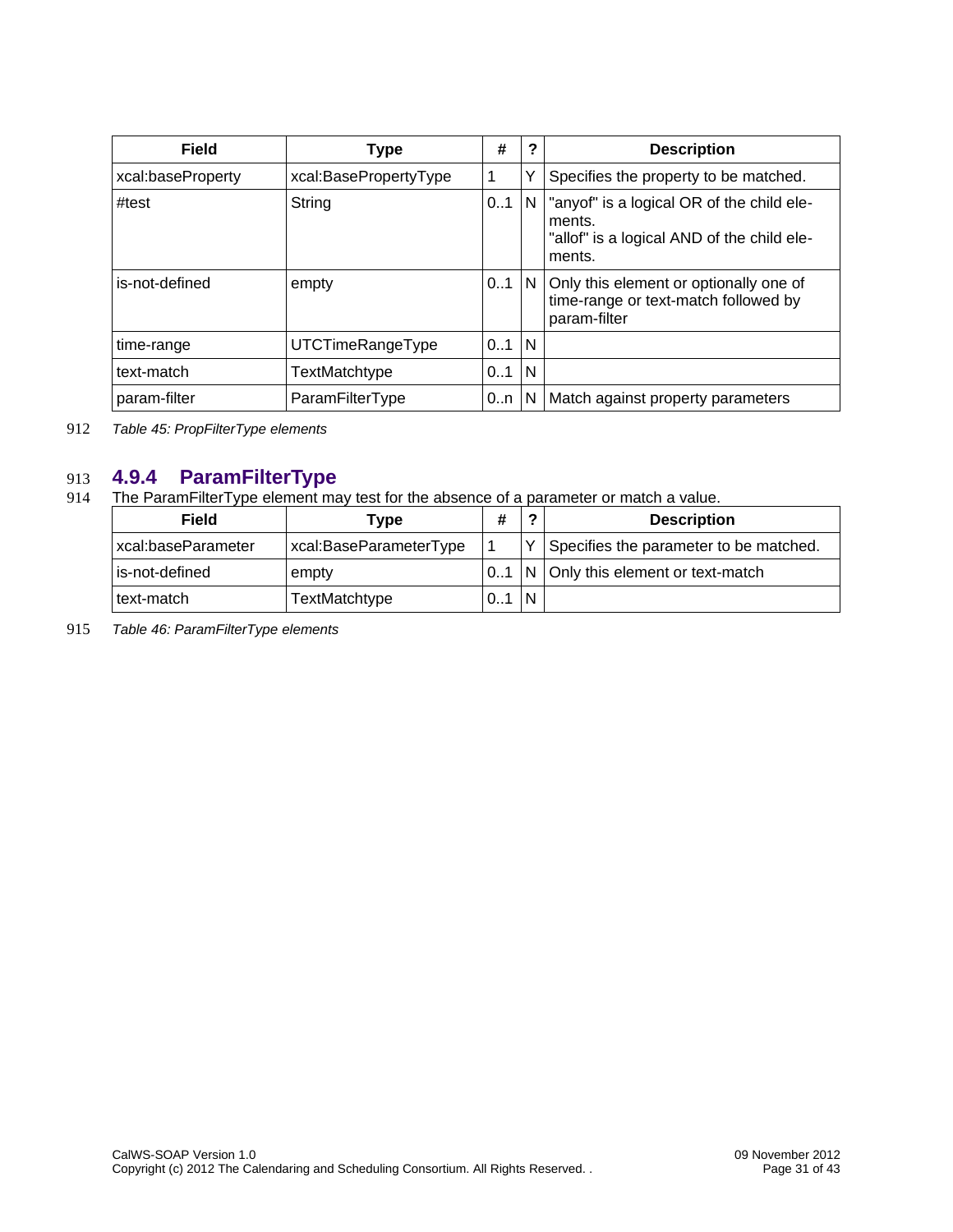<span id="page-32-0"></span>

| <b>Field</b>       | <b>Type</b>            | #            | ? | <b>Description</b>                                                                                                                                                                                                                                                                                                                      |
|--------------------|------------------------|--------------|---|-----------------------------------------------------------------------------------------------------------------------------------------------------------------------------------------------------------------------------------------------------------------------------------------------------------------------------------------|
| href               | string                 | $\mathbf 1$  | Υ | Identify the target of the request. "/" for<br>the service.                                                                                                                                                                                                                                                                             |
| allprop            | empty                  | 0.1          | N | If present specifies all properties should<br>be returned<br>One or none of allprop or icalendar                                                                                                                                                                                                                                        |
| xcal:icalendar     | xcal:IcalendarType     | 0.1          | N | If present is a valueless icalendar skele-<br>ton entity defining which components and<br>properties should be returned. If present<br>allprop must NOT be present.                                                                                                                                                                     |
| expand             | ExpandType             | 0.1          | N | A subclass of UTCTimeRangeType.<br>Either expand or limitRecurrenceSet may<br>be specified but not both.<br>If specified recurring events are ex-<br>panded and limited to the supplied time-<br>range. All events times are converted to<br>UTC.<br>This option allows for simplified event<br>handling for certain classes of client. |
| limitRecurrenceSet | LimitRecurrenceSetType | 01           | N | A subclass of UTCTimeRangeType.<br>Either expand or limitRecurrenceSet may<br>be specified but not both.<br>If specified only overrides that fall within<br>the specified time-range are returned.<br>This helps to limit the size of the result-<br>set when there are many overrides.                                                 |
| depth              | String                 | 0.1          | N | Species depth for query. "1" => just tar-<br>geted collection, "infinity" => query tar-<br>geted and all sub-collections.                                                                                                                                                                                                               |
| filter             | FilterType             | $\mathbf{1}$ | Y | Defines the search filter                                                                                                                                                                                                                                                                                                               |
| /comp-filter       | CompFilterType         | $\mathbf{1}$ | Υ | Defines the top-level component                                                                                                                                                                                                                                                                                                         |

## **4.9.5 CalendarQueryType elements** 916

*Table 47: CalendarQueryType elements* 917

## <span id="page-32-2"></span>**4.9.6 Specifying data to be returned** 918

- This is achieved by specifying one of the following 919
- allprop: return all properties and calendar data. (some properties are specified as not being part of the allprop set so are not returned) 920 921
- Set the icalendar element. This is an icalendar valueless pattern entity which provides a map of the components and properties to be returned. Neither the pattern nor the returned result need to be valid icalendar entities in that required properties may be absent if unselected. 922 923 924

#### <span id="page-32-1"></span>**4.9.7 Pre/postconditions for calendar queries** 925

- The preconditions as defined in [\[RFC 4791\]](#page-5-3) Section 7.8 apply here. CalWS errors may be reported by the 926
- service when preconditions or postconditions are violated. 927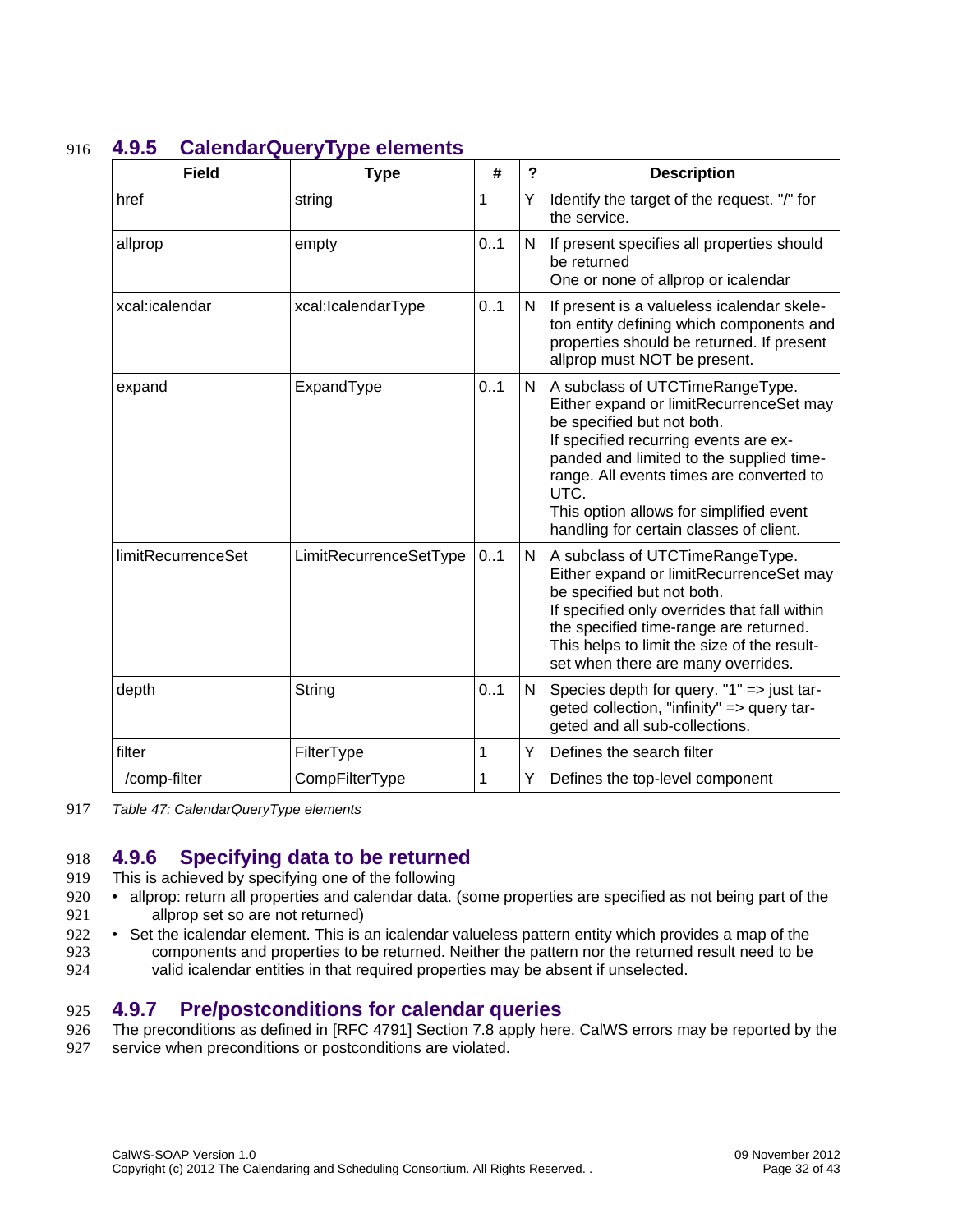#### <span id="page-33-1"></span>**4.9.8 Time range limited queries.** 928

Time-range limited retrieval has some special characteristics. The simplest case is a single event or task which overlaps the requested time-period. Recurring items and other components such as alarms complicate the picture. 929 930 931

#### <span id="page-33-0"></span>**4.9.9 Example: time range limited retrieval** 932

This example shows the time-range limited retrieval from a calendar which results in 2 events, one a recurring event and one a simple non-recurring event. >> Request << <?xml version="1.0" encoding="UTF-8"?> <SOAP-ENV:Envelope xmlns:SOAP-ENV="http://schemas.xmlsoap.org/soap/envelope/"> <SOAP-ENV:Header/> <SOAP-ENV:Body> <ns2:calendarQuery xmlns:ns2="http://docs.oasis-open.org/ws-calendar/ns/soap" xmlns:ns3="urn:ietf:params:xml:ns:icalendar-2.0"> <ns2:href>/user/douglm/calendar</ns2:href> <ns3:icalendar> <ns3:vcalendar> <ns3:components> 933 934 935 936 937 938 939 940 941 942 943 944 945 946

| 944        | <ns3:icalendar></ns3:icalendar>                                                                                         |
|------------|-------------------------------------------------------------------------------------------------------------------------|
| 945        | $<$ ns3: vcalendar>                                                                                                     |
| 946        | <ns3:components></ns3:components>                                                                                       |
| 947        | <ns3:vevent></ns3:vevent>                                                                                               |
| 948        | <ns3:properties></ns3:properties>                                                                                       |
| 949        | $<$ ns3:summary/>                                                                                                       |
| 950        | $<$ ns3:dtstart/>                                                                                                       |
| 951        | <ns3:dtend></ns3:dtend>                                                                                                 |
| 952        | $<$ ns3:duration/>                                                                                                      |
| 953        | $<$ ns3:uid/>                                                                                                           |
| 954        | <ns3:recurrence-id></ns3:recurrence-id>                                                                                 |
| 955        | $<$ ns3: $rrule/>$                                                                                                      |
| 956        | $<$ ns3:rdate/>                                                                                                         |
| 957        | $<$ ns3:exdate/>                                                                                                        |
| 958        |                                                                                                                         |
| 959        |                                                                                                                         |
| 960        |                                                                                                                         |
| 961        | $<$ /ns3: vcalendar>                                                                                                    |
| 962        |                                                                                                                         |
| 963        | <ns2:filter></ns2:filter>                                                                                               |
| 964        | <ns2:compfilter test="anyof"></ns2:compfilter>                                                                          |
| 965        | $<$ ns3:vcalendar />                                                                                                    |
| 966        | <ns2:compfilter></ns2:compfilter>                                                                                       |
| 967        | $<$ ns3: vevent />                                                                                                      |
| 968        | <ns2:time-range end="20110430T040000Z" start="20110401T040000Z"></ns2:time-range>                                       |
| 969        |                                                                                                                         |
| 970        |                                                                                                                         |
|            |                                                                                                                         |
| 971        |                                                                                                                         |
| 972        |                                                                                                                         |
| 973        |                                                                                                                         |
| 974<br>975 |                                                                                                                         |
|            | >> Response <<                                                                                                          |
| 976<br>977 | xml version="1.0" encoding="UTF-8"?                                                                                     |
| 978        | <soap-env:envelope xmlns:soap-env="http://schemas.xmlsoap.org/soap/envelope/"></soap-env:envelope>                      |
| 979        | <soap-env: header=""></soap-env:>                                                                                       |
|            |                                                                                                                         |
| 980        | <s0ap-env:body></s0ap-env:body>                                                                                         |
| 981<br>982 | <ns2:calendarqueryresponse<br>xmlns:ns2="http://docs.oasis-open.org/ws-calendar/ns/soap"</ns2:calendarqueryresponse<br> |
| 983        | xmlns:ns3="urn:ietf:params:xml:ns:icalendar-2.0">                                                                       |
| 984        | <ns2:status>0K</ns2:status>                                                                                             |
| 985        | <ns2:response></ns2:response>                                                                                           |
| 986        | <ns2:href>/user/douglm/calendar/1302105461170.ics</ns2:href>                                                            |
| 987        | <ns2:changetoken>"20110406T155741Z-0"</ns2:changetoken>                                                                 |
|            |                                                                                                                         |
| 988<br>989 | <ns2:propstat></ns2:propstat>                                                                                           |
| 990        | <ns2:prop><br/><ns2:calendar-data content-type="application/xml+calendar" version="2.0"></ns2:calendar-data></ns2:prop> |
|            | <ns3:icalendar></ns3:icalendar>                                                                                         |
| 991        | <ns3:vcalendar></ns3:vcalendar>                                                                                         |
| 992<br>993 |                                                                                                                         |
| 994        | <ns3:properties></ns3:properties>                                                                                       |
|            | <ns3:prodid></ns3:prodid>                                                                                               |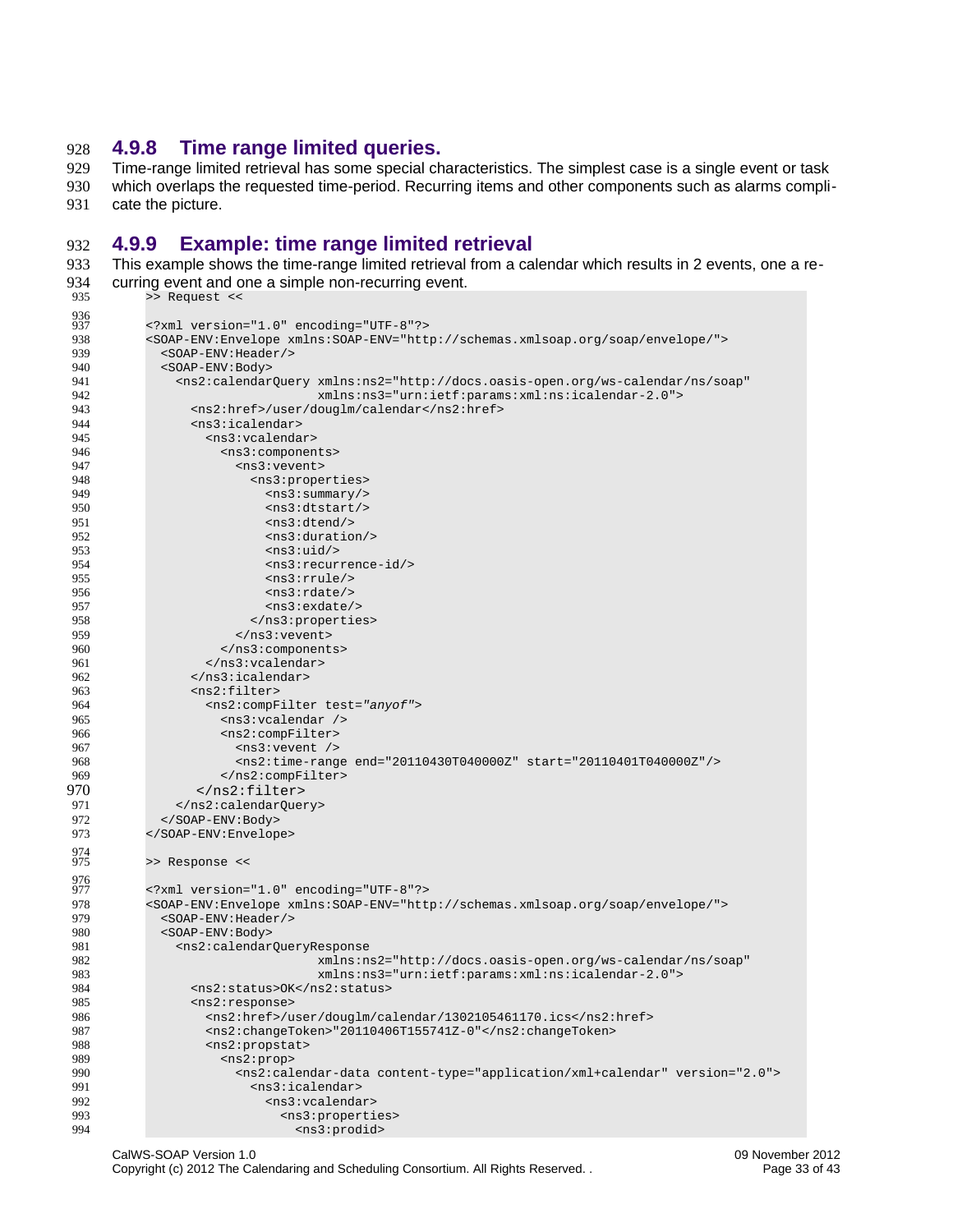| 995          | <ns3:text>//Bedework.org//BedeWork V3.7//EN</ns3:text>                                        |
|--------------|-----------------------------------------------------------------------------------------------|
|              |                                                                                               |
| 996          |                                                                                               |
| 997          | <ns3:version></ns3:version>                                                                   |
| 998          | $<$ ns3:text>2.0                                                                              |
| 999          |                                                                                               |
|              |                                                                                               |
| 1000         |                                                                                               |
| 1001         | <ns3:components></ns3:components>                                                             |
| 1002         | <ns3:vevent></ns3:vevent>                                                                     |
|              |                                                                                               |
| 1003         | <ns3:properties></ns3:properties>                                                             |
| 1004         | <ns3:dtend></ns3:dtend>                                                                       |
|              |                                                                                               |
| 1005         | <ns3:date-time>20110406T160000Z</ns3:date-time>                                               |
| 1006         |                                                                                               |
| 1007         | <ns3:dtstart></ns3:dtstart>                                                                   |
| 1008         | <ns3:date-time>20110406T150000Z</ns3:date-time>                                               |
|              |                                                                                               |
| 1009         |                                                                                               |
| 1010         | <ns3:summary></ns3:summary>                                                                   |
| 1011         | <ns3:text>try this</ns3:text>                                                                 |
|              |                                                                                               |
| 1012         |                                                                                               |
| 1013         | $<$ ns3:uid>                                                                                  |
| 1014         | <ns3:text>1302105461170</ns3:text>                                                            |
|              |                                                                                               |
| 1015         |                                                                                               |
| 1016         |                                                                                               |
| 1017         | $<$ /ns3: vevent>                                                                             |
|              |                                                                                               |
| 1018         |                                                                                               |
| 1019         |                                                                                               |
| 1020         |                                                                                               |
|              |                                                                                               |
| 1021         |                                                                                               |
| 1022         |                                                                                               |
| 1023         | <ns2:status>OK</ns2:status>                                                                   |
| 1024         |                                                                                               |
|              |                                                                                               |
| 1025         |                                                                                               |
| 1026         | <ns2:response></ns2:response>                                                                 |
| 1027         |                                                                                               |
|              |                                                                                               |
| 1028         | <ns2:href>/user/douglm/calendar/CAL-00f1fc61-2f021bca-012f-022947f8-00000006.ics</ns2:href>   |
| 1029         | ef                                                                                            |
| 1030         | <ns2:changetoken>"20110405T140920Z-0"</ns2:changetoken>                                       |
|              |                                                                                               |
| 1031         | <ns2:propstat></ns2:propstat>                                                                 |
| 1032         | <ns2:prop></ns2:prop>                                                                         |
| 1033         | <ns2:calendar-data content-type="application/xml+calendar" version="2.0"></ns2:calendar-data> |
|              | <ns3:icalendar></ns3:icalendar>                                                               |
| 1034         |                                                                                               |
| 1035         | <ns3:vcalendar></ns3:vcalendar>                                                               |
| 1036         | <ns3:properties></ns3:properties>                                                             |
| 1037         | <ns3:prodid></ns3:prodid>                                                                     |
|              |                                                                                               |
| 1038         | <ns3:text>//Bedework.org//BedeWork V3.7//EN</ns3:text>                                        |
| 1039         |                                                                                               |
| 1040         | <ns3:version></ns3:version>                                                                   |
|              |                                                                                               |
| 1041         | <ns3:text>2.0</ns3:text>                                                                      |
| 1042         | $<$ /ns3:version>                                                                             |
| 1043         |                                                                                               |
|              |                                                                                               |
| 1044         | <ns3:components></ns3:components>                                                             |
| 1045         | <ns3:vevent></ns3:vevent>                                                                     |
| 1046         | <ns3:properties></ns3:properties>                                                             |
| 1047         | <ns3:duration></ns3:duration>                                                                 |
|              |                                                                                               |
| 1048         | <ns3:duration>PT1H</ns3:duration>                                                             |
| 1049         |                                                                                               |
| 1050         | <ns3:dtstart></ns3:dtstart>                                                                   |
|              |                                                                                               |
| 1051         | <ns3:parameters></ns3:parameters>                                                             |
| 1052         | <ns3:tzid></ns3:tzid>                                                                         |
| 1053         | <ns3:text>America/New_York</ns3:text>                                                         |
| 1054         |                                                                                               |
|              |                                                                                               |
| 1055         |                                                                                               |
| 1056         | <ns3:date-time>20110412T110000</ns3:date-time>                                                |
| 1057         |                                                                                               |
|              |                                                                                               |
| 1058         | $<$ ns3:summary>                                                                              |
| 1059         | <ns3:text>Test recurring event</ns3:text>                                                     |
| 1060         |                                                                                               |
|              | <ns3:uid></ns3:uid>                                                                           |
| 1061         |                                                                                               |
| 1062         |                                                                                               |
|              |                                                                                               |
| 1063         | <ns3:text>CAL-00f1fc61-2f021bca-012f-022947f8-00000006demobedework@mysite.edu</ns3:text>      |
|              |                                                                                               |
| 1064<br>1065 | <br><ns3:rrule></ns3:rrule>                                                                   |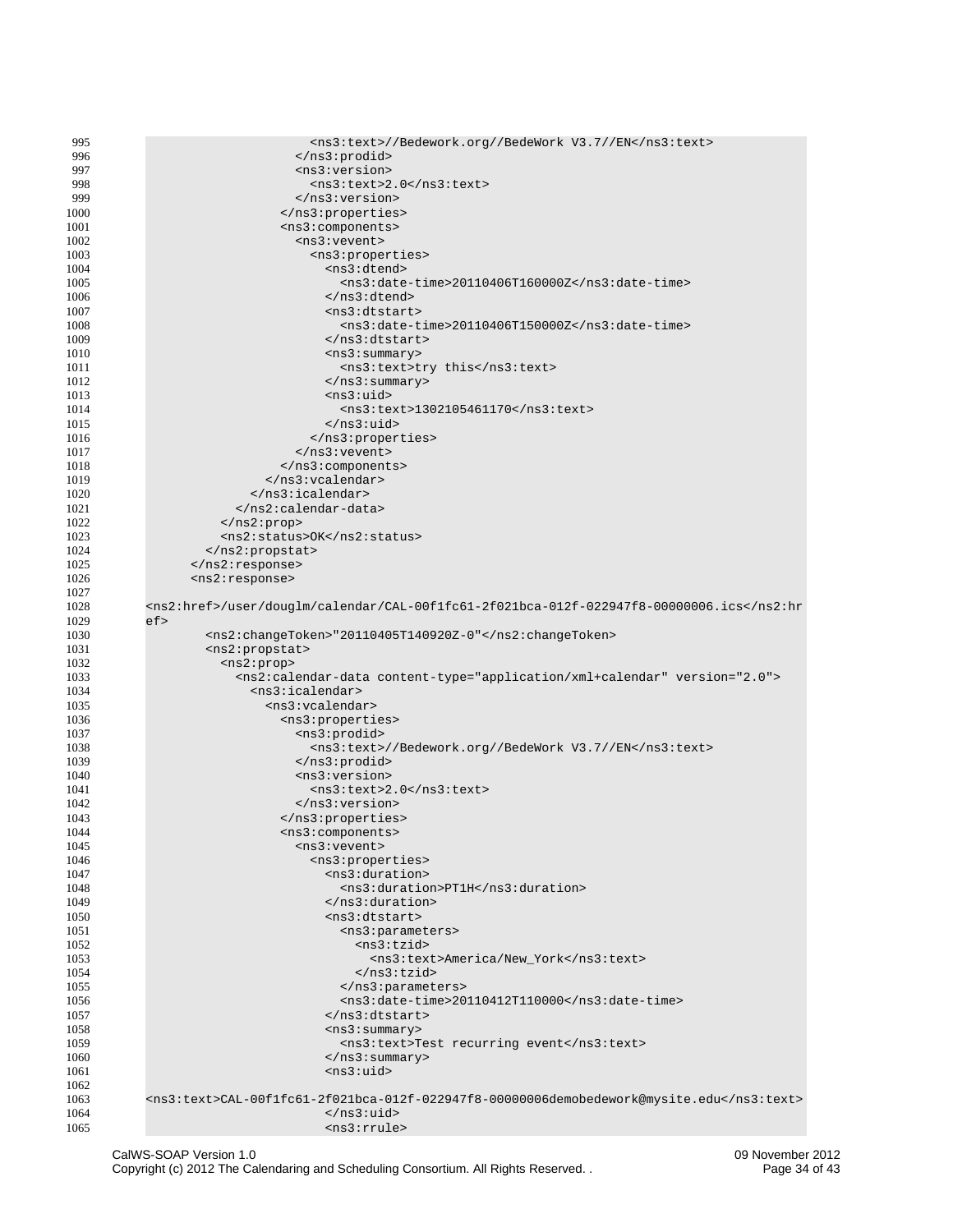| 1066 | $<$ ns3: recur>                                                                          |
|------|------------------------------------------------------------------------------------------|
| 1067 | <ns3:freq>WEEKLY</ns3:freq>                                                              |
| 1068 | <ns3:count>2</ns3:count>                                                                 |
| 1069 | <ns3:interval>1</ns3:interval>                                                           |
| 1070 | $<$ /ns3:recur>                                                                          |
| 1071 | $<$ /ns3: $rrule$                                                                        |
| 1072 |                                                                                          |
| 1073 |                                                                                          |
| 1074 | <ns3:vevent></ns3:vevent>                                                                |
| 1075 | <ns3:properties></ns3:properties>                                                        |
| 1076 | <ns3:recurrence-id></ns3:recurrence-id>                                                  |
| 1077 | <ns3:parameters></ns3:parameters>                                                        |
| 1078 | <ns3:tzid></ns3:tzid>                                                                    |
| 1079 | <ns3:text>America/New_York</ns3:text>                                                    |
| 1080 |                                                                                          |
| 1081 |                                                                                          |
| 1082 | <ns3:date-time>20110419T150000Z</ns3:date-time>                                          |
| 1083 |                                                                                          |
| 1084 | $<$ ns3:duration>                                                                        |
| 1085 | <ns3:duration>PT1H</ns3:duration>                                                        |
| 1086 | $<$ /ns3:duration>                                                                       |
| 1087 | $ns3:distart$                                                                            |
| 1088 | <ns3:parameters></ns3:parameters>                                                        |
| 1089 | <ns3:tzid></ns3:tzid>                                                                    |
| 1090 | <ns3:text>America/New_York</ns3:text>                                                    |
| 1091 |                                                                                          |
| 1092 |                                                                                          |
| 1093 | <ns3:date-time>20110419T120000</ns3:date-time>                                           |
| 1094 |                                                                                          |
| 1095 | $<$ ns3:summary>                                                                         |
| 1096 | <ns3:text>Test recurring event</ns3:text>                                                |
| 1097 | $<$ /ns3:summary>                                                                        |
| 1098 | $<$ ns3:uid>                                                                             |
| 1099 |                                                                                          |
| 1100 | <ns3:text>CAL-00f1fc61-2f021bca-012f-022947f8-00000006demobedework@mysite.edu</ns3:text> |
| 1101 |                                                                                          |
| 1102 |                                                                                          |
| 1103 |                                                                                          |
| 1104 |                                                                                          |
| 1105 |                                                                                          |
| 1106 |                                                                                          |
| 1107 |                                                                                          |
| 1108 |                                                                                          |
| 1109 | <ns2:status>OK</ns2:status>                                                              |
| 1110 |                                                                                          |
| 1111 |                                                                                          |
| 1112 |                                                                                          |
| 1113 |                                                                                          |
| 1114 |                                                                                          |
|      |                                                                                          |
| 1115 |                                                                                          |

## <span id="page-35-0"></span>**4.10 Free-busy queries** 1116

Freebusy queries are used to obtain freebusy information for a principal. The result contains information only for events to which the current principal has sufficient access and may be affected by components and rules available only to the server (for instance office hours availability). 1117 1118 1119

- These queries are carried out by using a CalWs-SOAP freebusyReport request with an href specifying a 1120
- principal. The freebusyReport request is not valid when the href specifies any entity other than a principal. 1121
- The query follows the specification defined in [\[FreeBusy Read URL\]](#page-5-12) with certain limitations. As an authen-1122
- ticated user to the CalWS service scheduling read-freebusy privileges must have been granted. As an 1123
- unauthenticated user equivalent access must have been granted to unauthenticated users. 1124
- Freebusy information is returned by default as xcalendar vfreebusy components, as defined by [\[RFC](#page-5-11)  1125
- [6321\].](#page-5-11) Such a component is not meant to conform to the requirements of VFREEBUSY components in 1126
- [RFC 5546.](#page-5-10) The VFREEBUSY component SHOULD conform to section "4.6.4 Free/Busy Component" o[f](#page-5-5) 1127
- [\[RFC 5545\].](#page-5-5) A client SHOULD ignore the ORGANIZER field. 1128
- Since a Freebusy query can only refer to a single user, a client will already know how to match the result 1129
- component to a user. A server MUST only return a single vfreebusy component. 1130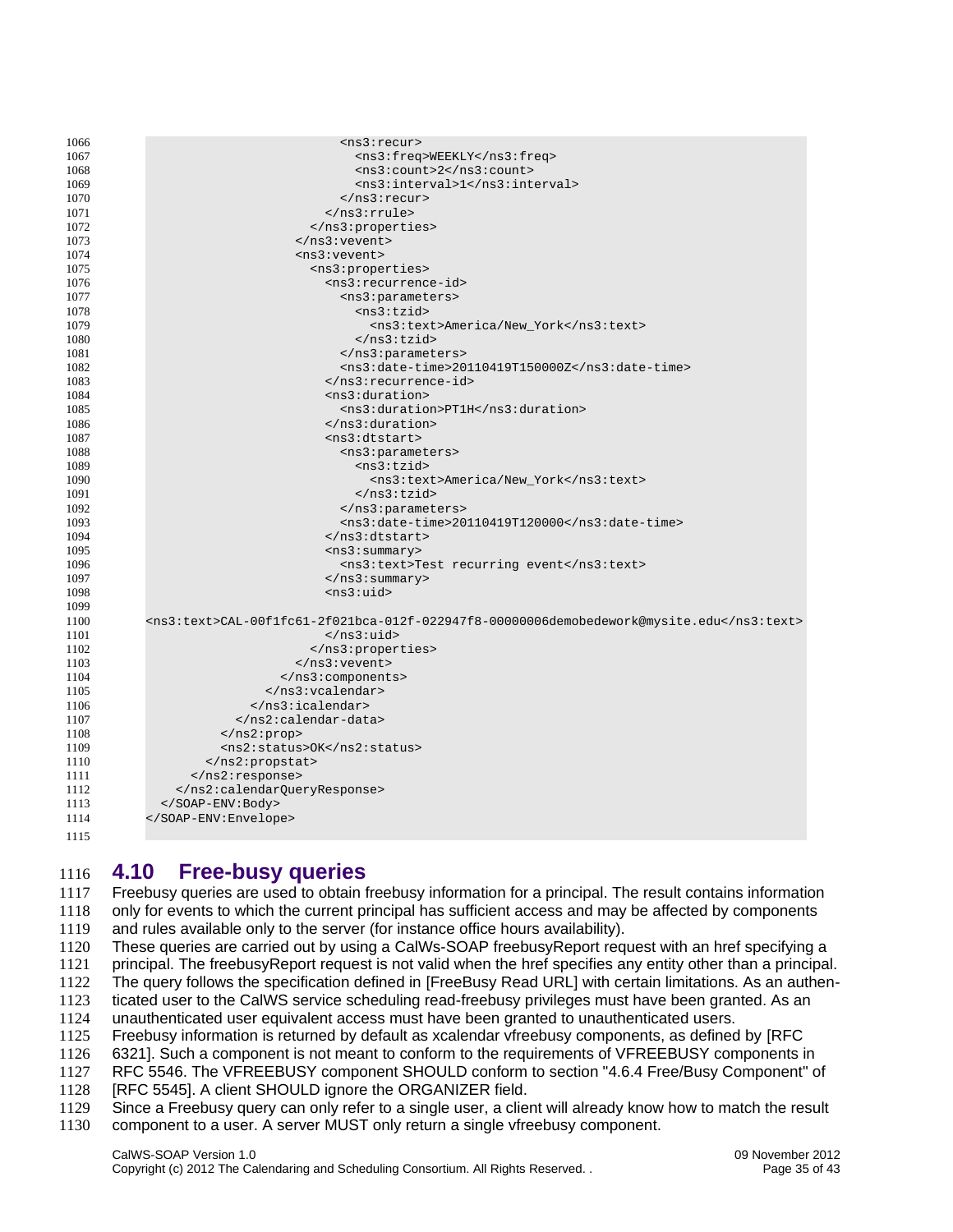#### <span id="page-36-3"></span>**4.10.1 Element values**  1131

Three values are provided: href; start; end. Only the href is required. The start and end are in XML UTC date/time format and are interpreted as follows: 1132 1133

#### <span id="page-36-2"></span>**4.10.1.1 start** 1134

- **Default**: If omitted the default value is left up to the server. It may be the current day, start of the cur-1135
- rent month, etc. 1136
- **Description:** Specifies the start date for the Freebusy data. The server is free to ignore this value 1137
- and return data in any time range. The client must check the data for the returned time range. 1138
- **Format**: An XML UTC date-time 1139
- **Example**: 1140
- 2011-12-01T10:15:00Z 1141
- **Notes**: Specifying only a start date/time without specifying an end-date/time or period should be interpreted as in [\[RFC 5545\].](#page-5-5) The effective period should cover the remainder of that day. 1142 1143

#### <span id="page-36-1"></span>**4.10.1.2 end** 1144

- **Default**: Same as start 1145
- **Description**: Specifies the end date for the Freebusy data. The server is free to ignore this value. 1146
- **Format**: Same as start 1147
- **Example**: Same as start 1148
- The server is free to ignore the start, end and period parameters. It is recommended that the server return at least 6 weeks of data from the current day. 1149 1150
- A client MUST check the time range in the response as a server may return a different time range than 1151
- the requested range. 1152

## <span id="page-36-0"></span>**4.10.2 Examples** 1153

| 1154                | The following is an unsuccessful request targeting an invalid resource.                                                                  |                  |
|---------------------|------------------------------------------------------------------------------------------------------------------------------------------|------------------|
| 1155                | >> Request <<                                                                                                                            |                  |
| $\frac{1156}{1157}$ | xml version="1.0" encoding="UTF-8"?                                                                                                      |                  |
| 1158                | <soap-env:envelope xmlns:soap-env="http://schemas.xmlsoap.org/soap/envelope/"></soap-env:envelope>                                       |                  |
| 1159                | <soap-env: header=""></soap-env:>                                                                                                        |                  |
| 1160                | <s0ap-env:body></s0ap-env:body>                                                                                                          |                  |
| 1161                | <ns2:freebusyreport< td=""><td></td></ns2:freebusyreport<>                                                                               |                  |
| 1162                | xmlns:ns2="http://docs.oasis-open.org/ws-calendar/ns/soap"                                                                               |                  |
| 1163                | xmlns:ns3="urn:ietf:params:xml:ns:icalendar-2.0">                                                                                        |                  |
| 1164                | <ns2:href>/user/douglm/calendar</ns2:href>                                                                                               |                  |
| 1165                | $<$ ns2: $time$ -range>                                                                                                                  |                  |
| 1166                | <ns2:start>2011-04-01T04:00:00Z</ns2:start>                                                                                              |                  |
| 1167                | <ns2:end>2011-04-30T04:00:00Z</ns2:end>                                                                                                  |                  |
| 1168                | $<$ /ns2:time-range>                                                                                                                     |                  |
| 1169                |                                                                                                                                          |                  |
| 1170<br>1171        | <br>                                                                                                                                     |                  |
|                     |                                                                                                                                          |                  |
| $\frac{1172}{1173}$ | >> Response <<                                                                                                                           |                  |
| 1174                |                                                                                                                                          |                  |
| 1175                | xml version="1.0" encoding="UTF-8"?                                                                                                      |                  |
| 1176<br>1177        | <soap-env:envelope xmlns:soap-env="http://schemas.xmlsoap.org/soap/envelope/"><br/><soap-env: header=""></soap-env:></soap-env:envelope> |                  |
| 1178                | <s0ap-env:body></s0ap-env:body>                                                                                                          |                  |
| 1179                | <ns2:freebusyreportresponse< td=""><td></td></ns2:freebusyreportresponse<>                                                               |                  |
| 1180                | xmlns:ns2="http://docs.oasis-open.org/ws-calendar/ns/soap"                                                                               |                  |
| 1181                | xmlns:ns3="urn:ietf:params:xml:ns:icalendar-2.0">                                                                                        |                  |
| 1182                | <ns2:status>Error</ns2:status>                                                                                                           |                  |
| 1183                | <ns2:message>Only principal href supported</ns2:message>                                                                                 |                  |
| 1184                |                                                                                                                                          |                  |
| 1185                |                                                                                                                                          |                  |
| 1186                |                                                                                                                                          |                  |
| 1187                | The following is an example of a request to retrieve Freebusy data for a user:                                                           |                  |
| 1188                | >> Request <<                                                                                                                            |                  |
| 1189                |                                                                                                                                          |                  |
| 1190                | <soap-env:envelope xmlns:soap-env="http://schemas.xmlsoap.org/soap/envelope/"></soap-env:envelope>                                       |                  |
|                     | CalWS-SOAP Version 1.0                                                                                                                   | 09 November 2012 |
|                     | Copyright (c) 2012 The Calendaring and Scheduling Consortium. All Rights Reserved. .                                                     | Page 36 of 43    |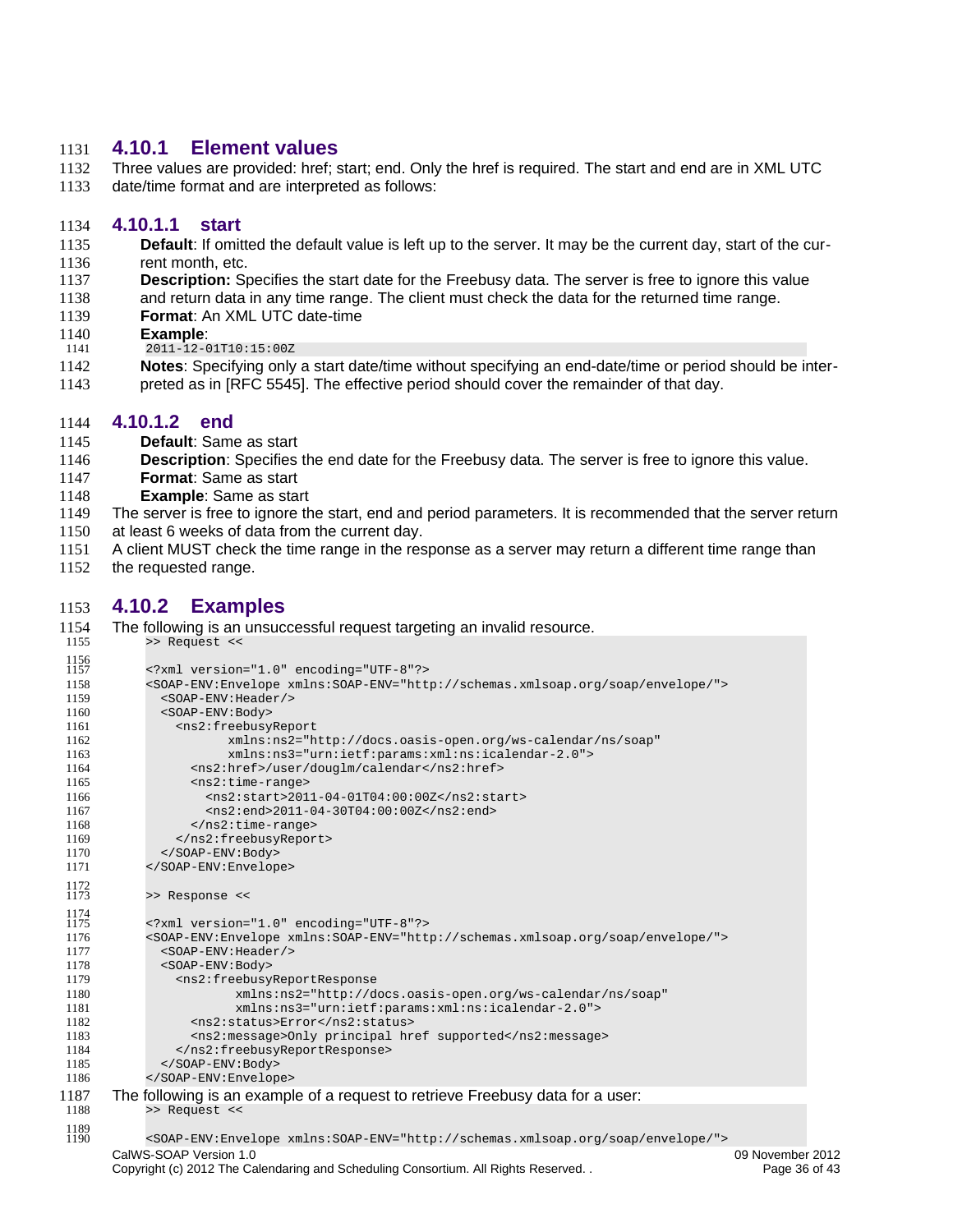| 1191         | <soap-env: header=""></soap-env:>                                                                  |
|--------------|----------------------------------------------------------------------------------------------------|
| 1192         | <s0ap-env:body></s0ap-env:body>                                                                    |
| 1193         | <ns2:freebusyreport< td=""></ns2:freebusyreport<>                                                  |
|              |                                                                                                    |
| 1194         | xmlns:ns2="http://docs.oasis-open.org/ws-calendar/ns/soap"                                         |
| 1195         | xmlns:ns3="urn:ietf:params:xml:ns:icalendar-2.0">                                                  |
| 1196         | <ns2:href>/principals/users/douglm</ns2:href>                                                      |
| 1197         | $<$ ns2: time-range>                                                                               |
| 1198         | <ns2:start>2011-04-01T04:00:00Z</ns2:start>                                                        |
| 1199         | <ns2:end>2011-04-30T04:00:00Z</ns2:end>                                                            |
|              |                                                                                                    |
| 1200         |                                                                                                    |
| 1201         |                                                                                                    |
| 1202         |                                                                                                    |
| 1203         |                                                                                                    |
|              |                                                                                                    |
| 1204<br>1205 | >> Response <<                                                                                     |
|              |                                                                                                    |
| 1206         |                                                                                                    |
| 1207         | xml version="1.0" encoding="UTF-8"?                                                                |
| 1208         | <soap-env:envelope xmlns:soap-env="http://schemas.xmlsoap.org/soap/envelope/"></soap-env:envelope> |
| 1209         | <soap-env: header=""></soap-env:>                                                                  |
| 1210         | <s0ap-env:body></s0ap-env:body>                                                                    |
| 1211         | <ns2:freebusyreportresponse< td=""></ns2:freebusyreportresponse<>                                  |
|              | xmlns:ns2="http://docs.oasis-open.org/ws-calendar/ns/soap"                                         |
| 1212         |                                                                                                    |
| 1213         | xmlns:ns3="urn:ietf:params:xml:ns:icalendar-2.0">                                                  |
| 1214         | <ns2:status>0K</ns2:status>                                                                        |
| 1215         | $<$ ns $3$ :icalendar>                                                                             |
| 1216         | <ns3:vcalendar></ns3:vcalendar>                                                                    |
| 1217         | <ns3:properties></ns3:properties>                                                                  |
|              |                                                                                                    |
| 1218         | <ns3:prodid></ns3:prodid>                                                                          |
| 1219         | <ns3:text>//Bedework.org//BedeWork V3.7//EN</ns3:text>                                             |
| 1220         |                                                                                                    |
| 1221         | <ns3:version></ns3:version>                                                                        |
| 1222         | <ns3:text>2.0</ns3:text>                                                                           |
| 1223         |                                                                                                    |
| 1224         |                                                                                                    |
|              |                                                                                                    |
| 1225         | <ns3:components></ns3:components>                                                                  |
| 1226         | <ns3:vfreebusy></ns3:vfreebusy>                                                                    |
| 1227         | <ns3:properties></ns3:properties>                                                                  |
| 1228         | <ns3:attendee></ns3:attendee>                                                                      |
| 1229         | <ns3:parameters></ns3:parameters>                                                                  |
| 1230         | <ns3:partstat></ns3:partstat>                                                                      |
|              |                                                                                                    |
| 1231         | <ns3:text>NEEDS-ACTION</ns3:text>                                                                  |
| 1232         |                                                                                                    |
| 1233         |                                                                                                    |
| 1234         | <ns3:cal-address>mailto:douglm@mysite.edu</ns3:cal-address>                                        |
| 1235         | $<$ /ns3:attendee>                                                                                 |
| 1236         | <ns3:created></ns3:created>                                                                        |
| 1237         | <ns3:utc-date-time>2011-06-30T15:45:56Z</ns3:utc-date-time>                                        |
|              |                                                                                                    |
| 1238         |                                                                                                    |
| 1239         | $<$ ns3:dtend>                                                                                     |
| 1240         | <ns3:date-time>2011-04-30T00:00:00Z</ns3:date-time>                                                |
| 1241         |                                                                                                    |
| 1242         | $<$ ns3:dtstamp $>$                                                                                |
| 1243         | <ns3:utc-date-time>2011-06-30T15:45:56Z</ns3:utc-date-time>                                        |
| 1244         |                                                                                                    |
|              |                                                                                                    |
| 1245         | <ns3:dtstart></ns3:dtstart>                                                                        |
| 1246         | <ns3:date-time>2011-04-01T00:00:00Z</ns3:date-time>                                                |
| 1247         | $<$ /ns3:dtstart>                                                                                  |
| 1248         | <ns3:freebusy></ns3:freebusy>                                                                      |
| 1249         | <ns3:parameters></ns3:parameters>                                                                  |
| 1250         | <ns3:fbtype></ns3:fbtype>                                                                          |
|              |                                                                                                    |
| 1251         | <ns3:text>BUSY</ns3:text>                                                                          |
| 1252         |                                                                                                    |
| 1253         |                                                                                                    |
| 1254         | <ns3:period></ns3:period>                                                                          |
| 1255         | <ns3:start>2011-04-06T15:00:00Z</ns3:start>                                                        |
| 1256         | <ns3:end>2011-04-06T16:00:00Z</ns3:end>                                                            |
|              |                                                                                                    |
| 1257         | $<$ /ns3:period>                                                                                   |
| 1258         |                                                                                                    |
| 1259         | <ns3:last-modified></ns3:last-modified>                                                            |
| 1260         | <ns3:utc-date-time>2011-06-30T15:45:56Z</ns3:utc-date-time>                                        |
| 1261         |                                                                                                    |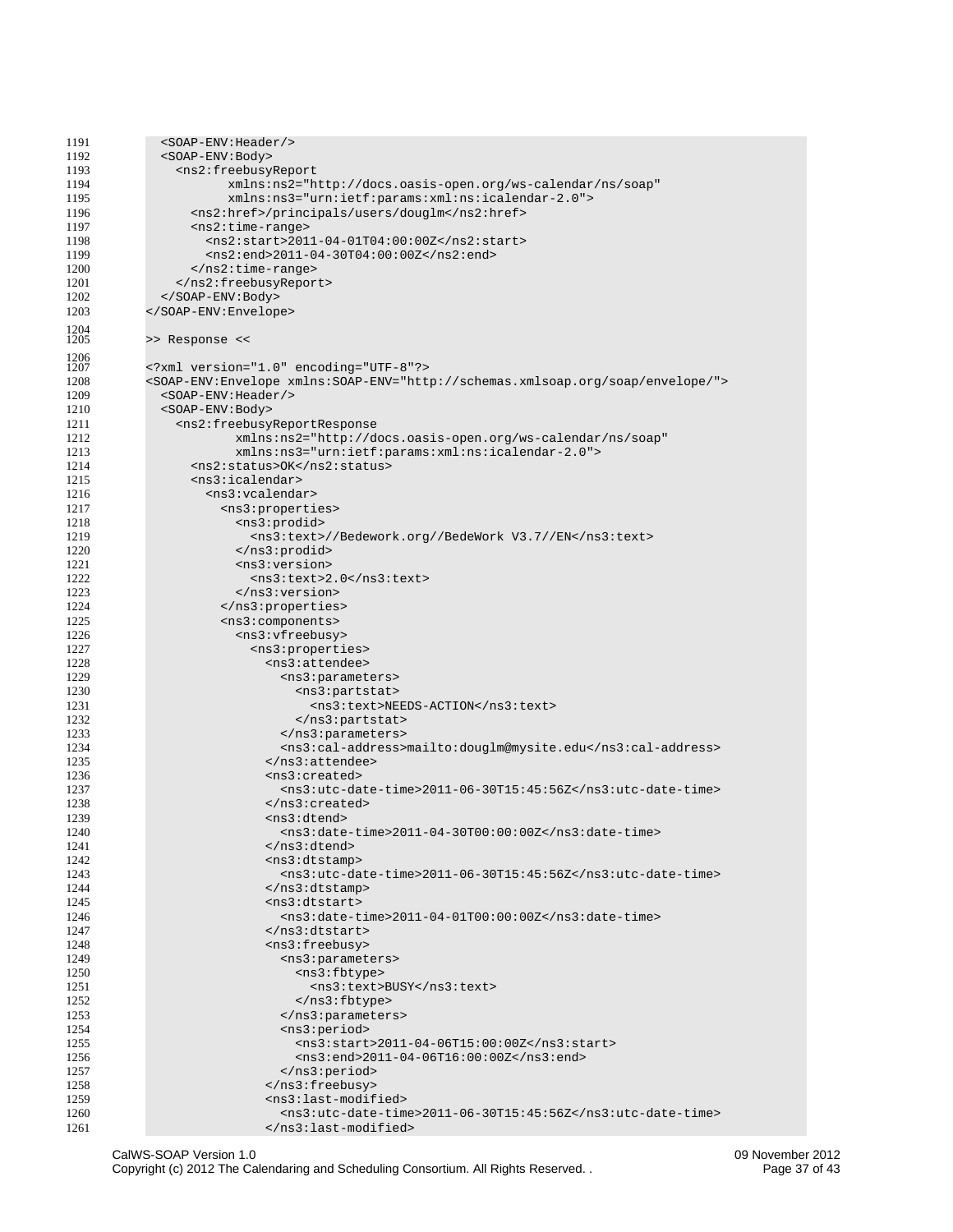| 1262 | <ns3:organizer></ns3:organizer>                             |
|------|-------------------------------------------------------------|
| 1263 | $<$ ns3: parameters/>                                       |
| 1264 | <ns3:cal-address>mailto:douglm@mysite.edu</ns3:cal-address> |
| 1265 | $<$ /ns3:organizer>                                         |
| 1266 | $<$ ns3:uid $>$                                             |
| 1267 | <ns3:text>2UTDVPZ9H0EQL90ISI44SP5IFPC4N75</ns3:text>        |
| 1268 | $<$ /ns3:uid>                                               |
| 1269 |                                                             |
| 1270 |                                                             |
| 1271 |                                                             |
| 1272 | $<$ /ns3: vcalendar>                                        |
| 1273 | $<$ /ns3:icalendar>                                         |
| 1274 |                                                             |
| 1275 |                                                             |
| 1276 |                                                             |
| 1277 |                                                             |

#### <span id="page-38-0"></span>**4.11 Multiple operations** 1278

Each of the previously described operations acts upon a single entity or resource only. Frequently we have the need to update an interconnected set of entities so that we maintain the consistency of the structure. This requires an atomic operation which can successfully update all the entities or roll back the oper-1279 1280 1281

ation on failure. 1282

The MultiOpType operation provides such a feature. It is essentially a wrapper around any of the other 1283

operations which guarantees the success of the entire set or a roll back. Using the id attribute for re-1284

- quests, each individual response can be located in the result. 1285
- The MultiOpType request takes the following elements 1286

| Field      | Type                               |  | <b>Description</b>              |
|------------|------------------------------------|--|---------------------------------|
| operations | Sequence of BaseOpera-<br>tionType |  | Contains one or more operations |

#### Table 48: MultiOpType elements 1287

The response type is also simple containing a single element containing all the responses. 1288

| Field     | "vpe                              | ◠ | <b>Description</b>              |
|-----------|-----------------------------------|---|---------------------------------|
| responses | Sequence of BaseRespon-<br>seType |   | Contains zero or more responses |

Table 49: MultiOpResponseType elements 1289

1290

1291

1292

1293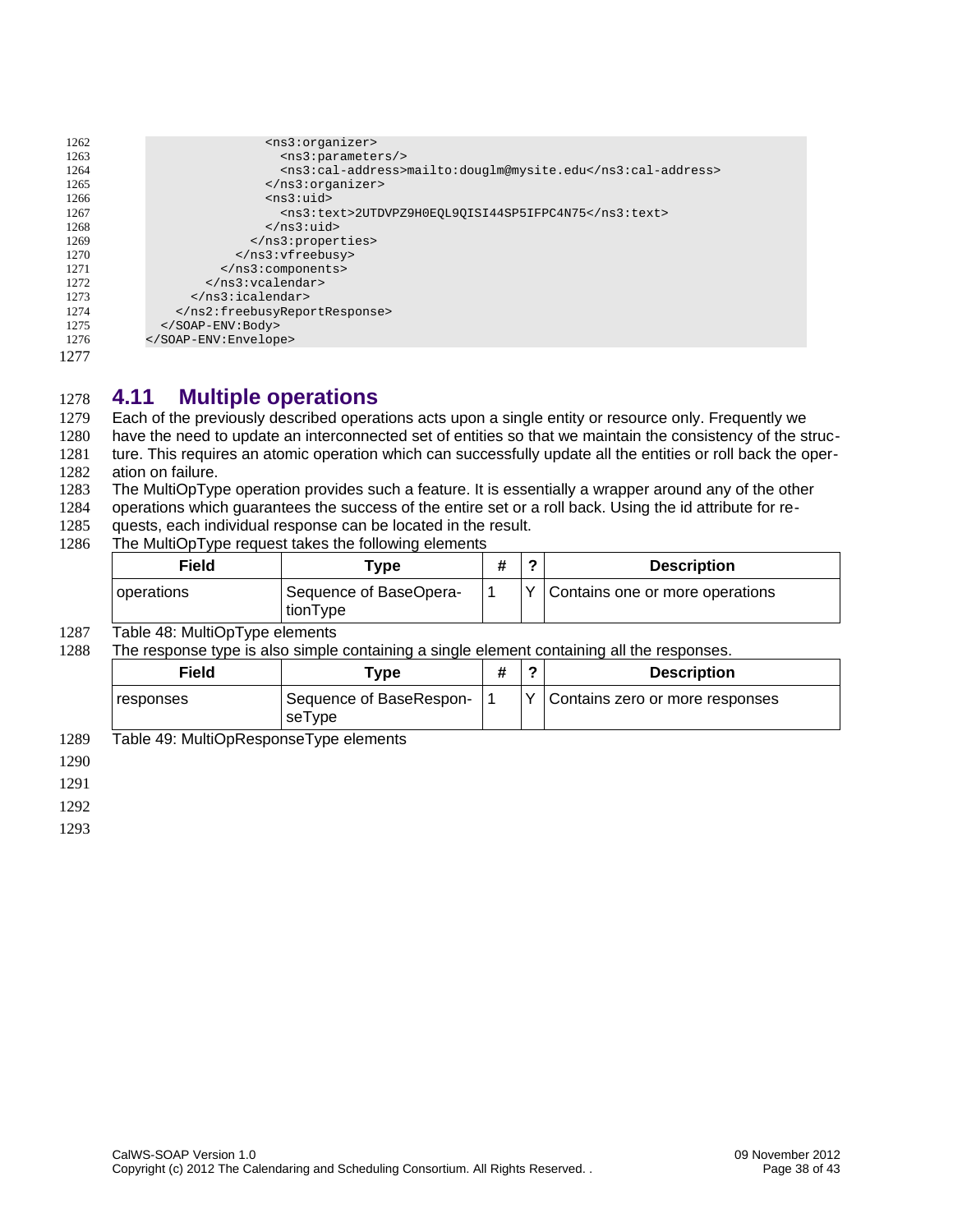## <span id="page-39-5"></span>**5 Conformance** 1294

Certain calendaring properties and components are interrelated and it is necessary to have knowledge of all these properties and their current values to allow consistent update and understanding of a target component. The normative definition for these relationships is RFC5445, RFC5446 and related RFCs. However, those specifications assume a complete view of entities being fetched or updated. This specification allows updates of entities when only a partial view is available. In fact it is the very nature of SOAP based transaction to provide such a partial view. Given that, parties attempting to update entities MUST have sufficient information to ensure the end result is consistent. Services allowing updates to entities 1295 1296 1297 1298 1299 1300 1301

MUST ensure that the result after an update operation is still internally consistent. 1302

#### <span id="page-39-4"></span>**5.1 Start, end and duration in calendar components** 1303

A period of time is fully specified by a start and an end or duration. 1304

## <span id="page-39-3"></span>**5.1.1 Updating, transporting and maintaining start, and and duration.** 1305

- For all components the calculated or specified start must be at or before the end. 1306
- When a system updates or stores a calendar component it MUST retain the relationship of start, end and duration. Applications MUST NOT without good cause, change a start and end pair into a start and duration nor the reverse. Semantically they are not equivalent when DST transitions occur during the time of the event. 1307 1308 1309 1310
- For interoperability, iCalendar based systems SHOULD avoid the use of weekly durations and XML based systems SHOULD avoid the use of yearly durations. 1311 1312

#### <span id="page-39-2"></span>**5.1.2 VEVENT:** 1313

- The three properties are DTSTART, DTEND and DURATION. 1314
- DTSTART MUST appear once and only one of DTEND or DURATION MAY be present. 1315
- The DTSTART property for a VEVENT specifies the inclusive start of the event. For recurring events, it also specifies the very first instance in the recurrence set. 1316 1317
- The DTEND property for a VEVENT calendar component specifies the non-inclusive end of the event. 1318
- For cases where a VEVENT calendar component specifies a DTSTART property with a DATE value type but no DTEND nor DURATION property, the event's duration is taken to be one day. 1319 1320
- For cases where a VEVENT calendar component specifies a DTSTART property with a DATE-TIME value type but no DTEND nor DURATION property, the event ends on the same calendar date and time of day specified by the DTSTART property, that is, it signifies a zero length instant in time. 1321 1322 1323

#### <span id="page-39-1"></span>**5.1.3 VTODO:** 1324

- The three properties are DTSTART, DUE, DURATION. 1325
- DTSTART MAY appear once. 1326
- Either DUE or DURATION MAY appear in a VTODO, but DUE and DURATION MUST NOT occur in the same VTODO. 1327 1328
- If DURATION does appear in a VTODO, then DTSTART MUST also appear in the same VTODO. 1329
- The three properties for a VTODO are related in the same way as for VEVENT. Additionally a VTODO calendar component without the DTSTART and DUE (or DURATION) properties specifies a 1330 1331

#### VTODO that will be associated with each successive calendar date, until it is completed. 1332

#### <span id="page-39-0"></span>**5.1.4 VJOURNAL:** 1333

• DTSTART only, which may be a date or date-time value. 1334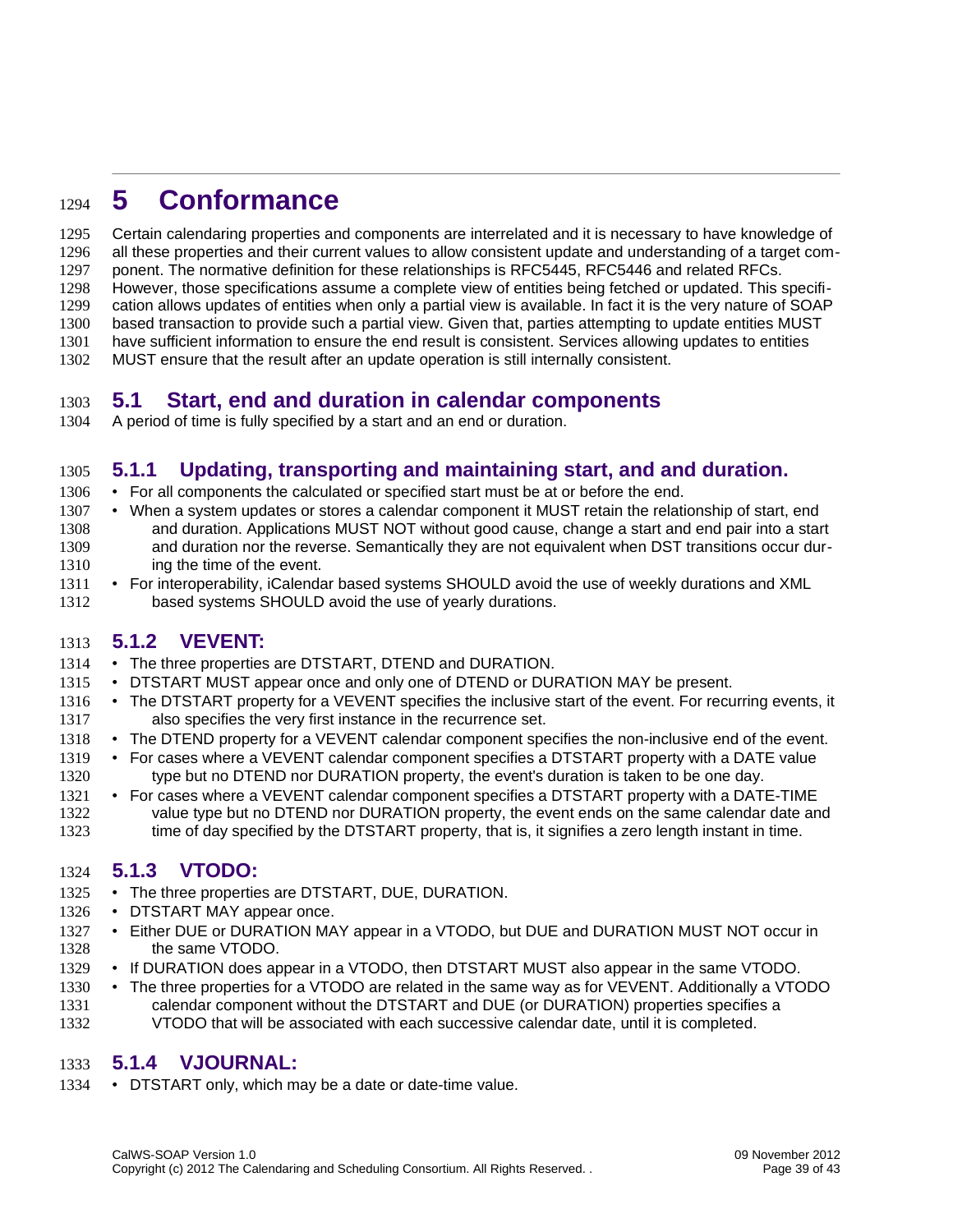#### <span id="page-40-4"></span>**5.1.5 VAVAILABILITY** 1335

- DTSTART and DTEND if specified MUST be date-time values. 1336
- DTSTART MAY appear once and signifies start of the busy period. 1337
- Only one of DTEND or DURATION MAY appear and signify the end of the busy period. 1338
- If DURATION does appear in a VAVAILABILITY, then DTSTART MUST also appear in the same VAVAILABILITY. 1339 1340

#### <span id="page-40-3"></span>**5.1.6 AVAILABILITY** 1341

- DTSTART and DTEND if specified MUST be date-time values. 1342
- DTSTART MUST appear once and signifies start of the free period. 1343
- Only one of DTEND or DURATION MAY appear and signify the end of the free period. 1344

#### <span id="page-40-2"></span>**5.2 Recurrences.** 1345

- The RECURRENCE-ID is a property of each instance of a recurring event. It is calculated from the DT-START and the recurrence rules or added to the set by the RDATE property. 1346 1347
- RDATE, EXDATE and RECURRENCE-ID must take the same form as the DTSTART. That is if DT-START is a DATE value then the RDATE and EXDATE must be DATE. If DTSTART is a date-time the RDATE and EXDATE values must take the same form, including the same timezone. 1348 1349 1350
- Overrides to an instance are specified by completely specifying the instance with the appropriate RE-CURRENCE-ID property. 1351 1352
- An RDATE adds an instance to the recurrence set. 1353
- An EXDATE deletes an instance by specifying the recurrence id(s) to be deleted. Applications SHOULD NOT specify overrides for instances so deleted. 1354 1355
- The recurrence set is calculated from the RRULE and RDATES and then applying any EXDATE properties. That is EXDATE takes precedence over RDATE and the RRULE. 1356 1357

#### <span id="page-40-1"></span>**5.3 Alarms:** 1358

• Alarms are typically anchored to the start or end of an event or task. This is defined by the RELATED parameter to the TRIGGER property. 1359 1360

## <span id="page-40-0"></span>**5.4 Unrecognized or unsupported elements** 1361

- A system SHOULD reject any attempt to store components which it does not support. A SYSTEM MUST advertise which components are supported through the use of the supportedCalendarComponentSet property. 1362 1363 1364
- A system MUST ignore any elements it does not understand. 1365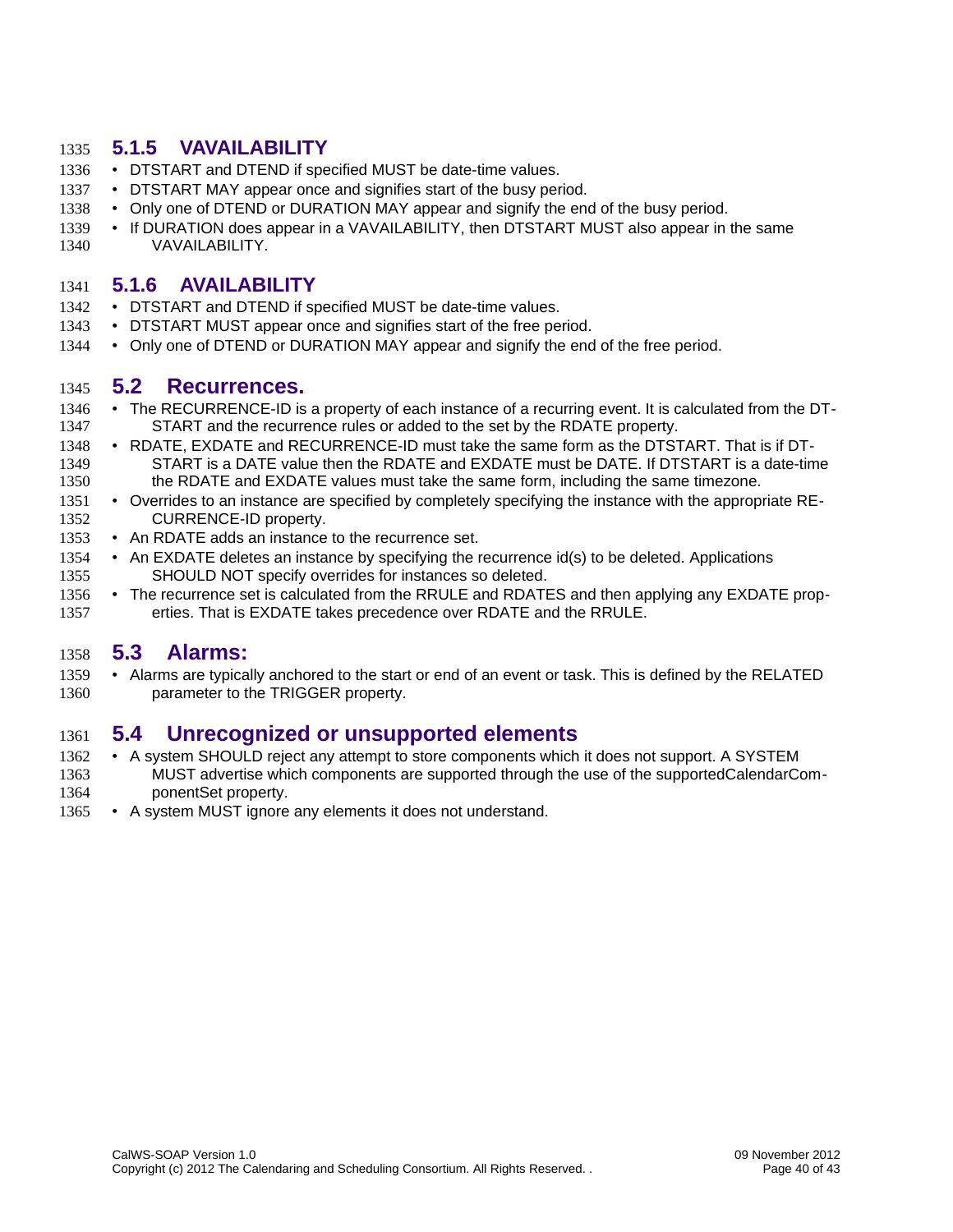# <span id="page-41-0"></span>**Appendix A Acknowledgments** 1366

The following individuals have participated in the creation of this specification and are gratefully acknowledged: 1367 1368

#### **Participants:** 1369

- Bruce Bartell, Southern California Edison 1370
- Brad Benson, Trane 1371
- Edward Cazalet, Individual 1372
- Toby Considine, University of North Carolina at Chapel Hill 1373
- William Cox, Individual 1374
- Sharon Dinges, Trane 1375
- Mike, Douglass, Rensselaer Polytechnic Institute 1376
- Craig Gemmill, Tridium, Inc. 1377
- Girish Ghatikar, Lawrence Berkeley National Laboratory 1378
- Gerald Gray, Southern California Edison 1379
- David Hardin, ENERNOC 1380
- Gale Horst, Electric Power Research Institute (EPRI) 1381
- Gershon Janssen, Individual 1382
- Ed Koch, Akuacom Inc. 1383
- Benoit Lepeuple, LonMark International\* 1384
- Carl Mattocks, CheckMi\* 1385
- Robert Old, Siemens AG 1386
- Alexander Papaspyrou, Technische Universitat Dortmund 1387
- Joshua Phillips, ISO/RTO Council (IRC) 1388
- Jeremy J. Roberts, LonMark International 1389
- David Thewlis, CalConnect 1390
- The Calendaring and Scheduling Consortium (CalConnect) TC-XML committee worked closely with WS-1391
- Calendar Technical Committee, bridging to developing IETF standards and contributing the services defi-1392
- nitions that make up Services in Section 4. The Technical Committee gratefully acknowledges their assis-1393
- tance and cooperation as well. Contributors to TC XML include: 1394
- Cyrus Daboo, Apple 1395
- Mike Douglass, Rensselaer Polytechnic Institute 1396
- Steven Lees, Microsoft 1397
- Tong Li, IBM 1398
- 1399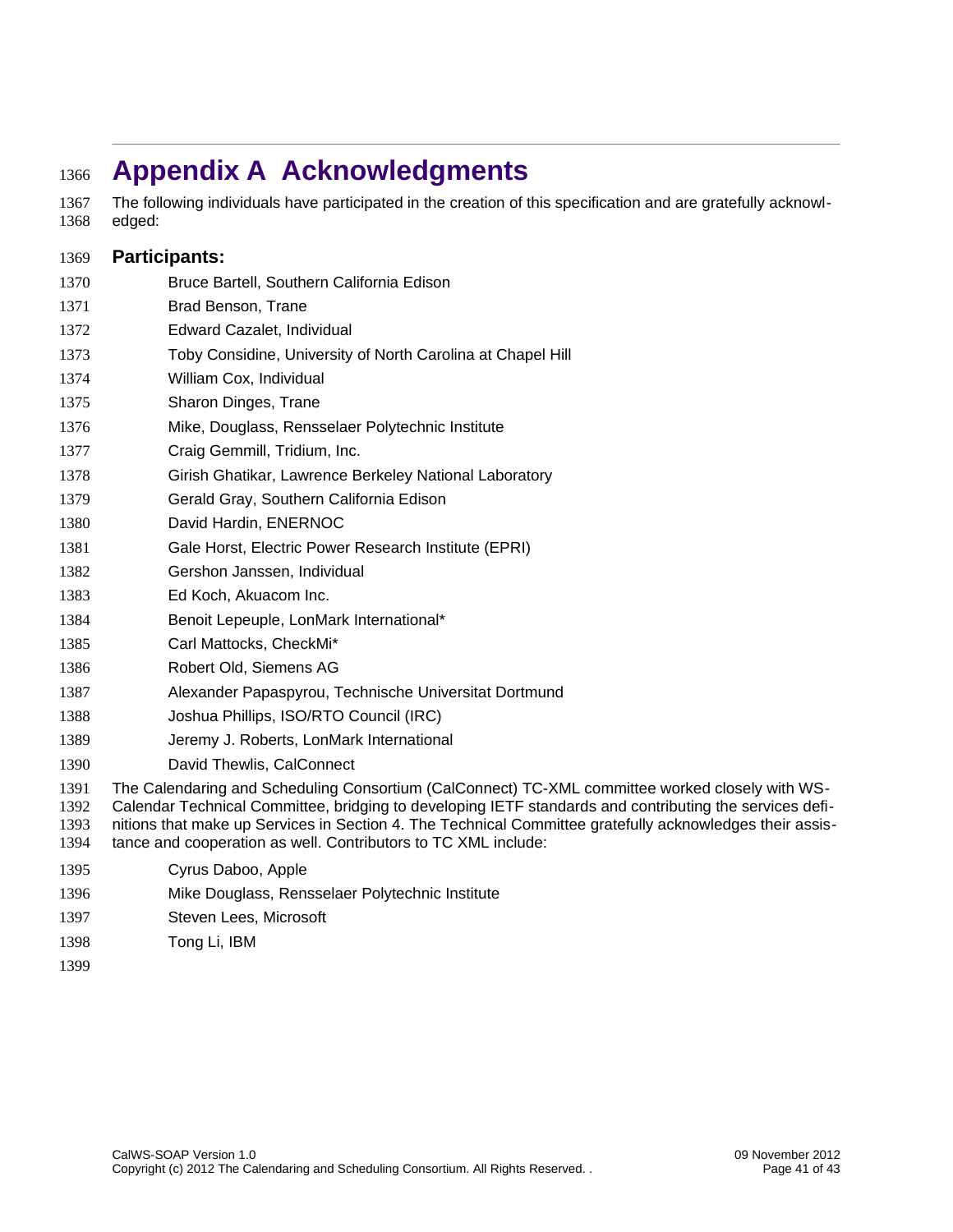# **Appendix B Revision History** 1400

<span id="page-42-0"></span>

| <b>Revision</b>  | <b>Date</b>         | <b>Editor</b>               | <b>Changes Made</b>                                                                                                                                                                                                                                                                       |
|------------------|---------------------|-----------------------------|-------------------------------------------------------------------------------------------------------------------------------------------------------------------------------------------------------------------------------------------------------------------------------------------|
| <b>Initial</b>   | Mar 15 2011         | M. Douglass<br>(CALCONNECT) | Initial publication - a first pass at a rewrite<br>from CalWS-REST                                                                                                                                                                                                                        |
| WD01             | July 15 2011        | M. Douglass<br>(CALCONNECT) | Added etoken to ensure consistent updates.<br>Added a multi op which allows the atomic<br>processing of multiple operations in one<br>request. Added an id attribute to requests and<br>responses.                                                                                        |
| WD02             |                     | M. Douglass<br>(CALCONNECT) | Added href to fetch response. Change<br>propstat to be extension of<br>BaseResponseType                                                                                                                                                                                                   |
| WD03             | September 7<br>2011 | M. Douglass<br>(CALCONNECT) | Add test attribute to calendar query elements.                                                                                                                                                                                                                                            |
| WD04             | November 11<br>2011 | M. Douglass<br>(CALCONNECT) | Updated calendar query to use xcal types<br>instead of names. Assumes a later version of<br>the xcalendar schema to make this possible.<br>Change references to "etoken" to<br>"changeToken", Update the error codes with<br>descriptions and a type per error. Added<br>some new errors. |
| WD05             | December 15<br>2011 | M. Douglass<br>(CALCONNECT) | Change example from CalDAV to CalWS                                                                                                                                                                                                                                                       |
| WD06             | January 3<br>2012   | M. Douglass<br>(CALCONNECT) | Remove all references to XRD. Define<br>CalWS properties in their place.                                                                                                                                                                                                                  |
| WD07             | February 7<br>2012  | M. Douglass<br>(CALCONNECT) | Align more closely with the OASIS template.<br>Correct one or two minor spelling errors.                                                                                                                                                                                                  |
| WD <sub>08</sub> | 02/13/12            | M. Douglass                 | Initial hand-off from CalConnect to OASIS                                                                                                                                                                                                                                                 |